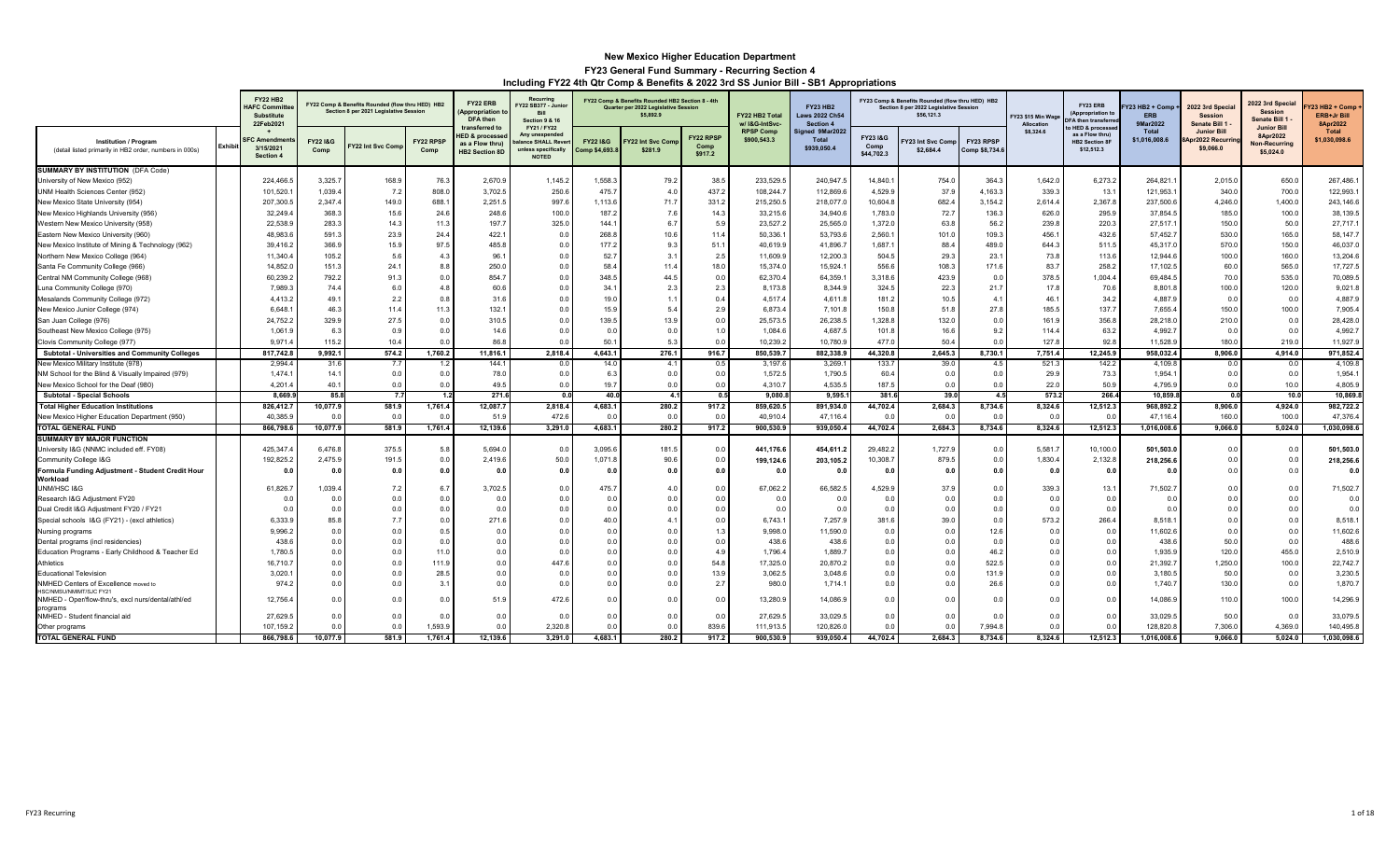|                                                                                                                                           |                | <b>FY22 HB2</b><br><b>HAFC Committe</b><br>Substitute<br>22Feb2021 |                            | FY22 Comp & Benefits Rounded (flow thru HED) HB2<br>Section 8 per 2021 Legislative Session |                   | FY22 ERB<br><b>Appropriation</b><br>DFA then                                             | Recurring<br>FY22 SB377 - Junior<br><b>Bill</b><br><b>Section 9 &amp; 16</b>               |                           | FY22 Comp & Benefits Rounded HB2 Section 8 - 4th<br>Quarter per 2022 Legislative Session<br>\$5,892.9 |                              | FY22 HB2 Total<br>w/ I&G-IntSvc- | <b>FY23 HB2</b><br><b>Laws 2022 Ch54</b><br>Section 4 |                               | FY23 Comp & Benefits Rounded (flow thru HED) HB2<br>Section 8 per 2022 Legislative Session<br>\$56,121.3 |                             | FY23 \$15 Min Wage<br>Allocation | FY23 ERB<br>(Appropriation to<br>FA then transferre                        | Y23 HB2 + Comp<br><b>ERB</b><br>9Mar2022 | 2022 3rd Special<br><b>Session</b><br>Senate Bill 1  | 2022 3rd Special<br><b>Session</b><br>Senate Bill 1 -               | Y23 HB2 + Comp +<br>ERB+Jr Bill<br>8Apr2022 |
|-------------------------------------------------------------------------------------------------------------------------------------------|----------------|--------------------------------------------------------------------|----------------------------|--------------------------------------------------------------------------------------------|-------------------|------------------------------------------------------------------------------------------|--------------------------------------------------------------------------------------------|---------------------------|-------------------------------------------------------------------------------------------------------|------------------------------|----------------------------------|-------------------------------------------------------|-------------------------------|----------------------------------------------------------------------------------------------------------|-----------------------------|----------------------------------|----------------------------------------------------------------------------|------------------------------------------|------------------------------------------------------|---------------------------------------------------------------------|---------------------------------------------|
| <b>Institution / Program</b><br>(detail listed primarily in HB2 order, numbers in 000s)                                                   | <b>Exhibit</b> | <b>SFC Amendment</b><br>3/15/2021<br>Section 4                     | <b>FY221&amp;G</b><br>Comp | Y22 Int Svc Com                                                                            | FY22 RPSP<br>Comp | transferred to<br><b>HED &amp; processer</b><br>as a Flow thru)<br><b>HB2 Section 8D</b> | FY21 / FY22<br>Any unexpended<br>alance SHALL Rever<br>unless specifically<br><b>NOTED</b> | FY22 1&G<br>Comp \$4,693. | Y22 Int Svc Com<br>\$281.9                                                                            | FY22 RPSP<br>Comp<br>\$917.2 | <b>RPSP Comp</b><br>\$900,543.3  | Signed 9Mar2022<br>Total<br>\$939,050.4               | FY231&G<br>Comp<br>\$44,702.3 | Y23 Int Svc Comp<br>\$2,684.4                                                                            | FY23 RPSP<br>Comp \$8,734.6 | \$8,324.6                        | o HED & processe<br>as a Flow thru)<br><b>HB2 Section 8F</b><br>\$12,512.3 | Total<br>\$1,016,008.6                   | <b>Junior Bill</b><br>8Apr2022 Recurrin<br>\$9,066.0 | <b>Junior Bill</b><br>8Apr2022<br><b>Non-Recurring</b><br>\$5,024.0 | Total<br>\$1,030,098.6                      |
| <b>HIGHER EDUCATION DEPARTMENT:</b>                                                                                                       |                |                                                                    |                            |                                                                                            |                   |                                                                                          |                                                                                            |                           |                                                                                                       |                              |                                  |                                                       |                               |                                                                                                          |                             |                                  |                                                                            |                                          |                                                      |                                                                     |                                             |
| HB2, Section 4 (recurring) appropriations to NMHED's<br>P505 and P506 are lump sum.<br>(1) Policy Dev & Instit Financial Oversight (P505) |                |                                                                    |                            |                                                                                            |                   |                                                                                          |                                                                                            |                           |                                                                                                       |                              |                                  |                                                       |                               |                                                                                                          |                             |                                  |                                                                            |                                          |                                                      |                                                                     |                                             |
| Operations                                                                                                                                |                | 4,378.8                                                            |                            |                                                                                            |                   | 51.9                                                                                     |                                                                                            |                           |                                                                                                       |                              | 4,430.7                          | 5,151.3                                               |                               |                                                                                                          |                             |                                  |                                                                            | 5,151.3                                  |                                                      |                                                                     | 5,151.3                                     |
| <b>IDEAL-NM</b>                                                                                                                           |                |                                                                    |                            |                                                                                            |                   |                                                                                          |                                                                                            |                           |                                                                                                       |                              |                                  |                                                       |                               |                                                                                                          |                             |                                  |                                                                            | 0.0                                      |                                                      |                                                                     | 0.0                                         |
| <b>High Skills</b>                                                                                                                        |                | 461.1                                                              |                            |                                                                                            |                   |                                                                                          |                                                                                            |                           |                                                                                                       |                              | 461.1                            | 761.                                                  |                               |                                                                                                          |                             |                                  |                                                                            | 761.1                                    |                                                      |                                                                     | 761.1                                       |
| Program Development Enhancement Fund (PDEF)                                                                                               |                |                                                                    |                            |                                                                                            |                   |                                                                                          |                                                                                            |                           |                                                                                                       |                              |                                  |                                                       |                               |                                                                                                          |                             |                                  |                                                                            | 0.0                                      |                                                      |                                                                     | 0.0                                         |
| Adult Education (AE)                                                                                                                      |                | 6,500.0                                                            |                            |                                                                                            |                   |                                                                                          |                                                                                            |                           |                                                                                                       |                              | 6,500.0                          | 6,700.0                                               |                               |                                                                                                          |                             |                                  |                                                                            | 6,700.0                                  |                                                      |                                                                     | 6,700.0                                     |
| Contract with AE provider to award Adult General<br>Education Credentials using a pay- for-completion model<br>for reimbursement FY23     |                |                                                                    |                            |                                                                                            |                   |                                                                                          |                                                                                            |                           |                                                                                                       |                              |                                  |                                                       |                               |                                                                                                          |                             |                                  |                                                                            |                                          | 50.0                                                 |                                                                     | 50.0                                        |
| Tribal College Dual Credit (excludes 50K in PED from                                                                                      |                | 263.9                                                              |                            |                                                                                            |                   |                                                                                          |                                                                                            |                           |                                                                                                       |                              | 263.9                            | 263.9                                                 |                               |                                                                                                          |                             |                                  |                                                                            | 263.9                                    |                                                      |                                                                     | 263.9                                       |
| Adult Literacy (New)                                                                                                                      |                | 680.4                                                              |                            |                                                                                            |                   |                                                                                          |                                                                                            |                           |                                                                                                       |                              | 680.4                            | 750.0                                                 |                               |                                                                                                          |                             |                                  |                                                                            | 750.0                                    |                                                      |                                                                     | 750.0                                       |
| Adult Literacy - Contract Services for Rio Arriba FY23                                                                                    |                |                                                                    |                            |                                                                                            |                   |                                                                                          |                                                                                            |                           |                                                                                                       |                              |                                  |                                                       |                               |                                                                                                          |                             |                                  |                                                                            |                                          |                                                      | 50.0                                                                | 50.0                                        |
| Placeholder for pass-through RPSP                                                                                                         |                |                                                                    |                            |                                                                                            |                   |                                                                                          |                                                                                            |                           |                                                                                                       |                              |                                  |                                                       |                               |                                                                                                          |                             |                                  |                                                                            | 0.0                                      |                                                      |                                                                     | 0.0                                         |
| Displaced worker                                                                                                                          |                | 126.1                                                              |                            |                                                                                            |                   |                                                                                          |                                                                                            |                           |                                                                                                       |                              | 126.1                            | 126.                                                  |                               |                                                                                                          |                             |                                  |                                                                            | 126.7                                    |                                                      |                                                                     | 126.1                                       |
| ELL Teacher + New FY20 Bilingual Teacher Preparation                                                                                      |                | 130.1                                                              |                            |                                                                                            |                   |                                                                                          |                                                                                            |                           |                                                                                                       |                              | 130.1                            | 84.5                                                  |                               |                                                                                                          |                             |                                  |                                                                            | 84.5                                     |                                                      |                                                                     | 84.5                                        |
| New FY20 - Centers of Excellence = Moved FY21 to                                                                                          |                |                                                                    |                            |                                                                                            |                   |                                                                                          |                                                                                            |                           |                                                                                                       |                              |                                  |                                                       |                               |                                                                                                          |                             |                                  |                                                                            | 0.0                                      |                                                      |                                                                     | 0.0                                         |
| Centers @ UNMHSC, NMSU, NMIMT, & SJC,<br>New FY20 - Grow Your Own Teachers Act in Chaparral<-                                             |                |                                                                    |                            |                                                                                            |                   |                                                                                          |                                                                                            |                           |                                                                                                       |                              |                                  |                                                       |                               |                                                                                                          |                             |                                  |                                                                            | 0.0                                      |                                                      |                                                                     | 0.0                                         |
| New FY20 - Faculty Position for Renewable Energy Tech                                                                                     |                |                                                                    |                            |                                                                                            |                   |                                                                                          |                                                                                            |                           |                                                                                                       |                              |                                  |                                                       |                               |                                                                                                          |                             |                                  |                                                                            | 0.0                                      |                                                      |                                                                     | 0.0                                         |
| Curr. at MCC                                                                                                                              |                |                                                                    |                            |                                                                                            |                   |                                                                                          |                                                                                            |                           |                                                                                                       |                              |                                  |                                                       |                               |                                                                                                          |                             |                                  |                                                                            |                                          |                                                      |                                                                     |                                             |
| New FY20 / FY22 SB377 - Dual Credit Program at CCC                                                                                        |                |                                                                    |                            |                                                                                            |                   |                                                                                          | 125.0                                                                                      |                           |                                                                                                       |                              | 125.0                            |                                                       |                               |                                                                                                          |                             |                                  |                                                                            | 0.0                                      |                                                      |                                                                     | 0.0                                         |
| New FY21 - Navajo Technical University Nursing                                                                                            |                | 216.0                                                              |                            |                                                                                            |                   |                                                                                          |                                                                                            |                           |                                                                                                       |                              | 216.0                            |                                                       |                               |                                                                                                          |                             |                                  |                                                                            | 0.0                                      |                                                      |                                                                     | 0.0                                         |
| New FY22 SB377 Restore Funding for SBDC at SFCC                                                                                           |                |                                                                    |                            |                                                                                            |                   |                                                                                          | 250.0                                                                                      |                           |                                                                                                       |                              | 250.0                            |                                                       |                               |                                                                                                          |                             |                                  |                                                                            | 0.0                                      |                                                      |                                                                     | 0.0                                         |
| New FY22 SB377 non-Credit Workforce Training &                                                                                            |                |                                                                    |                            |                                                                                            |                   |                                                                                          | 97.6                                                                                       |                           |                                                                                                       |                              | 97.6                             |                                                       |                               |                                                                                                          |                             |                                  |                                                                            | 0.0                                      |                                                      |                                                                     | 0.0                                         |
| Development Classes/Svcs at NMJC                                                                                                          |                |                                                                    |                            |                                                                                            |                   |                                                                                          |                                                                                            |                           |                                                                                                       |                              |                                  |                                                       |                               |                                                                                                          |                             |                                  |                                                                            |                                          |                                                      |                                                                     |                                             |
| External Diploma Program                                                                                                                  |                |                                                                    |                            |                                                                                            |                   |                                                                                          |                                                                                            |                           |                                                                                                       |                              |                                  | 250.0                                                 |                               |                                                                                                          |                             |                                  |                                                                            | 250.0                                    |                                                      |                                                                     | 250.0                                       |
| College Hunger Initiative<br><b>Tribal Education Inititiaves</b>                                                                          |                |                                                                    |                            |                                                                                            |                   |                                                                                          |                                                                                            |                           |                                                                                                       |                              |                                  |                                                       |                               |                                                                                                          |                             |                                  |                                                                            | 0.0<br>0.0                               |                                                      |                                                                     | 0.0<br>0.0                                  |
| Statewide Higher Education Food and Housing Insecurity                                                                                    |                |                                                                    |                            |                                                                                            |                   |                                                                                          |                                                                                            |                           |                                                                                                       |                              |                                  |                                                       |                               |                                                                                                          |                             |                                  |                                                                            |                                          |                                                      | 50.0                                                                | 50.0                                        |
| Survey FY23                                                                                                                               |                |                                                                    |                            |                                                                                            |                   |                                                                                          |                                                                                            |                           |                                                                                                       |                              |                                  |                                                       |                               |                                                                                                          |                             |                                  |                                                                            |                                          |                                                      |                                                                     |                                             |
| Higher Education & Public Education Teacher Workforce                                                                                     |                |                                                                    |                            |                                                                                            |                   |                                                                                          |                                                                                            |                           |                                                                                                       |                              |                                  |                                                       |                               |                                                                                                          |                             |                                  |                                                                            |                                          | 60.0                                                 |                                                                     | 60.0                                        |
| Task Force FY23<br>Subtotal Policy Dev & Instit Financial Oversight                                                                       |                | 12,756.4                                                           | 0.0                        | 0.0                                                                                        | 0.0               | 51.9                                                                                     | 472.6                                                                                      | 0.0                       | 0.0                                                                                                   | 0.0                          | 13,280.9                         | 14,086.9                                              | 0.0                           | 0.0                                                                                                      | 0.0                         | 0.0                              | 0.0                                                                        | 14,086.9                                 | 110.0                                                | 100.0                                                               | 14,296.9                                    |
| (2) Student Financial Aid (P506, P510)                                                                                                    |                |                                                                    |                            |                                                                                            |                   |                                                                                          |                                                                                            |                           |                                                                                                       |                              |                                  |                                                       |                               |                                                                                                          |                             |                                  |                                                                            |                                          |                                                      |                                                                     |                                             |
| NM Opportunity Scholarship New FY21 P510 Fund 21190                                                                                       |                | 7,000.0                                                            |                            |                                                                                            |                   |                                                                                          |                                                                                            |                           |                                                                                                       |                              | 7,000.0                          | 12,000.0                                              |                               |                                                                                                          |                             |                                  |                                                                            | 12,000.0                                 |                                                      |                                                                     | 12,000.0                                    |
| Legal Services for Land Grants and Acequias - L.2019<br>Ch. 43 Fund 21440                                                                 |                | 0.0                                                                |                            |                                                                                            |                   |                                                                                          |                                                                                            |                           |                                                                                                       |                              | 0.0                              | 0.1                                                   |                               |                                                                                                          |                             |                                  |                                                                            | 0.0<br>0.0                               |                                                      |                                                                     | 0.0<br>0.0                                  |
| <b>Dual Credit</b><br>Student Financial Aid Special Programs (Funds 21600,<br>20760, 68270)                                               |                | 20,629.5                                                           | 0.0                        | 0.                                                                                         | 0.0               |                                                                                          |                                                                                            | 0.0                       | 0.0                                                                                                   | 0.0                          | 0.0<br>20,629.5                  | 21,029.5                                              | 0.0                           | 0.0                                                                                                      | 0.1                         |                                  |                                                                            | 21,029.5                                 |                                                      |                                                                     | 21,029.5                                    |
| Public Service Law Loan Repayment Program - Recruit &<br>Train Attorneys (Public Defender & District) FY23                                |                |                                                                    |                            |                                                                                            |                   |                                                                                          |                                                                                            |                           |                                                                                                       |                              |                                  |                                                       |                               |                                                                                                          |                             |                                  |                                                                            |                                          | 50.0                                                 |                                                                     | 50.0                                        |
| <b>Subtotal Student Financial Aid</b>                                                                                                     |                | 27,629.5                                                           | 0.0                        | 0.0                                                                                        | 0.0               | 0.0                                                                                      | 0.0                                                                                        | 0.0                       | 0.0                                                                                                   | 0.0                          | 27,629.5                         | 33,029.5                                              | 0.0                           | 0.0                                                                                                      | 0.0                         | 0.0                              | 0.0                                                                        | 33,029.5                                 | 50.0                                                 | 0.0                                                                 | 33,079.5                                    |
| <b>Total NMHED</b>                                                                                                                        |                | 40,385.9                                                           | 0.0                        | 0.0                                                                                        | 0.0               | 51.9                                                                                     | 472.6                                                                                      | 0.0                       | 0.0                                                                                                   | 0.0                          | 40,910.4                         | 47,116.4                                              | 0.0                           | 0.0                                                                                                      | 0.0                         | 0.0                              | 0.0                                                                        | 47,116.4                                 | 160.0                                                | 100.0                                                               | 47,376.4                                    |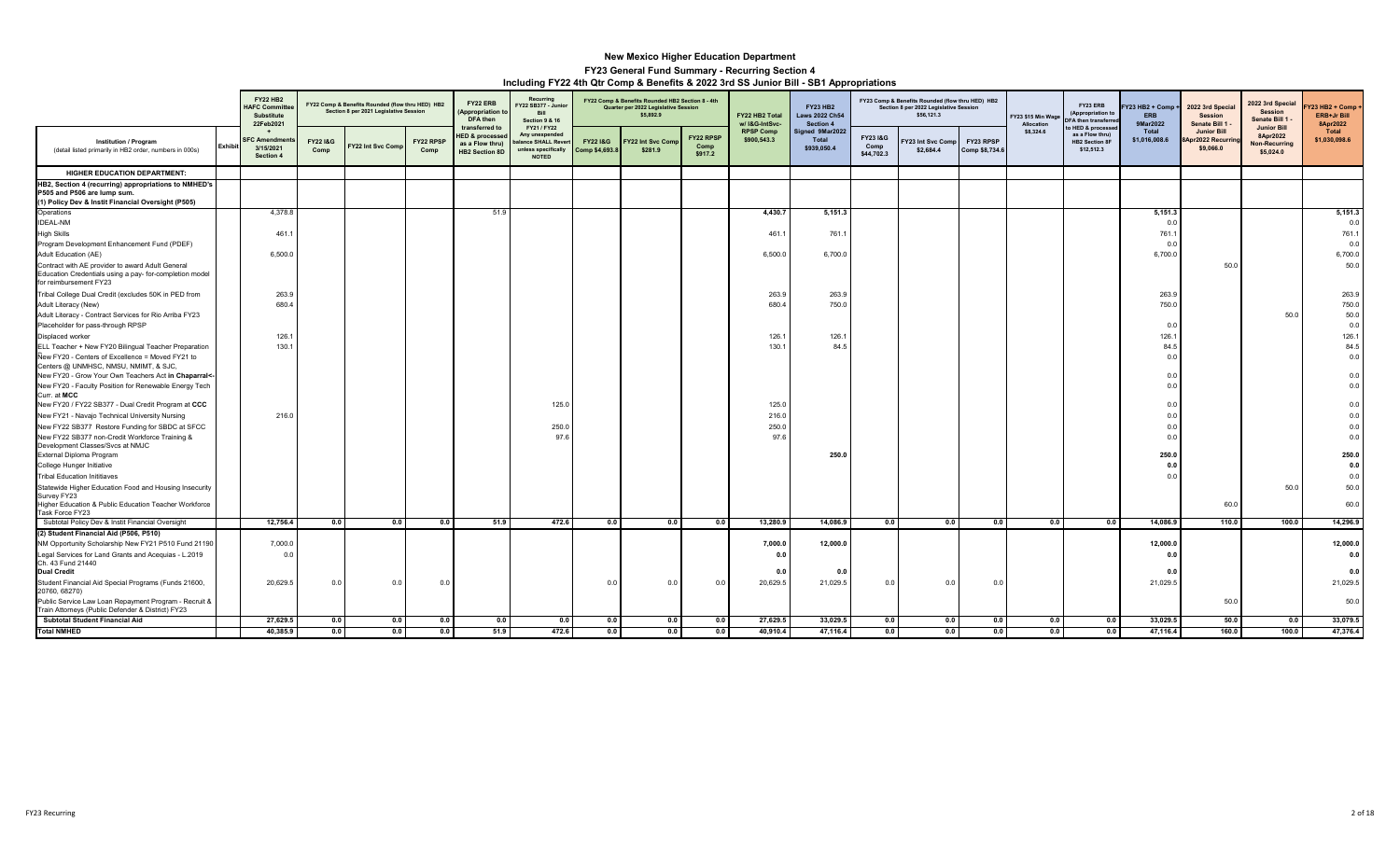|                                                                                                                                                                         |                | <b>FY22 HB2</b><br><b>HAFC Commit</b><br>Substitute<br>22Feb2021 |                 | FY22 Comp & Benefits Rounded (flow thru HED) HB2<br>Section 8 per 2021 Legislative Session |                   | FY22 ERB<br>Appropriation<br><b>DFA</b> then                                            | Recurring<br>Y22 SB377 - Junio<br>Bill<br><b>Section 9 &amp; 16</b>                      |                                      | FY22 Comp & Benefits Rounded HB2 Section 8 - 4th<br>Quarter per 2022 Legislative Session<br>\$5,892.9 |                                     | FY22 HB2 Total<br>w/ I&G-IntSvc- | <b>FY23 HB2</b><br><b>Laws 2022 Ch54</b><br>Section 4 |                               | FY23 Comp & Benefits Rounded (flow thru HED) HB2<br>Section 8 per 2022 Legislative Session<br>\$56,121.3 |                             | FY23 \$15 Min Wage<br>Allocation | FY23 ERB<br>(Appropriation to<br>FA then transferr                       | Y23 HB2 + Comp +<br><b>ERB</b><br>9Mar2022 | 2022 3rd Specia<br><b>Session</b><br>Senate Bill 1 | 2022 3rd Special<br><b>Session</b><br>Senate Bill 1          | <b>723 HB2 + Comp</b><br>ERB+Jr Bill<br>8Apr2022 |
|-------------------------------------------------------------------------------------------------------------------------------------------------------------------------|----------------|------------------------------------------------------------------|-----------------|--------------------------------------------------------------------------------------------|-------------------|-----------------------------------------------------------------------------------------|------------------------------------------------------------------------------------------|--------------------------------------|-------------------------------------------------------------------------------------------------------|-------------------------------------|----------------------------------|-------------------------------------------------------|-------------------------------|----------------------------------------------------------------------------------------------------------|-----------------------------|----------------------------------|--------------------------------------------------------------------------|--------------------------------------------|----------------------------------------------------|--------------------------------------------------------------|--------------------------------------------------|
| <b>Institution / Program</b><br>(detail listed primarily in HB2 order, numbers in 000s)                                                                                 | Exhibi         | FC Amendn<br>3/15/2021<br>Section 4                              | FY221&G<br>Comp | Y22 Int Svc Com                                                                            | FY22 RPSP<br>Comp | transferred to<br><b>IED &amp; processe</b><br>as a Flow thru)<br><b>HB2 Section 8D</b> | FY21 / FY22<br>Any unexpende<br>alance SHALL Reve<br>unless specifically<br><b>NOTED</b> | <b>FY22 I&amp;G</b><br>Comp \$4,693. | Y22 Int Svc Com<br>\$281.9                                                                            | <b>FY22 RPSF</b><br>Comp<br>\$917.2 | <b>RPSP Comp</b><br>\$900,543.3  | ned 9Mar2022<br>Total<br>\$939,050.4                  | FY231&G<br>Comp<br>\$44,702.3 | 23 Int Svc Comp<br>\$2,684.4                                                                             | FY23 RPSP<br>Comp \$8,734.6 | \$8,324.6                        | HED & processe<br>as a Flow thru)<br><b>HB2 Section 8F</b><br>\$12,512.3 | <b>Total</b><br>\$1,016,008.6              | <b>Junior Bill</b><br>or2022 Recurri<br>\$9,066.0  | <b>Junior Bill</b><br>8Apr2022<br>Non-Recurring<br>\$5,024.0 | Total<br>\$1,030,098.6                           |
| <b>I&amp;G DETAIL</b>                                                                                                                                                   |                |                                                                  |                 |                                                                                            |                   |                                                                                         |                                                                                          |                                      |                                                                                                       |                                     |                                  |                                                       |                               |                                                                                                          |                             |                                  |                                                                          |                                            |                                                    |                                                              |                                                  |
| <b>UNIVERSITY OF NEW MEXICO</b>                                                                                                                                         |                |                                                                  |                 |                                                                                            |                   |                                                                                         |                                                                                          |                                      |                                                                                                       |                                     |                                  |                                                       |                               |                                                                                                          |                             |                                  |                                                                          |                                            |                                                    |                                                              |                                                  |
| Main Campus - Instruction and General                                                                                                                                   | <b>1&amp;G</b> | 192,166.3                                                        | 3,062.1         | 168.9                                                                                      | 0.2               | 2,445.5                                                                                 |                                                                                          | 1,436.7                              | 79.2                                                                                                  |                                     | 199,358.9                        | 203,767.7                                             | 13,682.2                      | 754.0                                                                                                    |                             | 1,428.2                          | 6,273.2                                                                  | 225,905.3                                  |                                                    |                                                              | 225,905.3                                        |
| Athletics                                                                                                                                                               | 21<br>21       | 4,163.6                                                          |                 |                                                                                            | 25.0              |                                                                                         | 247.6                                                                                    |                                      |                                                                                                       | 11.7                                | 4,447.9                          | 5,936.2                                               |                               |                                                                                                          | 111.8                       |                                  |                                                                          | 6,048.0                                    |                                                    |                                                              | 6,048.0                                          |
| Athletics - Mental health & Physical Well Being of Student<br>Athletes FY23<br><b>Educational television</b>                                                            | 17             | 1,015.6                                                          |                 |                                                                                            | 8.0               |                                                                                         |                                                                                          |                                      |                                                                                                       | 3.0                                 | 1,026.6                          | 1,023.6                                               |                               |                                                                                                          | 28.2                        |                                  |                                                                          | 1,051.8                                    | 700.0                                              |                                                              | 700.0<br>1,051.8                                 |
| Categorical - NM tribal education initiatives                                                                                                                           |                |                                                                  |                 |                                                                                            |                   |                                                                                         |                                                                                          |                                      |                                                                                                       |                                     | 0.0                              | 1,050.0                                               |                               |                                                                                                          |                             |                                  |                                                                          | 1,050.0                                    |                                                    |                                                              | 1,050.0                                          |
| Categorical - NM teacher pipeline initiatives                                                                                                                           |                |                                                                  |                 |                                                                                            |                   |                                                                                         |                                                                                          |                                      |                                                                                                       |                                     | 0.0                              | 100.0                                                 |                               |                                                                                                          |                             |                                  |                                                                          | 100.0                                      |                                                    |                                                              | 100.0                                            |
| Teacher Education Programs at UNM Branch Community                                                                                                                      |                |                                                                  |                 |                                                                                            |                   |                                                                                         |                                                                                          |                                      |                                                                                                       |                                     |                                  |                                                       |                               |                                                                                                          |                             |                                  |                                                                          |                                            | 60.0                                               |                                                              | 60.0                                             |
| Colleges FY23<br>Gallup Branch - I&G                                                                                                                                    | <b>1&amp;G</b> | 8,643.1                                                          | 121.6           | 0.0                                                                                        |                   | 84.                                                                                     |                                                                                          | 55.0                                 | 0.0                                                                                                   |                                     | 8,903.7                          | 8,994.6                                               | 523.4                         | 0.0                                                                                                      |                             | 78.0                             |                                                                          | 9,596.0                                    |                                                    |                                                              | 9,596.0                                          |
| Gallup - nurse expansion                                                                                                                                                | 18G            | 180.6                                                            |                 |                                                                                            |                   |                                                                                         |                                                                                          |                                      |                                                                                                       |                                     | 180.6                            | 180.6                                                 |                               |                                                                                                          |                             |                                  |                                                                          | 180.6                                      |                                                    |                                                              | 180.6                                            |
| Workforce development program Leg Add (language veto                                                                                                                    |                | 182.4                                                            |                 |                                                                                            |                   |                                                                                         |                                                                                          |                                      |                                                                                                       |                                     | 182.4                            | 182.4                                                 |                               |                                                                                                          |                             |                                  |                                                                          | 182.4                                      |                                                    |                                                              | 182.4                                            |
| Gallup Branch FY21<br>Categorical - NM tribal education initiatives - Gallup                                                                                            |                |                                                                  |                 |                                                                                            |                   |                                                                                         |                                                                                          |                                      |                                                                                                       |                                     | 0.0                              | 100.0                                                 |                               |                                                                                                          |                             |                                  |                                                                          | 100.0                                      |                                                    |                                                              | 100.0                                            |
| Los Alamos Branch - I&G                                                                                                                                                 | <b>1&amp;G</b> | 1,875.0                                                          | 28.5            | 0.0                                                                                        |                   | 22.                                                                                     |                                                                                          | 12.5                                 | 0.0                                                                                                   |                                     | 1,938.7                          | 1,975.4                                               | 119.                          | 0.0                                                                                                      |                             | 0.8                              |                                                                          | 2,095.7                                    |                                                    |                                                              | 2,095.7                                          |
| Valencia Branch - I&G                                                                                                                                                   | <b>1&amp;G</b> | 5,711.0                                                          | 69.7            | 0.0                                                                                        |                   | 66.7                                                                                    |                                                                                          | 33.3                                 | 0.0                                                                                                   |                                     | 5,880.7                          | 5,969.6                                               | 317.4                         | 0.0                                                                                                      |                             | 83.7                             |                                                                          | 6,370.7                                    |                                                    |                                                              | 6,370.7                                          |
| Valencia - nurse expansion                                                                                                                                              | 18G            | 146.5                                                            |                 |                                                                                            |                   |                                                                                         |                                                                                          |                                      |                                                                                                       |                                     | 146.5                            | 146.5                                                 |                               |                                                                                                          |                             |                                  |                                                                          | 146.5                                      |                                                    |                                                              | 146.5                                            |
| Taos Branch - I&G                                                                                                                                                       | <b>I&amp;G</b> | 3,768.9                                                          | 43.8            | 0.0                                                                                        |                   | 52.0                                                                                    |                                                                                          | 20.8                                 | $0.0\,$                                                                                               |                                     | 3,885.5                          | 3,948.5                                               | 197.6                         | 0.0                                                                                                      |                             | 51.3                             |                                                                          | 4,197.4                                    |                                                    |                                                              | 4,197.4                                          |
| Taos - nurse expansion                                                                                                                                                  | 18G<br>18G     | 210.4                                                            |                 |                                                                                            |                   |                                                                                         |                                                                                          |                                      |                                                                                                       |                                     | 210.4                            | 210.4                                                 |                               |                                                                                                          |                             |                                  |                                                                          | 210.4                                      |                                                    |                                                              | 210.4                                            |
| Taos - Career Svces & Workforce Development I&G<br>Programs (Const Tech, Digital Media, Culinary, and                                                                   |                |                                                                  |                 |                                                                                            |                   |                                                                                         |                                                                                          |                                      |                                                                                                       |                                     |                                  |                                                       |                               |                                                                                                          |                             |                                  |                                                                          |                                            | 150.0                                              |                                                              | 150.0                                            |
| Health Svcs) FY23                                                                                                                                                       |                |                                                                  |                 |                                                                                            |                   |                                                                                         |                                                                                          |                                      |                                                                                                       |                                     |                                  |                                                       |                               |                                                                                                          |                             |                                  |                                                                          |                                            |                                                    |                                                              |                                                  |
| Judicial selection                                                                                                                                                      | 17<br>16,17    | 47.5<br>729.4                                                    |                 |                                                                                            | $0$ :<br>8.3      |                                                                                         |                                                                                          |                                      |                                                                                                       | 0.2<br>3.8                          | 47.9<br>741.4                    | 47.7<br>737.6                                         |                               |                                                                                                          | 2.4<br>36.3                 |                                  |                                                                          | 50.1                                       |                                                    |                                                              | 50.1                                             |
| SW Research Ctr (incl Ctr Reg Stud + Span Col RC)<br>Substance abuse program                                                                                            | 17             | 65.4                                                             |                 |                                                                                            | 0.6               |                                                                                         |                                                                                          |                                      |                                                                                                       | 0.3                                 | 66.3                             | 66.0                                                  |                               |                                                                                                          | 2.6                         |                                  |                                                                          | 773.9<br>68.6                              |                                                    |                                                              | 773.9<br>68.6                                    |
| Resource geographic information system                                                                                                                                  | 16             | 58.5                                                             |                 |                                                                                            | 0.8               |                                                                                         |                                                                                          |                                      |                                                                                                       | 0.3                                 | 59.6                             | 59.3                                                  |                               |                                                                                                          | 3.0                         |                                  |                                                                          | 62.3                                       |                                                    |                                                              | 62.3                                             |
| Southwest Indian Law Clinic                                                                                                                                             | 17             | 182.8                                                            |                 |                                                                                            | 2.6               |                                                                                         |                                                                                          |                                      |                                                                                                       | $\sim$ 1.1                          | 186.5                            | 185.4                                                 |                               |                                                                                                          | 10.7                        |                                  |                                                                          | 196.1                                      |                                                    |                                                              | 196.1                                            |
| BBER Census and population analysis                                                                                                                                     |                | 341.3                                                            |                 |                                                                                            | $\overline{4}$    |                                                                                         |                                                                                          |                                      |                                                                                                       | 2.5                                 | 348.7                            | 346.2                                                 |                               |                                                                                                          | 24.2                        |                                  |                                                                          | 370.4                                      |                                                    |                                                              | 370.4                                            |
| BBER - Conduct/Report Surveys of legislators to study                                                                                                                   |                |                                                                  |                 |                                                                                            |                   |                                                                                         |                                                                                          |                                      |                                                                                                       |                                     |                                  |                                                       |                               |                                                                                                          |                             |                                  |                                                                          |                                            |                                                    | 100.0                                                        | 100.0                                            |
| costs and benefits of legislator compensation FY23<br>BBER - Evaluate fiscal impact on state and local govs of<br>proposed Santolina Development in Bernalillo Cty FY23 |                |                                                                  |                 |                                                                                            |                   |                                                                                         |                                                                                          |                                      |                                                                                                       |                                     |                                  |                                                       |                               |                                                                                                          |                             |                                  |                                                                          |                                            |                                                    | 50.0                                                         | 50.0                                             |
| New Mexico Historical Review                                                                                                                                            |                | 41.                                                              |                 |                                                                                            | $\Omega$          |                                                                                         |                                                                                          |                                      |                                                                                                       | 0.2                                 | 42.2                             | 42.0                                                  |                               |                                                                                                          | 1.6                         |                                  |                                                                          | 43.6                                       |                                                    |                                                              | 43.6                                             |
| Ibero-American Education                                                                                                                                                | 17             | 78.0                                                             |                 |                                                                                            | $^{\circ}$        |                                                                                         |                                                                                          |                                      |                                                                                                       | $\Omega$                            | 79.2                             | 78.8                                                  |                               |                                                                                                          | 3.5                         |                                  |                                                                          | 82.3                                       |                                                    |                                                              | 82.3                                             |
| Manufacturing engineering program                                                                                                                                       | 16             | 489.6                                                            |                 |                                                                                            | 4.8               |                                                                                         |                                                                                          |                                      |                                                                                                       | 2.4                                 | 496.8                            | 494.4                                                 |                               |                                                                                                          | 22.6                        |                                  |                                                                          | 517.0                                      |                                                    |                                                              | 517.0                                            |
| Wildlife law education                                                                                                                                                  | 17<br>16       | 84.8                                                             |                 |                                                                                            | $1$ :             |                                                                                         |                                                                                          |                                      |                                                                                                       | 0.6                                 | 86.5                             | 85.9                                                  |                               |                                                                                                          | 5.3                         |                                  |                                                                          | 91.2                                       |                                                    |                                                              | 91.2                                             |
| Morrissey Hall programs discontinued FY23<br>Disabled student services                                                                                                  | 18G            | 177.1<br>160.6                                                   |                 |                                                                                            | 1.2<br>0.0        |                                                                                         |                                                                                          |                                      |                                                                                                       | 0.7<br>0.0                          | 179.0<br>160.6                   | 0.0<br>160.6                                          |                               |                                                                                                          | 6.2<br>0.0                  |                                  |                                                                          | 6.2<br>160.6                               |                                                    |                                                              | 6.2<br>160.6                                     |
| Minority Student Services - Los Companeros moved                                                                                                                        | 18G            | 644.3                                                            |                 |                                                                                            | 0.0               |                                                                                         |                                                                                          |                                      |                                                                                                       | 0.0                                 | 644.3                            | 944.3                                                 |                               |                                                                                                          | 0.0                         |                                  |                                                                          | 944.3                                      |                                                    |                                                              | 944.3                                            |
| to HSC (ENLACE)                                                                                                                                                         | 17             |                                                                  |                 |                                                                                            |                   |                                                                                         |                                                                                          |                                      |                                                                                                       |                                     |                                  |                                                       |                               |                                                                                                          |                             |                                  |                                                                          |                                            |                                                    |                                                              |                                                  |
| Community based educ (aka family dev program)<br>Corrine Wolfe Children's Law Center                                                                                    | 17             | 497.3<br>150.4                                                   |                 |                                                                                            | 6.3<br>1:         |                                                                                         |                                                                                          |                                      |                                                                                                       | 2.1<br>0.8                          | 505.7<br>152.5                   | 503.6<br>151.7                                        |                               |                                                                                                          | 19.5<br>7.9                 |                                  |                                                                          | 523.1<br>159.6                             |                                                    |                                                              | 523.1<br>159.6                                   |
| Utton Transboundary Resources Ctr (School of Law)                                                                                                                       | 16             | 392.8                                                            |                 |                                                                                            | 4.4               |                                                                                         |                                                                                          |                                      |                                                                                                       | 1.9                                 | 399.1                            | 397.2                                                 |                               |                                                                                                          | 18.1                        |                                  |                                                                          | 415.3                                      |                                                    |                                                              | 415.3                                            |
| Student mentoring program - Law College Prep                                                                                                                            |                | 255.8                                                            |                 |                                                                                            | 2.2               |                                                                                         |                                                                                          |                                      |                                                                                                       | 1.0                                 | 259.0                            | 258.0                                                 |                               |                                                                                                          | 9.4                         |                                  |                                                                          | 267.4                                      |                                                    |                                                              | 267.4                                            |
| Mentoring moved to HSC (ENLACE)                                                                                                                                         | 17             |                                                                  |                 |                                                                                            |                   |                                                                                         |                                                                                          |                                      |                                                                                                       |                                     |                                  |                                                       |                               |                                                                                                          |                             |                                  |                                                                          |                                            |                                                    |                                                              |                                                  |
| Land grant studies                                                                                                                                                      |                | 113.9<br>364.7                                                   |                 |                                                                                            | 1.5<br>0.1        |                                                                                         |                                                                                          |                                      |                                                                                                       | 0.7<br>0.8                          | 116.1<br>365.6                   | 115.4<br>364.8                                        |                               |                                                                                                          | 6.2<br>7.5                  |                                  |                                                                          | 121.6<br>372.3                             |                                                    |                                                              | 121.6<br>372.3                                   |
| New FY20 - Judicial Education Center<br>New FY20 - Veterans Student Services                                                                                            | 12             | 228.0                                                            |                 |                                                                                            |                   |                                                                                         |                                                                                          |                                      |                                                                                                       |                                     | 228.0                            | 228.0                                                 |                               |                                                                                                          |                             |                                  |                                                                          | 228.0                                      |                                                    |                                                              | 228.0                                            |
| UNM Press FY20                                                                                                                                                          | 17             | 136.8                                                            |                 |                                                                                            | 16                |                                                                                         | 100.1                                                                                    |                                      |                                                                                                       | 0.8                                 | 239.2                            | 238.4                                                 |                               |                                                                                                          | 72                          |                                  |                                                                          | 245.6                                      | 200.0                                              |                                                              | 445.6                                            |
| New FY21 Grow Your Own Teacher Network                                                                                                                                  |                | 0.0                                                              |                 |                                                                                            |                   |                                                                                         |                                                                                          |                                      |                                                                                                       | 0.6                                 | 0.6                              | 0.0                                                   |                               |                                                                                                          | 5.7                         |                                  |                                                                          | 5.7                                        |                                                    |                                                              | 5.7                                              |
| New FY21 - Chicano and Chicana Studies                                                                                                                                  |                | 91.2                                                             |                 |                                                                                            |                   |                                                                                         | 175.0                                                                                    |                                      |                                                                                                       | 0.4                                 | 266.6                            | 325.0                                                 |                               |                                                                                                          | 3.4                         |                                  |                                                                          | 328.4                                      | 210.0                                              |                                                              | 538.4                                            |
| Community Internship Program of Chicano and Chicana<br>Studies FY23                                                                                                     |                |                                                                  |                 |                                                                                            |                   |                                                                                         |                                                                                          |                                      |                                                                                                       |                                     |                                  |                                                       |                               |                                                                                                          |                             |                                  |                                                                          |                                            | 50.0                                               |                                                              | 50.0                                             |
| New FY21 - Career soft skills and technical education                                                                                                                   |                | 455.9                                                            |                 |                                                                                            |                   |                                                                                         |                                                                                          |                                      |                                                                                                       | 0.2                                 | 456.1                            | 0.0                                                   |                               |                                                                                                          | 2.1                         |                                  |                                                                          | 2.1                                        |                                                    |                                                              | 2.1                                              |
| New FY21 - African American Student Services<br>New FY21 - Africana Studies                                                                                             |                | 45.6<br>273.5                                                    |                 |                                                                                            |                   |                                                                                         | 50.0                                                                                     |                                      |                                                                                                       | 0.2<br>$\overline{1}$               | 95.8<br>275.0                    | 171.6<br>273.5                                        |                               |                                                                                                          | 1.5<br>14.5                 |                                  |                                                                          | 173.1<br>288.0                             |                                                    |                                                              | 173.1<br>288.0                                   |
| New FY21 - Native American Studies                                                                                                                                      |                | 182.4                                                            |                 |                                                                                            |                   |                                                                                         | 50.0                                                                                     |                                      |                                                                                                       | 0.3                                 | 232.7                            | 250.0                                                 |                               |                                                                                                          | 2.9                         |                                  |                                                                          | 252.9                                      |                                                    |                                                              | 252.9                                            |
| Mock Trial Program & HS Forensics FY21                                                                                                                                  |                | 114.0                                                            |                 |                                                                                            |                   |                                                                                         | 147.6                                                                                    |                                      |                                                                                                       |                                     | 261.6                            | 261.6                                                 |                               |                                                                                                          |                             |                                  |                                                                          | 261.6                                      | 150.0                                              |                                                              | 411.6                                            |
| Graduation Reality and Dual-Role Skills Program FY22                                                                                                                    |                |                                                                  |                 |                                                                                            |                   |                                                                                         | 150.0                                                                                    |                                      |                                                                                                       |                                     | 150.0                            | 150.0                                                 |                               |                                                                                                          |                             |                                  |                                                                          | 150.0                                      |                                                    |                                                              | 150.0                                            |
| American Indian summer bridge program FY22                                                                                                                              |                |                                                                  |                 |                                                                                            |                   |                                                                                         | 100.0                                                                                    |                                      |                                                                                                       |                                     | 100.0                            | 250.0                                                 |                               |                                                                                                          |                             |                                  |                                                                          | 250.0                                      |                                                    |                                                              | 250.0                                            |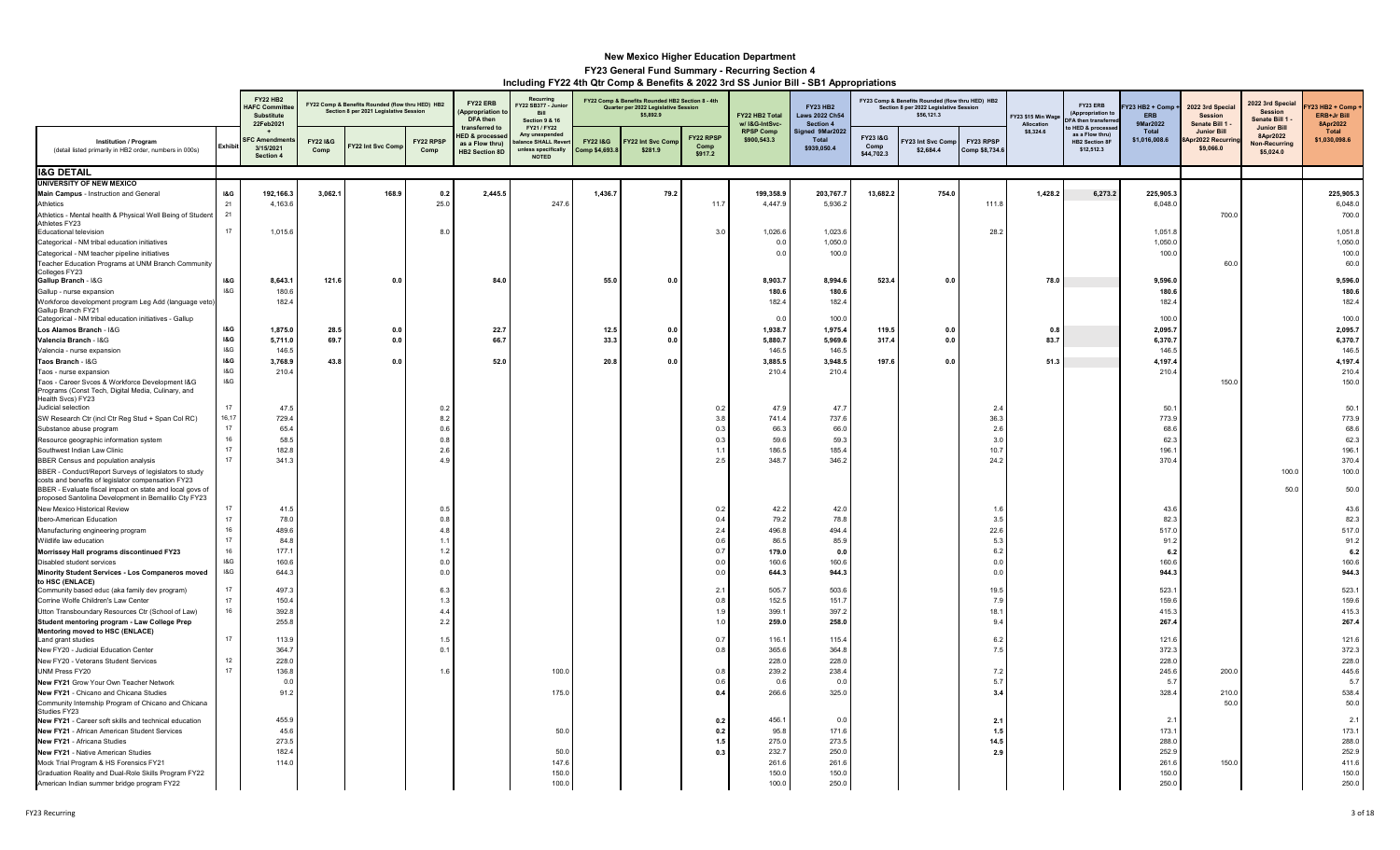|                                                                                                                                   |                | <b>FY22 HB2</b><br><b>HAFC Commit</b><br>Substitute<br>22Feb2021 |                  | FY22 Comp & Benefits Rounded (flow thru HED) HB2<br>Section 8 per 2021 Legislative Session |                   | FY22 ERB<br>Appropriation<br>DFA then<br>transferred to               | Recurring<br>-<br>Y22 SB377 - Junio<br>Bill<br>Section 9 & 16<br>FY21 / FY22 |                                      | FY22 Comp & Benefits Rounded HB2 Section 8 - 4th<br>Quarter per 2022 Legislative Session<br>\$5,892.9 |                              | FY22 HB2 Total<br>w/ I&G-IntSvc- | <b>FY23 HB2</b><br><b>Laws 2022 Ch54</b><br>Section 4 |                               | FY23 Comp & Benefits Rounded (flow thru HED) HB2<br>Section 8 per 2022 Legislative Session<br>\$56,121.3 |                             | FY23 \$15 Min Wag<br>Allocation | FY23 ERB<br>(Appropriation t<br>FA then transferr<br>HED & processe | $Y23$ HB2 + Comp $\cdot$<br><b>ERB</b><br><b>9Mar2022</b> | 2022 3rd Special<br><b>Session</b><br>Senate Bill 1 | 2022 3rd Specia<br>Session<br>Senate Bill 1 -<br><b>Junior Bill</b> | Y23 HB2 + Comp<br>ERB+Jr Bill<br>8Apr2022 |
|-----------------------------------------------------------------------------------------------------------------------------------|----------------|------------------------------------------------------------------|------------------|--------------------------------------------------------------------------------------------|-------------------|-----------------------------------------------------------------------|------------------------------------------------------------------------------|--------------------------------------|-------------------------------------------------------------------------------------------------------|------------------------------|----------------------------------|-------------------------------------------------------|-------------------------------|----------------------------------------------------------------------------------------------------------|-----------------------------|---------------------------------|---------------------------------------------------------------------|-----------------------------------------------------------|-----------------------------------------------------|---------------------------------------------------------------------|-------------------------------------------|
| Institution / Program<br>(detail listed primarily in HB2 order, numbers in 000s)                                                  |                | <b>FC Amendi</b><br>3/15/2021<br>Section 4                       | FY22 I&G<br>Comp | Y22 Int Svc Comp                                                                           | FY22 RPSP<br>Comp | <b>HED &amp; processe</b><br>as a Flow thru)<br><b>HB2 Section 8D</b> | Any unexpende<br>alance SHALL Reve<br>unless specifically<br><b>NOTED</b>    | <b>FY22 1&amp;G</b><br>Comp \$4,693. | Y22 Int Svc Com<br>\$281.9                                                                            | FY22 RPSP<br>Comp<br>\$917.2 | <b>RPSP Comp</b><br>\$900,543.3  | Signed 9Mar2022<br>Total<br>\$939,050.4               | FY231&G<br>Comp<br>\$44,702.3 | Y23 Int Syc Comp<br>\$2,684.4                                                                            | FY23 RPSP<br>Comp \$8,734.6 | \$8,324.6                       | as a Flow thrul<br><b>HB2 Section 8F</b><br>\$12,512.3              | Total<br>\$1,016,008.6                                    | <b>Junior Bill</b><br>pr2022 Recurri<br>\$9,066.0   | 8Apr2022<br>Non-Recurring<br>\$5,024.0                              | Total<br>\$1,030,098.6                    |
| New FY22 - Economics Department                                                                                                   |                |                                                                  |                  |                                                                                            |                   |                                                                       | 125.0                                                                        |                                      |                                                                                                       |                              | 125.0                            | 125.0                                                 |                               |                                                                                                          |                             |                                 |                                                                     | 125.0                                                     |                                                     |                                                                     | 125.0                                     |
| Natural Heritage New Mexico Database FY23                                                                                         |                |                                                                  |                  |                                                                                            |                   |                                                                       |                                                                              |                                      |                                                                                                       |                              | 0.0                              | 50.0                                                  |                               |                                                                                                          |                             |                                 |                                                                     | 50.0                                                      |                                                     |                                                                     | 50.0                                      |
| Economic Development Research FY23                                                                                                |                |                                                                  |                  |                                                                                            |                   |                                                                       |                                                                              |                                      |                                                                                                       |                              |                                  |                                                       |                               |                                                                                                          |                             |                                 |                                                                     |                                                           |                                                     | 80.0                                                                | 80.0                                      |
| Media Upgrades for UNM Law School FY23<br>Purchase a van for providing legal services in rural<br>locations - UNM Law School FY23 |                |                                                                  |                  |                                                                                            |                   |                                                                       |                                                                              |                                      |                                                                                                       |                              |                                  |                                                       |                               |                                                                                                          |                             |                                 |                                                                     |                                                           |                                                     | 90.0<br>60.0                                                        | 90.0<br>60.0                              |
| El Centro de la Raza FY23                                                                                                         |                |                                                                  |                  |                                                                                            |                   |                                                                       |                                                                              |                                      |                                                                                                       |                              |                                  |                                                       |                               |                                                                                                          |                             |                                 |                                                                     |                                                           | 60.0                                                |                                                                     | 60.0                                      |
| Support Education abroad opportunities in Ethnic Studies<br><b>FY23</b>                                                           |                |                                                                  |                  |                                                                                            |                   |                                                                       |                                                                              |                                      |                                                                                                       |                              |                                  |                                                       |                               |                                                                                                          |                             |                                 |                                                                     |                                                           |                                                     | 50.0                                                                | 50.0                                      |
| High School Forensics/Speech and Debate Program FY23                                                                              |                |                                                                  |                  |                                                                                            |                   |                                                                       |                                                                              |                                      |                                                                                                       |                              |                                  |                                                       |                               |                                                                                                          |                             |                                 |                                                                     |                                                           |                                                     | 150.0                                                               | 150.0                                     |
| Indigenous Design & Planning Institute - Staff Support                                                                            |                |                                                                  |                  |                                                                                            |                   |                                                                       |                                                                              |                                      |                                                                                                       |                              |                                  |                                                       |                               |                                                                                                          |                             |                                 |                                                                     |                                                           | 130.0                                               |                                                                     | 130.0                                     |
| FY23<br>Border Justice Initiative FY23                                                                                            |                |                                                                  |                  |                                                                                            |                   |                                                                       |                                                                              |                                      |                                                                                                       |                              |                                  |                                                       |                               |                                                                                                          |                             |                                 |                                                                     |                                                           | 180.0                                               | 70.0                                                                |                                           |
| ROTC Program FY23                                                                                                                 |                |                                                                  |                  |                                                                                            |                   |                                                                       |                                                                              |                                      |                                                                                                       |                              |                                  |                                                       |                               |                                                                                                          |                             |                                 |                                                                     |                                                           | 50.0                                                |                                                                     | 250.0<br>50.0                             |
| Wild Friends Program (Civic-Science Ed to Underserved                                                                             |                |                                                                  |                  |                                                                                            |                   |                                                                       |                                                                              |                                      |                                                                                                       |                              |                                  |                                                       |                               |                                                                                                          |                             |                                 |                                                                     |                                                           | 75.0                                                |                                                                     | 75.0                                      |
| NM Students Grade 4-12) FY23<br><b>Total UNM</b>                                                                                  |                | 224,466.5                                                        | 3,325.7          | 168.9                                                                                      | 76.3              | 2,670.9                                                               | 1,145.2                                                                      | 1,558.3                              | 79.2                                                                                                  | 38.5                         | 233,529.5                        | 240,947.5                                             | 14,840.1                      | 754.0                                                                                                    | 364.3                       | 1,642.0                         | 6,273.2                                                             | 264,821.1                                                 | 2,015.0                                             | 650.0                                                               | 267,486.1                                 |
|                                                                                                                                   |                |                                                                  |                  |                                                                                            |                   |                                                                       |                                                                              |                                      |                                                                                                       |                              |                                  |                                                       |                               |                                                                                                          |                             |                                 |                                                                     |                                                           |                                                     |                                                                     |                                           |
| <b>UNM HEALTH SCIENCES CENTER</b>                                                                                                 |                |                                                                  |                  |                                                                                            |                   |                                                                       |                                                                              |                                      |                                                                                                       |                              |                                  |                                                       |                               |                                                                                                          |                             |                                 |                                                                     |                                                           |                                                     |                                                                     |                                           |
| UNM/HSC Medical School I&G (incl BA/MD program)                                                                                   | <b>1&amp;G</b> | 61,826.7                                                         | 1,039.4          | 7.2                                                                                        | 6.7               | 3,702.5                                                               |                                                                              | 475.7                                | 4.0                                                                                                   |                              | 67,062.2                         | 66,582.5                                              | 4,529.9                       | 37.9                                                                                                     |                             | 339.3                           | 13.1                                                                | 71,502.7                                                  |                                                     |                                                                     | 71,502.7                                  |
| <b>CARES Act Institutional Funding Adjustment</b>                                                                                 | <b>I&amp;G</b> |                                                                  |                  |                                                                                            |                   |                                                                       |                                                                              |                                      |                                                                                                       |                              | 0.0                              | 0.0                                                   |                               |                                                                                                          |                             |                                 |                                                                     | 0.0                                                       |                                                     |                                                                     | 0.0                                       |
| UNM/HSC nurse expansion                                                                                                           | 18G            | 951.6                                                            |                  |                                                                                            |                   |                                                                       |                                                                              |                                      |                                                                                                       |                              | 951.6                            | 951.6                                                 |                               |                                                                                                          |                             |                                 |                                                                     | 951.6                                                     |                                                     |                                                                     | 951.6                                     |
| Bioscience Authority / Center of Excellence moved to                                                                              |                | 285.4                                                            |                  |                                                                                            | 1.5               |                                                                       |                                                                              |                                      |                                                                                                       | 1.1                          | 288.0                            | 286.9                                                 |                               |                                                                                                          | 10.5                        |                                 |                                                                     | 297.4                                                     |                                                     |                                                                     | 297.4                                     |
| Main Campus<br>Office of Medical Investigator                                                                                     | 22             | 5,456.9                                                          |                  |                                                                                            | 84.7              |                                                                       |                                                                              |                                      |                                                                                                       | 45.5                         | 5,587.1                          | 6,341.6                                               |                               |                                                                                                          | 433.8                       |                                 |                                                                     | 6,775.4                                                   |                                                     |                                                                     | 6,775.4                                   |
| Native American Health Center                                                                                                     | 17             | 238.3                                                            |                  |                                                                                            | 2.2               |                                                                       |                                                                              |                                      |                                                                                                       | 1.2                          | 241.7                            | 240.5                                                 |                               |                                                                                                          | 11.6                        |                                 |                                                                     | 252.1                                                     |                                                     |                                                                     | 252.1                                     |
| Native American Suicide Prevention / Tribal Communities                                                                           | 17             | 87.                                                              |                  |                                                                                            | 1.1               |                                                                       |                                                                              |                                      |                                                                                                       | 0.2                          | 88.3                             | 88.1                                                  |                               |                                                                                                          | 2.1                         |                                 |                                                                     | 90.2                                                      |                                                     |                                                                     | 90.2                                      |
| Children's Psychiatric Hospital                                                                                                   | 22             | 7,195.6                                                          |                  |                                                                                            | 283.4             |                                                                       |                                                                              |                                      |                                                                                                       | 152.1                        | 7,631.1                          | 7,479.0                                               |                               |                                                                                                          | 1,448.7                     |                                 |                                                                     | 8,927.7                                                   |                                                     |                                                                     | 8,927.7                                   |
| Carrie Tingley Hospital                                                                                                           | 22             | 5,527.3                                                          |                  |                                                                                            | 225.3             |                                                                       |                                                                              |                                      |                                                                                                       | 126.6                        | 5,879.2                          | 5,752.6                                               |                               |                                                                                                          | 1,205.2                     |                                 |                                                                     | 6,957.8                                                   |                                                     |                                                                     | 6,957.8                                   |
| Newborn intensive care                                                                                                            | 17             | 2,982.2                                                          |                  |                                                                                            | 43.2              |                                                                       |                                                                              |                                      |                                                                                                       | 20.2                         | 3,045.6                          | 3,025.4                                               |                               |                                                                                                          | 191.9                       |                                 |                                                                     | 3,217.3                                                   |                                                     |                                                                     | 3,217.3                                   |
| Pediatric oncology                                                                                                                | 17             | 1,160.                                                           |                  |                                                                                            | 17.6              |                                                                       |                                                                              |                                      |                                                                                                       | 8.2                          | 1,185.9                          | 1,177.7                                               |                               |                                                                                                          | 78.2                        |                                 |                                                                     | 1,255.9                                                   |                                                     |                                                                     | 1,255.9                                   |
| Poison and Drug Information Center                                                                                                | 17             | 1,477.7                                                          |                  |                                                                                            | 26.0              |                                                                       | 125.0                                                                        |                                      |                                                                                                       | 12.6                         | 1,641.3                          | 1,628.7                                               |                               |                                                                                                          | 119.9                       |                                 |                                                                     | 1,748.6                                                   |                                                     |                                                                     | 1,748.6                                   |
| Cancer Center                                                                                                                     | 16             | 5.846.0                                                          |                  |                                                                                            | 61.9              |                                                                       |                                                                              |                                      |                                                                                                       | 42.6                         | 5,950.5                          | 5,907.9                                               |                               |                                                                                                          | 405.4                       |                                 |                                                                     | 6,313.3                                                   |                                                     |                                                                     | 6,313.3                                   |
| Graduate Nurse Practitioner Education                                                                                             | 18G            | 1,653.                                                           |                  |                                                                                            | 0.0               |                                                                       |                                                                              |                                      |                                                                                                       | 0.0                          | 1,653.1                          | 1,653.1                                               |                               |                                                                                                          | 0.0                         |                                 |                                                                     | 1,653.1                                                   |                                                     |                                                                     | 1,653.1                                   |
| Hepatitis community health outcomes (Project ECHO)                                                                                | 16             | 2,512.9                                                          |                  |                                                                                            | 24.6              |                                                                       |                                                                              |                                      |                                                                                                       | 11.3                         | 2,548.8                          | 6,037.5                                               |                               |                                                                                                          | 107.8                       |                                 |                                                                     | 6,145.3                                                   |                                                     |                                                                     | 6,145.3                                   |
| Internal Medicine Residencies                                                                                                     | 17<br>17       |                                                                  |                  |                                                                                            |                   |                                                                       |                                                                              |                                      |                                                                                                       |                              | 0.0                              | 0.0<br>0 <sub>0</sub>                                 |                               |                                                                                                          |                             |                                 |                                                                     | 0.0                                                       |                                                     |                                                                     | 0.0                                       |
| Psychiatry Residencies                                                                                                            | 17             |                                                                  |                  |                                                                                            |                   |                                                                       |                                                                              |                                      |                                                                                                       |                              | 0.0<br>0.0                       | 0.0                                                   |                               |                                                                                                          |                             |                                 |                                                                     | 0.0<br>0.0                                                |                                                     |                                                                     | 0.0<br>0.0                                |
| <b>General Surgery Residencies</b><br>Graduate Medical Education / Residencies                                                    | 17             | 1,971.2                                                          |                  |                                                                                            | 26.0              |                                                                       |                                                                              |                                      |                                                                                                       | 13.0                         | 2,010.2                          | 1,997.2                                               |                               |                                                                                                          | 123.7                       |                                 |                                                                     | 2,120.9                                                   |                                                     |                                                                     | 2,120.9                                   |
| New FY20 - Child Abuse Evaluation Services                                                                                        |                | 136.8                                                            |                  |                                                                                            | 1.8               |                                                                       |                                                                              |                                      |                                                                                                       | 0.9                          | 139.5                            | 138.6                                                 |                               |                                                                                                          | 8.4                         |                                 |                                                                     | 147.0                                                     |                                                     |                                                                     | 147.0                                     |
| New FY20 - Minority Student Services UNM HSC                                                                                      |                | 166.8                                                            |                  |                                                                                            |                   |                                                                       |                                                                              |                                      |                                                                                                       |                              | 166.8                            | 166.8                                                 |                               |                                                                                                          |                             |                                 |                                                                     | 166.8                                                     |                                                     |                                                                     | 166.8                                     |
| New FY20 - Coordinate Nursing Ed Programs (NMNEC)                                                                                 |                | 235.0                                                            |                  |                                                                                            |                   |                                                                       |                                                                              |                                      |                                                                                                       |                              | 235.0                            | 0.0                                                   |                               |                                                                                                          |                             |                                 |                                                                     | 0.0                                                       |                                                     |                                                                     | 0.0                                       |
| New FY20 - Diversity Pipleline Program                                                                                            |                | 0.0                                                              |                  |                                                                                            |                   |                                                                       |                                                                              |                                      |                                                                                                       |                              | 0.0                              | 0.0                                                   |                               |                                                                                                          |                             |                                 |                                                                     | 0.0                                                       |                                                     |                                                                     | 0.0                                       |
| New FY20 - Grief Services Program (Office of the Medical                                                                          | 22             | 200.6                                                            |                  |                                                                                            | 2.0               |                                                                       |                                                                              |                                      |                                                                                                       | 1.0                          | 203.6                            | 202.6                                                 |                               |                                                                                                          | 9.9                         |                                 |                                                                     | 212.5                                                     | 100.0                                               |                                                                     | 312.5                                     |
| Investigator)<br>New FY21 - Physician Assistant Program and Nurse                                                                 |                | 340.8                                                            |                  |                                                                                            |                   |                                                                       |                                                                              |                                      |                                                                                                       |                              | 340.8                            | 2,000.0                                               |                               |                                                                                                          |                             |                                 |                                                                     | 2,000.0                                                   |                                                     |                                                                     | 2,000.0                                   |
| Practicioners<br>New FY21 - Healthy Aging - Comprehensive Movement                                                                |                | 0.0                                                              |                  |                                                                                            |                   |                                                                       |                                                                              |                                      |                                                                                                       |                              | 0.0                              | 0.0                                                   |                               |                                                                                                          |                             |                                 |                                                                     | 0.0                                                       |                                                     |                                                                     | 0.0                                       |
| New FY21 - Financial aid for Medical School                                                                                       |                | 182.4                                                            |                  |                                                                                            |                   |                                                                       |                                                                              |                                      |                                                                                                       |                              | 182.4                            | 0.0                                                   |                               |                                                                                                          |                             |                                 |                                                                     | 0.0                                                       |                                                     |                                                                     | 0.0                                       |
| New FY21 - Comprehensive Movement Disorders Clinic                                                                                |                | 273.5                                                            |                  |                                                                                            |                   |                                                                       |                                                                              |                                      |                                                                                                       | 0.7                          | 274.2                            | 273.5                                                 |                               |                                                                                                          | 6.3                         |                                 |                                                                     | 279.7                                                     | 130.0                                               |                                                                     | 409.7                                     |
| ENLACE - moved from HED to UNM HSC                                                                                                |                | 812.2                                                            |                  |                                                                                            |                   |                                                                       |                                                                              |                                      |                                                                                                       |                              | 812.2                            | 812.2                                                 |                               |                                                                                                          |                             |                                 |                                                                     | 812.2                                                     |                                                     |                                                                     | 812.2                                     |
| New FY22 - Office of Diversity, Equity & Inclusion                                                                                |                |                                                                  |                  |                                                                                            |                   |                                                                       | 125.6                                                                        |                                      |                                                                                                       |                              | 125.6                            | 125.6                                                 |                               |                                                                                                          |                             |                                 |                                                                     | 125.6                                                     |                                                     |                                                                     | 125.6                                     |
| Office of Diversity, Equity & Inclusion - Communities to                                                                          |                |                                                                  |                  |                                                                                            |                   |                                                                       |                                                                              |                                      |                                                                                                       |                              |                                  |                                                       |                               |                                                                                                          |                             |                                 |                                                                     |                                                           | 50.0                                                | 50.0                                                                | 100.0                                     |
| Careers Program FY23                                                                                                              |                |                                                                  |                  |                                                                                            |                   |                                                                       |                                                                              |                                      |                                                                                                       |                              |                                  |                                                       |                               |                                                                                                          |                             |                                 |                                                                     |                                                           |                                                     |                                                                     |                                           |
| Office of Diversity, Equity & Inclusion - Saturday Minority                                                                       |                |                                                                  |                  |                                                                                            |                   |                                                                       |                                                                              |                                      |                                                                                                       |                              |                                  |                                                       |                               |                                                                                                          |                             |                                 |                                                                     |                                                           |                                                     | 100.0                                                               |                                           |
| STEM Program for Middle School Students in ABQ FY23<br>Office of Diversity, Equity & Inclusion - Student Mentoring                |                |                                                                  |                  |                                                                                            |                   |                                                                       |                                                                              |                                      |                                                                                                       |                              |                                  |                                                       |                               |                                                                                                          |                             |                                 |                                                                     |                                                           |                                                     | 450.0                                                               | 450.0                                     |
| Program to provide govt training for high school students                                                                         |                |                                                                  |                  |                                                                                            |                   |                                                                       |                                                                              |                                      |                                                                                                       |                              |                                  |                                                       |                               |                                                                                                          |                             |                                 |                                                                     |                                                           |                                                     |                                                                     |                                           |
| and minority student services FY23                                                                                                |                |                                                                  |                  |                                                                                            |                   |                                                                       |                                                                              |                                      |                                                                                                       |                              |                                  |                                                       |                               |                                                                                                          |                             |                                 |                                                                     |                                                           |                                                     |                                                                     |                                           |
| FY23 ENLACE - College Prep Mentoring (Moved from<br>Main)                                                                         |                |                                                                  |                  |                                                                                            |                   |                                                                       |                                                                              |                                      |                                                                                                       |                              | 0.0                              | 0.0                                                   |                               |                                                                                                          |                             |                                 |                                                                     | 0.0                                                       |                                                     |                                                                     | 0.0                                       |
| FY23 ENLACE - Los Companeros moved from Minority                                                                                  |                |                                                                  |                  |                                                                                            |                   |                                                                       |                                                                              |                                      |                                                                                                       |                              | 0.0                              | 0.0                                                   |                               |                                                                                                          |                             |                                 |                                                                     | 0.0                                                       |                                                     |                                                                     | 0.0                                       |
| <b>Student Services (Moved from Main)</b>                                                                                         |                |                                                                  |                  |                                                                                            |                   |                                                                       |                                                                              |                                      |                                                                                                       |                              |                                  |                                                       |                               |                                                                                                          |                             |                                 |                                                                     |                                                           |                                                     |                                                                     |                                           |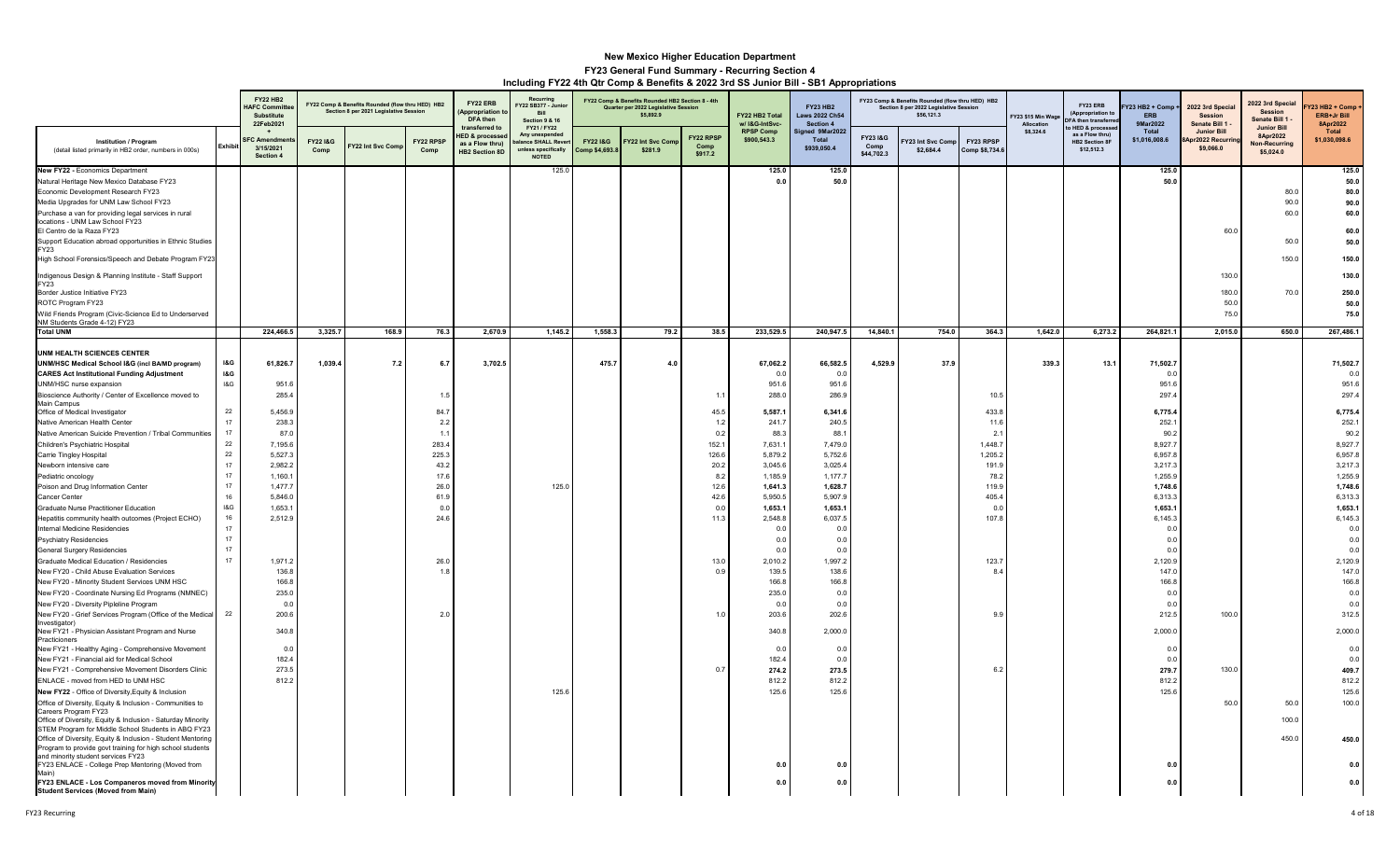|                                                                                                                                                                                                                                                                      |                                        | <b>FY22 HB2</b><br><b>HAFC Committe</b><br>Substitute<br>22Feb2021 |                            | FY22 Comp & Benefits Rounded (flow thru HED) HB2<br>Section 8 per 2021 Legislative Session |                   | FY22 ERB<br>(Appropriation t<br>DFA then                                          | Recurring<br>Y22 SB377 - Junic<br><b>Bill</b><br><b>Section 9 &amp; 16</b><br>FY21 / FY22 |                                       | FY22 Comp & Benefits Rounded HB2 Section 8 - 4th<br>Quarter per 2022 Legislative Session<br>\$5,892.9 |                                     | FY22 HB2 Total<br>w/ I&G-IntSvc- | <b>FY23 HB2</b><br><b>Laws 2022 Ch54</b><br>Section 4 |                               | FY23 Comp & Benefits Rounded (flow thru HED) HB2<br>Section 8 per 2022 Legislative Session<br>\$56,121.3 |                             | Y23 \$15 Min Wage<br>Allocation | FY23 ERB<br>(Appropriation t<br>FA then transferr<br>HED & process | 123 HB2 + Comp +<br><b>ERB</b><br>9Mar2022 | 2022 3rd Special<br><b>Session</b><br>Senate Bill 1 | 2022 3rd Special<br><b>Session</b><br>Senate Bill 1 -               | <b>723 HB2 + Comp</b><br><b>ERB+Jr Bill</b><br>8Apr2022 |
|----------------------------------------------------------------------------------------------------------------------------------------------------------------------------------------------------------------------------------------------------------------------|----------------------------------------|--------------------------------------------------------------------|----------------------------|--------------------------------------------------------------------------------------------|-------------------|-----------------------------------------------------------------------------------|-------------------------------------------------------------------------------------------|---------------------------------------|-------------------------------------------------------------------------------------------------------|-------------------------------------|----------------------------------|-------------------------------------------------------|-------------------------------|----------------------------------------------------------------------------------------------------------|-----------------------------|---------------------------------|--------------------------------------------------------------------|--------------------------------------------|-----------------------------------------------------|---------------------------------------------------------------------|---------------------------------------------------------|
| <b>Institution / Program</b><br>(detail listed primarily in HB2 order, numbers in 000s)                                                                                                                                                                              | Exhibit                                | <b>FC Amendm</b><br>3/15/2021<br>Section 4                         | <b>FY221&amp;G</b><br>Comp | Y22 Int Svc Com                                                                            | FY22 RPSP<br>Comp | transferred to<br><b>IED &amp; processed</b><br>as a Flow thru)<br>HB2 Section 8D | Any unexpende<br>ance SHALL Reve<br>unless specifically<br><b>NOTED</b>                   | <b>FY22 1&amp;G</b><br>Comp \$4,693.8 | Y22 Int Svc Com<br>\$281.9                                                                            | <b>FY22 RPSP</b><br>Comp<br>\$917.2 | <b>RPSP Comp</b><br>\$900,543.3  | Signed 9Mar2022<br><b>Total</b><br>\$939,050.4        | FY231&G<br>Comp<br>\$44,702.3 | Y23 Int Svc Comp<br>\$2,684.4                                                                            | FY23 RPSP<br>Comp \$8,734.6 | \$8,324.6                       | as a Flow thru)<br><b>HB2 Section 8F</b><br>\$12,512.3             | Total<br>\$1,016,008.6                     | <b>Junior Bill</b><br>pr2022 Recurri<br>\$9,066.0   | <b>Junior Bill</b><br>8Apr2022<br><b>Non-Recurring</b><br>\$5,024.0 | Total<br>\$1,030,098.6                                  |
| Graduate & Professional Student Assoc - HSC Student<br>Grant Account - Support Student Expenses to serve<br>Clinical Rotations in rural NM FY23<br>Native American Health Student Success Program FY23                                                               |                                        |                                                                    |                            |                                                                                            |                   |                                                                                   |                                                                                           |                                       |                                                                                                       |                                     |                                  |                                                       |                               |                                                                                                          |                             |                                 |                                                                    |                                            | 60.0                                                | 100.0                                                               | 100.0<br>60.0                                           |
| <b>Total UNM/HSC</b>                                                                                                                                                                                                                                                 |                                        | 101,520.1                                                          | 1,039.4                    | 7.2                                                                                        | 808.0             | 3,702.5                                                                           | 250.6                                                                                     | 475.7                                 | 4.0                                                                                                   | 437.2                               | 108,244.                         | 112,869.6                                             | 4,529.9                       | 37.9                                                                                                     | 4,163.3                     | 339.3                           | 13.1                                                               | 121,953.1                                  | 340.0                                               | 700.0                                                               | 122,993.1                                               |
| <b>Total UNM and UNM/HSC</b>                                                                                                                                                                                                                                         |                                        | 325,986.6                                                          | 4,365.1                    | 176.1                                                                                      | 884.3             | 6,373.4                                                                           | 1,395.8                                                                                   | 2,034.0                               | 83.2                                                                                                  | 475.7                               | 341,774.2                        | 353,817.1                                             | 19,370.0                      | 791.9                                                                                                    | 4,527.6                     | 1,981.3                         | 6,286.3                                                            | 386,774.2                                  | 2,355.0                                             | 1,350.0                                                             | 390,479.2                                               |
| <b>NEW MEXICO STATE UNIVERSITY</b><br>Main Campus - Instruction and General<br>Athletics<br>Athletics - Senior Women's Athletics Coordinator FY23<br>Athletics - Mental health & Physical Well Being of Student<br>Athletes FY23                                     | <b>I&amp;G</b><br>21                   | 117,941.5<br>4,100.8                                               | 1,861.8                    | 136.7                                                                                      | 5.2<br>26.8       | 1,905.0                                                                           | 50.0                                                                                      | 902.1                                 | 67.1                                                                                                  | 15.1                                | 122,819.4<br>4,192.7             | 125,957.9<br>5,677.6                                  | 8,590.8                       | 638.9                                                                                                    | 144.7                       | 2,253.6                         | 2,367.8                                                            | 139,809.0<br>5,821.7                       | 80.0<br>100.0                                       |                                                                     | 139,809.0<br>5,821.7<br>80.0<br>100.0                   |
| Educational television (KRWG)<br>Categorical - NM tribal education initiatives                                                                                                                                                                                       | 17                                     | 961.3                                                              |                            |                                                                                            | 9.0               |                                                                                   |                                                                                           |                                       |                                                                                                       | 5.7                                 | 976.0<br>0.0<br>0.0              | 970.3<br>200.0                                        |                               |                                                                                                          | 53.9                        |                                 |                                                                    | 1,024.2<br>200.0                           |                                                     |                                                                     | 1,024.2<br>200.0<br>250.0                               |
| NM teacher education consortium = Teacher Pipeline<br>Initiatives FY23<br>Alamogordo Branch - I&G<br>Alamogordo - nurse expansion<br>Alamogordo - Programs & Services - added to I&G<br>Alamogordo - Allied Health & Workforce Development<br>Programs FY23          | I&G<br>18G<br>18G<br>18G               | 7,112.4                                                            | 95.2                       | 0.                                                                                         |                   | 53.0                                                                              | 50.0                                                                                      | 40.6                                  | 0.0                                                                                                   |                                     | 7,301.2<br>0.0<br>50.0           | 250.0<br>7,333.1<br>0.0<br>0.0                        | 386.9                         | 0.0                                                                                                      |                             | 98.0                            |                                                                    | 250.0<br>7,818.0<br>0.0<br>0.0             | 200.0                                               |                                                                     | 7,818.0<br>0.0<br>0.0<br>200.0                          |
| Carlsbad Branch - I&G<br>Carlsbad manufacturing sector dev program<br>Carlsbad - nurse expansion                                                                                                                                                                     | <b>1&amp;G</b><br>17<br>18G            | 3,185.6<br>212.4<br>102.4                                          | 18.8                       | 2.7                                                                                        | 2.7               | 43.8                                                                              |                                                                                           |                                       |                                                                                                       |                                     | 3,250.8<br>214.6<br>102.4        |                                                       |                               |                                                                                                          |                             |                                 |                                                                    | 0.0<br>0.0<br>0.0                          |                                                     |                                                                     | 0.0<br>0.0<br>0.0                                       |
| Dona Ana Branch - I&G<br>Dona Ana - dental hygiene program<br>Dona Ana - nurse expansion<br>Dona Ana - Fund Clinical Admin Asst/Billing Specialist<br>FTE FY23                                                                                                       | I&G<br>18G<br>18G<br>18G               | 23,332.2<br>279.0<br>275.9                                         | 337.3                      | 9.6                                                                                        |                   | 228.6                                                                             |                                                                                           | 155.3                                 | 4.6                                                                                                   |                                     | 24,067.6<br>279.0<br>275.9       | 24,266.7<br>279.0<br>275.9                            | 1,478.7                       | 43.5                                                                                                     |                             | 209.8                           |                                                                    | 25,998.7<br>279.0<br>275.9                 | 50.0<br>50.0                                        |                                                                     | 25,998.7<br>329.0<br>275.9<br>50.0                      |
| Grants Branch - I&G<br>Categorical - NM tribal education initiatives = Grants<br>Campus FY23<br>Grants - Workforce Development Programs (I&G) FY23                                                                                                                   | <b>I&amp;G</b><br>I&G                  | 3,473.3                                                            | 34.3                       | 0.0                                                                                        |                   | 21.1                                                                              | 50.0                                                                                      | 15.6                                  | 0.0                                                                                                   |                                     | 3,594.3<br>0.0                   | 3,599.9<br>100.0                                      | 148.4                         | 0.0                                                                                                      |                             | 53.0                            |                                                                    | 3,801.3<br>100.0                           | 50.0                                                |                                                                     | 3,801.3<br>100.0<br>50.0                                |
| Grants - Nursing Development Programs FY23<br>Grants - Career and Technical Education Programs FY23<br>Department of Agriculture + 2 \$50K New FY20 - Healthy<br>Soils Program + \$100K New FY20 - Agriculture Livestock                                             | <b>I&amp;G</b><br><b>1&amp;G</b><br>22 | 12,092.0                                                           |                            |                                                                                            | 93.0              |                                                                                   | 175.0                                                                                     |                                       |                                                                                                       | 46.2                                | 12,406.2                         | 13,160.4                                              |                               |                                                                                                          | 440.3                       |                                 |                                                                    | 13,600.7                                   | 100.0<br>80.0<br>86.0                               |                                                                     | 100.0<br>80.0<br>13,686.7                               |
| Incident Response Team<br>Dept of Ag - Carry out the purpose of the Acequia &<br>Community Ditch Fund Act FY23<br>Dept of Ag - Agriculture Marketing Campaign FY23<br>Dept of Ag - Statewide youth agricultural education<br>programs FY23                           |                                        |                                                                    |                            |                                                                                            |                   |                                                                                   |                                                                                           |                                       |                                                                                                       |                                     |                                  |                                                       |                               |                                                                                                          |                             |                                 |                                                                    |                                            | 230.0<br>50.0<br>100.0                              | 150.0                                                               | 230.0<br>50.0<br>100.0                                  |
| Dept of Ag - Youth agricultural education programs at<br>Capitan, Carrizozo, Corona, Hondo, Goddard and Roswel<br>High Schools FY23<br>Dept of Ag - Youth agricultural education programs at<br>Roswell, Goddard, Dexter, Hagerman, and Artesia high<br>schools FY23 |                                        |                                                                    |                            |                                                                                            |                   |                                                                                   |                                                                                           |                                       |                                                                                                       |                                     |                                  |                                                       |                               |                                                                                                          |                             |                                 |                                                                    |                                            |                                                     | 50.0                                                                | 150.0<br>50.0                                           |
| Dept of Ag - Purchase Equipment for Western Mora Soil,<br>Water & Conservation District FY23<br>Agricultural Experiment Station (AES) - \$250K FY19<br>Pecan Weevil Expansion<br>AES - Provide Equipment to the Agricultural Science                                 |                                        | 14,542.6                                                           |                            |                                                                                            | 289.0             |                                                                                   |                                                                                           |                                       |                                                                                                       | 137.1                               | 14,968.7                         | 15,081.6                                              |                               |                                                                                                          | 1,305.4                     |                                 |                                                                    | 16,387.0                                   |                                                     | 100.0<br>330.0                                                      | 100.0<br>16,387.0<br>330.0                              |
| Center in Farmington FY23<br>AES - Viticulture Research Program FY23<br>AES - Purchase/Install Weather Stations Statewide FY23<br>AES - Expand Weather Station Network Statewide FY23<br>AES - Operation and Maintenance of Weather Stations<br>Statewide FY23       |                                        |                                                                    |                            |                                                                                            |                   |                                                                                   |                                                                                           |                                       |                                                                                                       |                                     |                                  |                                                       |                               |                                                                                                          |                             |                                 |                                                                    |                                            | 50.0<br>380.0<br>180.0<br>365.0                     |                                                                     | 50.0<br>380.0                                           |
| AES - Maintenance & Repairs - Artesia Agricultural<br>Science Center FY23<br>Cooperative Extension Service (CES) + \$103K New<br>FY20 - Establish Agribusiness Accelerators                                                                                          | 17                                     | 13,185.0                                                           |                            |                                                                                            | 221.3             |                                                                                   | 75.0                                                                                      |                                       |                                                                                                       | 104.0                               | 13,585.3                         | 13,631.3                                              |                               |                                                                                                          | 989.3                       |                                 |                                                                    | 14,620.6                                   | 100.0                                               | 205.0                                                               | 205.0<br>14,720.6                                       |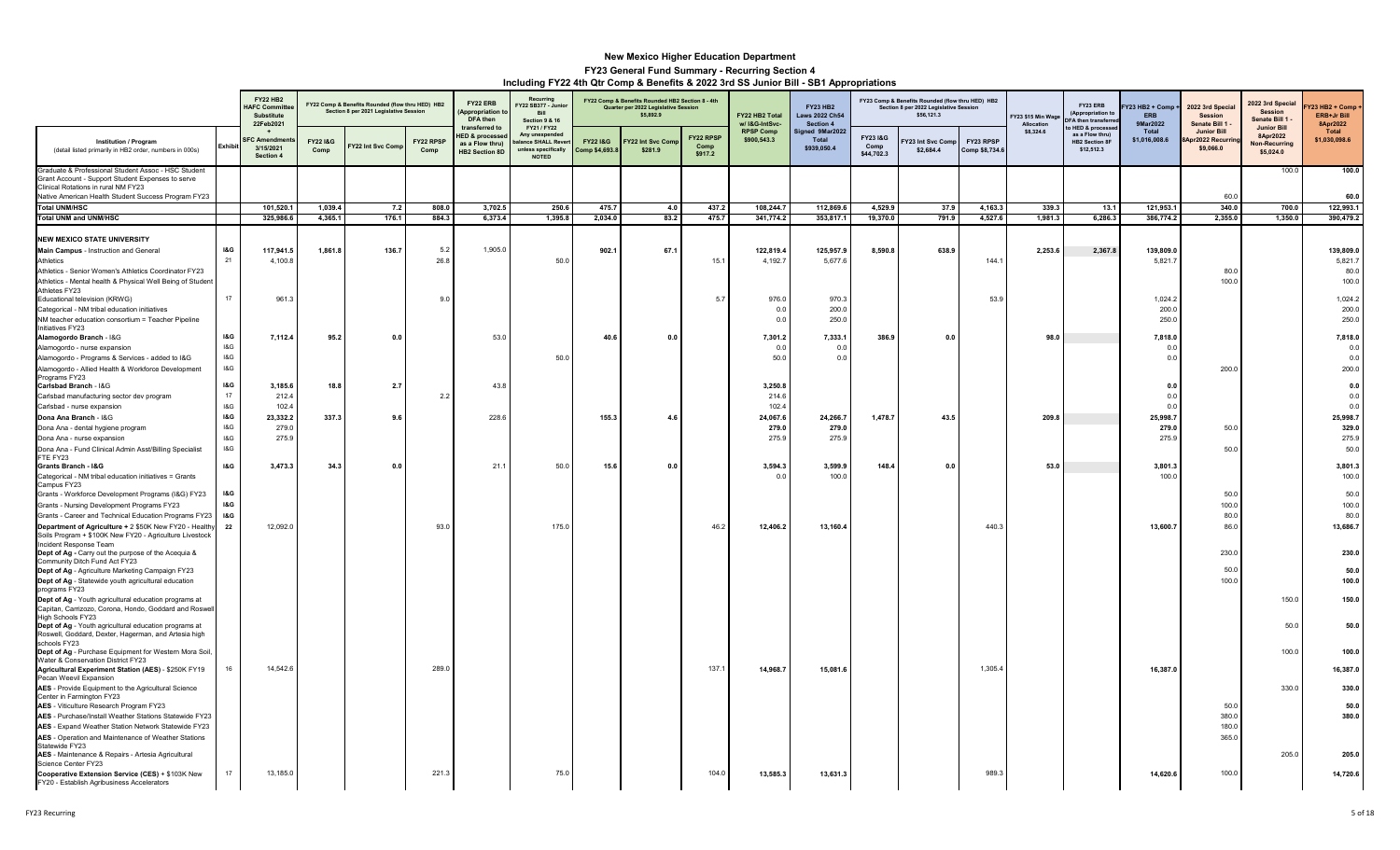|                                                                                                                                                         |                | <b>FY22 HB2</b><br><b>IAFC Committe</b><br><b>Substitute</b><br>22Feb2021 |                            | FY22 Comp & Benefits Rounded (flow thru HED) HB2<br>Section 8 per 2021 Legislative Session |                   | FY22 ERB<br><b>Appropriation t</b><br>DFA then                                    | Recurring<br>Y22 SB377 - Junio<br>Bill<br><b>Section 9 &amp; 16</b>                        |                                       | FY22 Comp & Benefits Rounded HB2 Section 8 - 4th<br>Quarter per 2022 Legislative Session<br>\$5,892.9 |                              | FY22 HB2 Total<br>w/ I&G-IntSvc- | <b>FY23 HB2</b><br>aws 2022 Ch54<br>Section 4 |                               | FY23 Comp & Benefits Rounded (flow thru HED) HB2<br>Section 8 per 2022 Legislative Session<br>\$56,121.3 |                             | Y23 \$15 Min Wage<br>Allocation | FY23 ERB<br>(Appropriation t<br><b>DFA</b> then transferre                  | Y23 HB2 + Comp +<br><b>ERB</b><br>9Mar2022 | 2022 3rd Specia<br><b>Session</b><br>Senate Bill 1          | 2022 3rd Special<br><b>Session</b><br>Senate Bill 1                 | Y23 HB2 + Comp +<br><b>ERB+Jr Bill</b><br>8Apr2022 |
|---------------------------------------------------------------------------------------------------------------------------------------------------------|----------------|---------------------------------------------------------------------------|----------------------------|--------------------------------------------------------------------------------------------|-------------------|-----------------------------------------------------------------------------------|--------------------------------------------------------------------------------------------|---------------------------------------|-------------------------------------------------------------------------------------------------------|------------------------------|----------------------------------|-----------------------------------------------|-------------------------------|----------------------------------------------------------------------------------------------------------|-----------------------------|---------------------------------|-----------------------------------------------------------------------------|--------------------------------------------|-------------------------------------------------------------|---------------------------------------------------------------------|----------------------------------------------------|
| <b>Institution / Program</b><br>(detail listed primarily in HB2 order, numbers in 000s)                                                                 | <b>Exhibit</b> | <b>FC Amendmen</b><br>3/15/2021<br>Section 4                              | <b>FY221&amp;G</b><br>Comp | Y22 Int Svc Comp                                                                           | FY22 RPSI<br>Comp | transferred to<br><b>IED &amp; processed</b><br>as a Flow thru)<br>HB2 Section 8D | FY21 / FY22<br>Any unexpended<br>alance SHALL Rever<br>unless specifically<br><b>NOTED</b> | <b>FY22 1&amp;G</b><br>Comp \$4,693.8 | Y22 Int Svc Comp<br>\$281.9                                                                           | FY22 RPSP<br>Comp<br>\$917.2 | <b>RPSP Comp</b><br>\$900,543.3  | Signed 9Mar2022<br>Total<br>\$939,050.4       | FY231&G<br>Comp<br>\$44,702.3 | Y23 Int Svc Comp<br>\$2,684.4                                                                            | FY23 RPSP<br>Comp \$8,734.6 | \$8,324.6                       | to HED & processe<br>as a Flow thru)<br><b>HB2 Section 8F</b><br>\$12,512.3 | Total<br>\$1,016,008.6                     | <b>Junior Bill</b><br><b>BApr2022 Recurril</b><br>\$9,066.0 | <b>Junior Bill</b><br>8Apr2022<br><b>Non-Recurring</b><br>\$5,024.0 | Total<br>\$1,030,098.6                             |
| CES - Farm and Ranch Economist FY23                                                                                                                     |                |                                                                           |                            |                                                                                            |                   |                                                                                   |                                                                                            |                                       |                                                                                                       |                              |                                  |                                               |                               |                                                                                                          |                             |                                 |                                                                             |                                            | 225.0                                                       |                                                                     | 225.0                                              |
| CES - Youth Leadership Initiative of Youth Development<br>Programs FY23                                                                                 |                |                                                                           |                            |                                                                                            |                   |                                                                                   |                                                                                            |                                       |                                                                                                       |                              |                                  |                                               |                               |                                                                                                          |                             |                                 |                                                                             |                                            | 100.0                                                       |                                                                     | 100.0                                              |
| CES - Aggie Next Step Program FY23                                                                                                                      |                |                                                                           |                            |                                                                                            |                   |                                                                                   |                                                                                            |                                       |                                                                                                       |                              |                                  |                                               |                               |                                                                                                          |                             |                                 |                                                                             |                                            | 50.0                                                        |                                                                     | 50.0                                               |
| CES - Youth development programs in Chaves & Eddy<br>Counties FY23                                                                                      |                |                                                                           |                            |                                                                                            |                   |                                                                                   |                                                                                            |                                       |                                                                                                       |                              |                                  |                                               |                               |                                                                                                          |                             |                                 |                                                                             |                                            |                                                             | 50.0                                                                | 50.0                                               |
| CES - Youth Development Programs in San Juan County<br>Navajo Nation Chapters FY23                                                                      |                |                                                                           |                            |                                                                                            |                   |                                                                                   |                                                                                            |                                       |                                                                                                       |                              |                                  |                                               |                               |                                                                                                          |                             |                                 |                                                                             |                                            |                                                             | 60.0                                                                | 60.0                                               |
| CES - Purchases, Maintenance, Travel and Hunter Ed for<br>Lea County Youth Development Program - Shooting<br>Sports FY23                                |                |                                                                           |                            |                                                                                            |                   |                                                                                   |                                                                                            |                                       |                                                                                                       |                              |                                  |                                               |                               |                                                                                                          |                             |                                 |                                                                             |                                            |                                                             | 55.0                                                                | 55.0                                               |
| STEM Alliance for Minority participation                                                                                                                | 17             | 290.0                                                                     |                            |                                                                                            | 2.8               |                                                                                   |                                                                                            |                                       |                                                                                                       | 1.1                          | 294.4                            | 292.8                                         |                               |                                                                                                          | 15.                         |                                 |                                                                             | 307.9                                      | 50.0                                                        |                                                                     | 357.9                                              |
| Mental health nurse practitioner                                                                                                                        | 18G            | 940.0                                                                     |                            |                                                                                            |                   |                                                                                   |                                                                                            |                                       |                                                                                                       |                              | 940.0                            | 940.0                                         |                               |                                                                                                          |                             |                                 |                                                                             | 940.0                                      |                                                             |                                                                     | 940.0                                              |
| Water resource research institute + Clean Drinking Water<br>Tech<br>NM Produced Water Consortium - FY23                                                 | 16             | 1,032.1                                                                   |                            |                                                                                            | 7.6               |                                                                                   |                                                                                            |                                       |                                                                                                       | 5.                           | 1,045.1                          | 1.039.7                                       |                               |                                                                                                          | 51.6                        |                                 |                                                                             | 1,091.3                                    | 50.0<br>130.0                                               |                                                                     | 1,141.3                                            |
| Indian resources development                                                                                                                            | 17             | 253.4                                                                     |                            |                                                                                            | 2.3               |                                                                                   |                                                                                            |                                       |                                                                                                       | 1.                           | 256.8                            | 255.7                                         |                               |                                                                                                          | 10.2                        |                                 |                                                                             | 265.9                                      |                                                             |                                                                     | 130.0<br>265.9                                     |
| NMSU manufacturing sector dev program                                                                                                                   | 17             | 615.1                                                                     |                            |                                                                                            | 6.6               |                                                                                   |                                                                                            |                                       |                                                                                                       | 2.7                          | 624.4                            | 621.7                                         |                               |                                                                                                          | 26.1                        |                                 |                                                                             | 647.8                                      |                                                             |                                                                     | 647.8                                              |
| Arrowhead Center for Business Development                                                                                                               | 17             | 313.6                                                                     |                            |                                                                                            |                   |                                                                                   |                                                                                            |                                       |                                                                                                       | 3 <sup>5</sup>               | 325.0                            | 321.5                                         |                               |                                                                                                          | 33.6                        |                                 |                                                                             | 355.1                                      |                                                             |                                                                     | 355.1                                              |
| NMSU nurse expansion                                                                                                                                    | 18G            | 846.2                                                                     |                            |                                                                                            |                   |                                                                                   |                                                                                            |                                       |                                                                                                       |                              | 846.2                            | 846.2                                         |                               |                                                                                                          |                             |                                 |                                                                             | 846.2                                      |                                                             |                                                                     | 846.2                                              |
| Economic Development Doctorate Program (leg add) Add<br>to I&G FY19                                                                                     |                |                                                                           |                            |                                                                                            |                   |                                                                                   |                                                                                            |                                       |                                                                                                       |                              | 0.0                              | 0.0                                           |                               |                                                                                                          |                             |                                 |                                                                             | 0.0                                        |                                                             |                                                                     | 0.0                                                |
| Alliance teaching & learning advancement                                                                                                                | 17             | 142.1                                                                     |                            |                                                                                            |                   |                                                                                   |                                                                                            |                                       |                                                                                                       | 0.5                          | 144.6                            | 143.8                                         |                               |                                                                                                          | 7.6                         |                                 |                                                                             | 151.4                                      | 60.0                                                        |                                                                     | 211.4                                              |
| College Assistance Migrant Prgm (CAMP)                                                                                                                  | 17             | 187.6                                                                     |                            |                                                                                            |                   |                                                                                   | 100.0                                                                                      |                                       |                                                                                                       | 0.5                          | 290.4                            | 289.5                                         |                               |                                                                                                          | $\mathbf{R}$                |                                 |                                                                             | 297.9                                      |                                                             |                                                                     | 297.9                                              |
| Clean Drinking Water Tech. (included in WRRI)                                                                                                           | 16             |                                                                           |                            |                                                                                            |                   |                                                                                   |                                                                                            |                                       |                                                                                                       |                              | 0.0                              | 0.0                                           |                               |                                                                                                          |                             |                                 |                                                                             | 0.0                                        |                                                             |                                                                     | 0.0                                                |
| Sunspot and Solar Observatory - New RPSP FY19                                                                                                           | 16             | 248.9                                                                     |                            |                                                                                            | 3.7               |                                                                                   | 100.0                                                                                      |                                       |                                                                                                       | 1.6                          | 354.2                            | 352.6                                         |                               |                                                                                                          | 14.9                        |                                 |                                                                             | 367.5                                      |                                                             |                                                                     | 367.5                                              |
| New FY20 - Autism Clinic                                                                                                                                |                | 559.8                                                                     |                            |                                                                                            | 2.0               |                                                                                   |                                                                                            |                                       |                                                                                                       | 21                           | 563.8                            | 711.8                                         |                               |                                                                                                          | 19.1                        |                                 |                                                                             | 730.9                                      |                                                             |                                                                     | 730.9                                              |
| New FY20 - Veterans Service Center - NMSU Grants                                                                                                        |                | 45.6                                                                      |                            |                                                                                            |                   |                                                                                   |                                                                                            |                                       |                                                                                                       |                              | 45.6                             | 45.6                                          |                               |                                                                                                          |                             |                                 |                                                                             | 45.6                                       |                                                             |                                                                     | 45.6                                               |
| Campus Safety Prevention through Environmental Design<br>(CPTED) Campus Safety Improvements FY23<br>Animal Science Department - Purchase Pickup to Haul |                |                                                                           |                            |                                                                                            |                   |                                                                                   |                                                                                            |                                       |                                                                                                       |                              |                                  |                                               |                               |                                                                                                          |                             |                                 |                                                                             |                                            |                                                             | 100.0<br>50.0                                                       | 100.0<br>50.0                                      |
| Livestock to/from Main Campus to College Ranch FY23                                                                                                     |                |                                                                           |                            |                                                                                            |                   |                                                                                   |                                                                                            |                                       |                                                                                                       |                              |                                  |                                               |                               |                                                                                                          |                             |                                 |                                                                             |                                            |                                                             |                                                                     |                                                    |
| Math, Engineering, Science Achievement Program in<br>Gadsden Independent Schools FY23                                                                   |                |                                                                           |                            |                                                                                            |                   |                                                                                   |                                                                                            |                                       |                                                                                                       |                              |                                  |                                               |                               |                                                                                                          |                             |                                 |                                                                             |                                            |                                                             | 120.0                                                               | 120.0                                              |
| Grant Consortium-Experimental Pathway K-12 - Space<br>Related Challenges FY23                                                                           |                |                                                                           |                            |                                                                                            |                   |                                                                                   |                                                                                            |                                       |                                                                                                       |                              |                                  |                                               |                               |                                                                                                          |                             |                                 |                                                                             |                                            |                                                             | 130.0                                                               | 130.0                                              |
| Center of Excellence in Sustainable Agriculture                                                                                                         |                | 232.8                                                                     |                            |                                                                                            |                   |                                                                                   |                                                                                            |                                       |                                                                                                       | 0.7                          | 233.5                            | 232.8                                         |                               |                                                                                                          | 7.2                         |                                 |                                                                             | 240.0                                      | 80.0                                                        |                                                                     | 320.0                                              |
| New FY21 - Anna Age Eight Institute                                                                                                                     |                | 796.9                                                                     |                            |                                                                                            | 5.                |                                                                                   | 397.6                                                                                      |                                       |                                                                                                       | 2.8                          | 1,202.4                          | 1,199.6                                       |                               |                                                                                                          | 27.4                        |                                 |                                                                             | 1,227.0                                    | 850.0                                                       |                                                                     | 2,077.0                                            |
| Animal & Range Science Dept - 1FTE Production<br>Livestock/Judging Instructor FY23                                                                      |                |                                                                           |                            |                                                                                            |                   |                                                                                   |                                                                                            |                                       |                                                                                                       |                              |                                  |                                               |                               |                                                                                                          |                             |                                 |                                                                             |                                            | 100.0                                                       |                                                                     | 100.0                                              |
| College of Engineering - Space Commercialization FY23                                                                                                   | I&G            |                                                                           |                            |                                                                                            |                   |                                                                                   |                                                                                            |                                       |                                                                                                       |                              |                                  |                                               |                               |                                                                                                          |                             |                                 |                                                                             |                                            | 50.0                                                        |                                                                     | 50.0                                               |
| Staff positions-Student Success Endeavors (News 22 &<br>other opportunities + Vital Equipment Maintenance FY23                                          |                |                                                                           |                            |                                                                                            |                   |                                                                                   |                                                                                            |                                       |                                                                                                       |                              |                                  |                                               |                               |                                                                                                          |                             |                                 |                                                                             |                                            | 150.0                                                       |                                                                     | 150.0                                              |
| NMSU 21st Century Career Path Training and STEM<br>Outreach for K-12 FY23                                                                               |                |                                                                           |                            |                                                                                            |                   |                                                                                   |                                                                                            |                                       |                                                                                                       |                              |                                  |                                               |                               |                                                                                                          |                             |                                 |                                                                             |                                            | 100.0                                                       |                                                                     | 100.0                                              |
| <b>Total NMSU</b>                                                                                                                                       |                | 207,300.5                                                                 | 2,347.4                    | 149.0                                                                                      | 688.1             | 2,251.5                                                                           | 997.6                                                                                      | 1,113.6                               | 71.7                                                                                                  | 331.2                        | 215,250.5                        | 218,077.0                                     | 10,604.8                      | 682.4                                                                                                    | 3,154.2                     | 2,614.4                         | 2,367.8                                                                     | 237,500.6                                  | 4,246.0                                                     | 1,400.0                                                             | 243,146.6                                          |
|                                                                                                                                                         |                |                                                                           |                            |                                                                                            |                   |                                                                                   |                                                                                            |                                       |                                                                                                       |                              |                                  |                                               |                               |                                                                                                          |                             |                                 |                                                                             |                                            |                                                             |                                                                     |                                                    |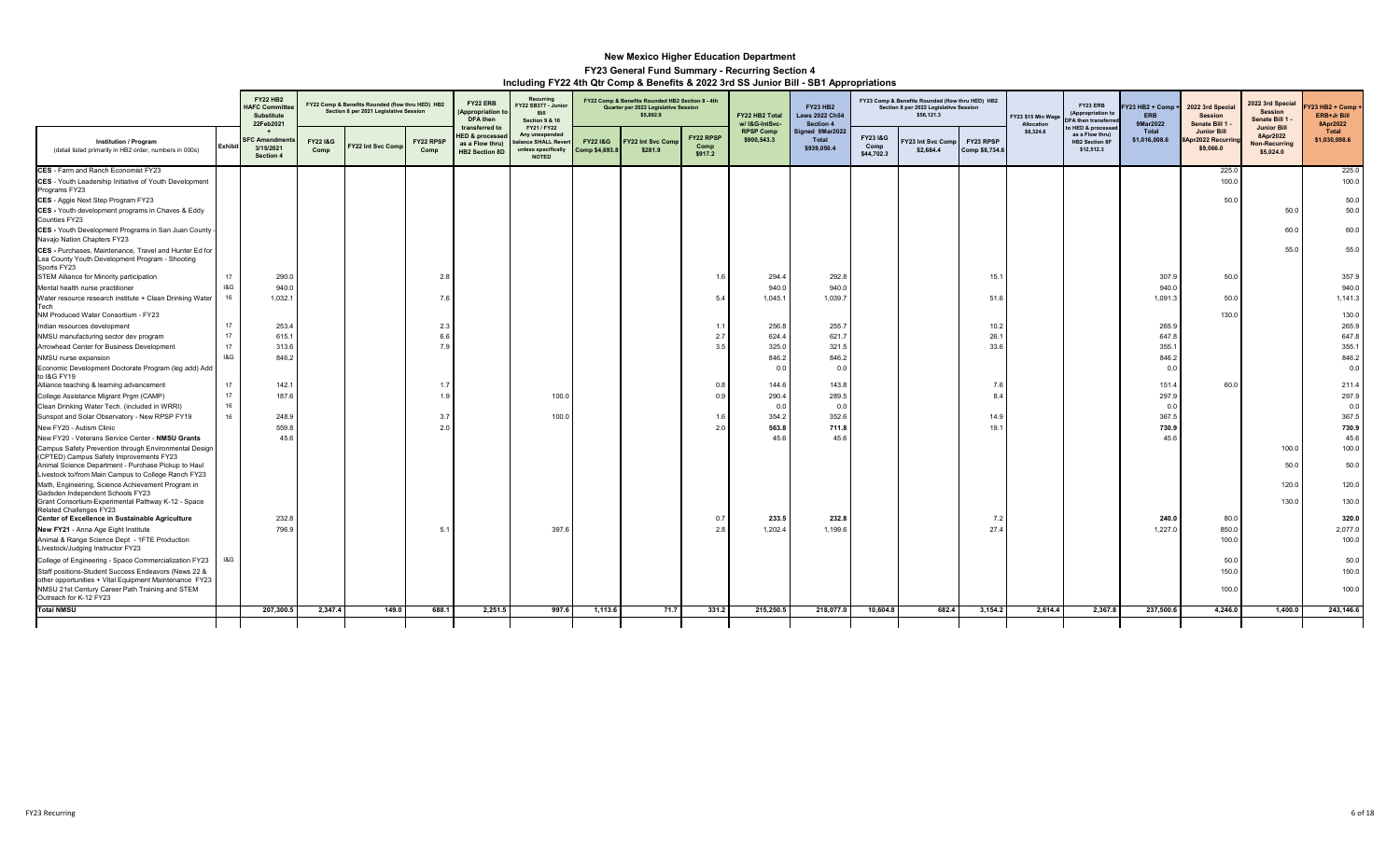|                                                                                                 |                | <b>FY22 HB2</b><br><b>HAFC Commit</b><br>Substitute<br>22Feb2021 |                            | FY22 Comp & Benefits Rounded (flow thru HED) HB2<br>Section 8 per 2021 Legislative Session |                   | FY22 ERB<br>Appropriation<br>DFA then                                                   | Recurring<br>-<br>Y22 SB377 - Junio<br>Bill<br>Section 9 & 16                                  |                                      | FY22 Comp & Benefits Rounded HB2 Section 8 - 4th<br>Quarter per 2022 Legislative Session<br>\$5,892.9 |                                     | FY22 HB2 Total<br>w/ I&G-IntSvc- | <b>FY23 HB2</b><br><b>Laws 2022 Ch54</b><br>Section 4 |                               | FY23 Comp & Benefits Rounded (flow thru HED) HB2<br>Section 8 per 2022 Legislative Session<br>\$56,121.3 |                             | Y23 \$15 Min Wag<br>Allocatio | FY23 ERB<br>(Appropriation t<br><b>FA then transferr</b>                   | Y23 HB2 + Comp ·<br><b>ERB</b><br>9Mar2022 | 2022 3rd Special<br><b>Session</b><br>Senate Bill 1 | 2022 3rd Specia<br><b>Session</b><br>Senate Bill 1 -                | <b>723 HB2 + Comp</b><br>ERB+Jr Bill<br>8Apr2022 |
|-------------------------------------------------------------------------------------------------|----------------|------------------------------------------------------------------|----------------------------|--------------------------------------------------------------------------------------------|-------------------|-----------------------------------------------------------------------------------------|------------------------------------------------------------------------------------------------|--------------------------------------|-------------------------------------------------------------------------------------------------------|-------------------------------------|----------------------------------|-------------------------------------------------------|-------------------------------|----------------------------------------------------------------------------------------------------------|-----------------------------|-------------------------------|----------------------------------------------------------------------------|--------------------------------------------|-----------------------------------------------------|---------------------------------------------------------------------|--------------------------------------------------|
| <b>Institution / Program</b><br>(detail listed primarily in HB2 order, numbers in 000s)         | Exhibi         | <b>SFC: Amendr</b><br>3/15/2021<br>Section 4                     | <b>FY221&amp;G</b><br>Comp | FY22 Int Svc Com                                                                           | FY22 RPSP<br>Comp | transferred to<br><b>HED &amp; processe</b><br>as a Flow thrul<br><b>HB2 Section 8D</b> | FY21 / FY22<br>Any unexpende<br><b>Ilance SHALL Reve</b><br>nless specifically<br><b>NOTED</b> | <b>FY22 I&amp;G</b><br>Comp \$4,693. | Y22 Int Svc Com<br>\$281.9                                                                            | <b>FY22 RPSF</b><br>Comp<br>\$917.2 | <b>RPSP Comp</b><br>\$900,543.3  | Signed 9Mar2022<br>Total<br>\$939,050.4               | FY231&G<br>Comp<br>\$44,702.3 | 123 Int Svc Comp<br>\$2,684.4                                                                            | FY23 RPSP<br>Comp \$8,734.6 | \$8,324.6                     | o HED & processe<br>as a Flow thrul<br><b>HB2 Section 8F</b><br>\$12,512.3 | Total<br>\$1,016,008.6                     | <b>Junior Bill</b><br>br2022 Recurr<br>\$9,066.0    | <b>Junior Bill</b><br>8Apr2022<br><b>Non-Recurring</b><br>\$5,024.0 | Total<br>\$1,030,098.6                           |
| <b>NEW MEXICO HIGHLANDS UNIVERSITY</b>                                                          |                |                                                                  |                            |                                                                                            |                   |                                                                                         |                                                                                                |                                      |                                                                                                       |                                     |                                  |                                                       |                               |                                                                                                          |                             |                               |                                                                            |                                            |                                                     |                                                                     |                                                  |
| <b>Instruction and General</b>                                                                  | <b>I&amp;G</b> | 28,403.2                                                         | 368.3                      | 15.6                                                                                       | 0.1               | 248.6                                                                                   |                                                                                                | 187.2                                | 7.6                                                                                                   |                                     | 29,230.6                         | 29,919.9                                              | 1,783.0                       | 72.7                                                                                                     |                             | 626.0                         | 295.9                                                                      | 32,697.5                                   |                                                     |                                                                     | 32,697.5                                         |
| Athletics (incl wrestling and rodeo)<br>Athletics - Academic Support for Student Athletes       | 21             | 2,167.3                                                          |                            |                                                                                            | 17.8              |                                                                                         |                                                                                                |                                      |                                                                                                       | 9.3                                 | 2,194.4                          | 2,385.1                                               |                               |                                                                                                          | 88.6                        |                               |                                                                            | 2,473.7                                    | 60.0                                                | 100.0                                                               | 2,533.7<br>100.0                                 |
| Categorical - NM tribal education initiatives                                                   |                |                                                                  |                            |                                                                                            |                   |                                                                                         |                                                                                                |                                      |                                                                                                       |                                     | 0.0                              | 200.0                                                 |                               |                                                                                                          |                             |                               |                                                                            | 200.0                                      |                                                     |                                                                     | 200.0                                            |
| Categorical - NM teacher pipeline initiatives                                                   |                |                                                                  |                            |                                                                                            |                   |                                                                                         |                                                                                                |                                      |                                                                                                       |                                     | 0.0                              | 250.0                                                 |                               |                                                                                                          |                             |                               |                                                                            | 250.0                                      |                                                     |                                                                     | 250.0                                            |
| Advanced Placement                                                                              | 17             | 197.                                                             |                            |                                                                                            | 0.8               |                                                                                         |                                                                                                |                                      |                                                                                                       | 0.1                                 | 198.7                            | 198.6                                                 |                               |                                                                                                          | $\overline{1}$ .            |                               |                                                                            | 199.                                       |                                                     |                                                                     | 199.7                                            |
| Spanish program --> Minority Student Services (CESDP)                                           | 17             | 483.8                                                            |                            |                                                                                            | 3.9               |                                                                                         |                                                                                                |                                      |                                                                                                       | 1.7                                 | 489.4                            | 487.7                                                 |                               |                                                                                                          | 16.0                        |                               |                                                                            | 503.                                       |                                                     |                                                                     | 503.7                                            |
| & Leadership Policy Inst<br>Forest and Watershed Institute                                      | 17             | 277.7                                                            |                            |                                                                                            | 12                |                                                                                         |                                                                                                |                                      |                                                                                                       | 0.6                                 | 279.5                            | 428.9                                                 |                               |                                                                                                          | 5.9                         |                               |                                                                            | 434.                                       |                                                     |                                                                     | 434.8                                            |
| Nurse Expansion                                                                                 | 17             | 199.8                                                            |                            |                                                                                            | 0.5               |                                                                                         |                                                                                                |                                      |                                                                                                       | 1.3                                 | 201.6                            | 200.3                                                 |                               |                                                                                                          | 12.3                        |                               |                                                                            | 212.6                                      |                                                     |                                                                     | 212.6                                            |
| New FY20 - Native American Social Work Institute                                                |                | 159.6                                                            |                            |                                                                                            | 0.3               |                                                                                         | 50.0                                                                                           |                                      |                                                                                                       | 0.7                                 | 210.6                            | 209.9                                                 |                               |                                                                                                          | 6.6                         |                               |                                                                            | 216.5                                      |                                                     |                                                                     | 216.5                                            |
| New FY21 Center for Professional Development & Career                                           |                | 159.6                                                            |                            |                                                                                            |                   |                                                                                         |                                                                                                |                                      |                                                                                                       | 0.5                                 | 160.1                            | 159.6                                                 |                               |                                                                                                          | 4.6                         |                               |                                                                            | 164.2                                      |                                                     |                                                                     | 164.2                                            |
| Readiness<br>New FY21 Doctor of Nurse Practice - Leg. contingency                               |                | 155.0                                                            |                            |                                                                                            |                   |                                                                                         |                                                                                                |                                      |                                                                                                       |                                     | 155.0                            | 155.0                                                 |                               |                                                                                                          | 0.3                         |                               |                                                                            | 155.3                                      |                                                     |                                                                     | 155.3                                            |
| language suggested                                                                              |                |                                                                  |                            |                                                                                            |                   |                                                                                         |                                                                                                |                                      |                                                                                                       |                                     |                                  |                                                       |                               |                                                                                                          |                             |                               |                                                                            |                                            |                                                     |                                                                     |                                                  |
| New FY21 Acequia and Land Grant Education                                                       |                | 45.6                                                             |                            |                                                                                            |                   |                                                                                         |                                                                                                |                                      |                                                                                                       | 0.1                                 | 45.7                             | 45.6                                                  |                               |                                                                                                          | 0.9                         |                               |                                                                            | 46.5                                       |                                                     |                                                                     | 46.5                                             |
| New FY22 - Improve Retention and Completion of                                                  |                |                                                                  |                            |                                                                                            |                   |                                                                                         | 50.0                                                                                           |                                      |                                                                                                       |                                     | 50.0                             | 50.0                                                  |                               |                                                                                                          |                             |                               |                                                                            | 50.0                                       |                                                     |                                                                     | 50.0                                             |
| <b>Underserved Students</b><br>New FY23 - Center of Excellence in Social Work,                  |                |                                                                  |                            |                                                                                            |                   |                                                                                         |                                                                                                |                                      |                                                                                                       |                                     | 0.0                              | 250.0                                                 |                               |                                                                                                          |                             |                               |                                                                            | 250.0                                      |                                                     |                                                                     | 250.0                                            |
| <b>Mental and Behavioral Health</b>                                                             |                |                                                                  |                            |                                                                                            |                   |                                                                                         |                                                                                                |                                      |                                                                                                       |                                     |                                  |                                                       |                               |                                                                                                          |                             |                               |                                                                            |                                            |                                                     |                                                                     |                                                  |
| Matching Funds in support of Grant Funds rcvd by School                                         |                |                                                                  |                            |                                                                                            |                   |                                                                                         |                                                                                                |                                      |                                                                                                       |                                     |                                  |                                                       |                               |                                                                                                          |                             |                               |                                                                            |                                            | 125.0                                               |                                                                     | 125.0                                            |
| of Social Work FY23<br><b>Total NMHU</b>                                                        |                | 32,249.4                                                         | 368.3                      | 15.6                                                                                       | 24.6              | 248.6                                                                                   | 100.0                                                                                          | 187.2                                | 7.6                                                                                                   | 14.3                                | 33,215.6                         | 34,940.6                                              | 1,783.0                       | 72.7                                                                                                     | 136.3                       | 626.0                         | 295.9                                                                      | 37,854.5                                   | 185.0                                               | 100.0                                                               | 38,139.5                                         |
|                                                                                                 |                |                                                                  |                            |                                                                                            |                   |                                                                                         |                                                                                                |                                      |                                                                                                       |                                     |                                  |                                                       |                               |                                                                                                          |                             |                               |                                                                            |                                            |                                                     |                                                                     |                                                  |
| <b>WESTERN NEW MEXICO UNIVERSITY</b>                                                            |                |                                                                  |                            |                                                                                            |                   |                                                                                         |                                                                                                |                                      |                                                                                                       |                                     |                                  |                                                       |                               |                                                                                                          |                             |                               |                                                                            |                                            |                                                     |                                                                     |                                                  |
| <b>Instruction and General</b>                                                                  | <b>I&amp;G</b> | 18,693.5                                                         | 283.3                      | 14.3                                                                                       |                   | 197.7                                                                                   |                                                                                                | 144.1                                | 6.7                                                                                                   |                                     | 19,339.6                         | 20,683.3                                              | 1,372.0                       | 63.8                                                                                                     |                             | 239.8                         | 220.3                                                                      | 22,579.2                                   |                                                     |                                                                     | 22,579.2                                         |
| Athletics                                                                                       | ${\bf 21}$     | 2,109.8                                                          |                            |                                                                                            | 9.1               |                                                                                         | 150.0                                                                                          |                                      |                                                                                                       | 4.6                                 | 2,273.5                          | 2,468.9                                               |                               |                                                                                                          | 43.9                        |                               |                                                                            | 2,512.8                                    |                                                     |                                                                     | 2,512.8                                          |
| Categorical - NM teacher pipeline initiatives                                                   |                |                                                                  |                            |                                                                                            |                   |                                                                                         |                                                                                                |                                      |                                                                                                       |                                     | 0.0                              | 250.0                                                 |                               |                                                                                                          |                             |                               |                                                                            | 250.0                                      |                                                     |                                                                     | 250.0                                            |
| Instructional television                                                                        | I&G            | 66.0                                                             |                            |                                                                                            |                   |                                                                                         |                                                                                                |                                      |                                                                                                       |                                     | 66.0                             | 66.0                                                  |                               |                                                                                                          |                             |                               |                                                                            | 66.0                                       |                                                     |                                                                     | 66.0                                             |
| Pharmacy and Phlebotomy Program<br>Web-based teacher licensure                                  | 18G<br>18G     | 91.2<br>117.8                                                    |                            |                                                                                            |                   |                                                                                         |                                                                                                |                                      |                                                                                                       |                                     | 91.2<br>117.8                    | 91.2<br>117.8                                         |                               |                                                                                                          |                             |                               |                                                                            | 91.2<br>117.8                              |                                                     |                                                                     | 91.2<br>117.8                                    |
| Child Development Center                                                                        | 17             | 278.3                                                            |                            |                                                                                            | 2.2               |                                                                                         |                                                                                                |                                      |                                                                                                       | 1.3                                 | 281.8                            | 280.5                                                 |                               |                                                                                                          | 12.3                        |                               |                                                                            | 292.8                                      |                                                     |                                                                     | 292.8                                            |
| WNMU nurse expansion                                                                            | 18G            | 900.3                                                            |                            |                                                                                            |                   |                                                                                         |                                                                                                |                                      |                                                                                                       |                                     | 900.3                            | 900.3                                                 |                               |                                                                                                          |                             |                               |                                                                            | 900.3                                      |                                                     |                                                                     | 900.3                                            |
| Nurse Expansion Truth or Consequences-Deming - New                                              | 18G            | 0.0                                                              |                            |                                                                                            |                   |                                                                                         |                                                                                                |                                      |                                                                                                       |                                     | 0.0                              | 0.0                                                   |                               |                                                                                                          |                             |                               |                                                                            | 0.0                                        |                                                     |                                                                     | 0.0                                              |
| <b>FY20</b>                                                                                     |                | 282.0                                                            |                            |                                                                                            |                   |                                                                                         |                                                                                                |                                      |                                                                                                       |                                     | 282.0                            |                                                       |                               |                                                                                                          |                             |                               |                                                                            |                                            |                                                     |                                                                     |                                                  |
| Truth or Consequences and Deming Expansion - New<br>FY21                                        |                |                                                                  |                            |                                                                                            |                   |                                                                                         |                                                                                                |                                      |                                                                                                       |                                     |                                  | 282.0                                                 |                               |                                                                                                          |                             |                               |                                                                            | 282.0                                      |                                                     |                                                                     | 282.0                                            |
| New FY22 - I&G at Deming Campus                                                                 |                |                                                                  |                            |                                                                                            |                   |                                                                                         | 175.0                                                                                          |                                      |                                                                                                       |                                     | 175.0                            | 175.0                                                 |                               |                                                                                                          |                             |                               |                                                                            | 175.0                                      |                                                     |                                                                     | 175.0                                            |
| New FY23 - Center of Excellence in Early Childhood                                              |                |                                                                  |                            |                                                                                            |                   |                                                                                         |                                                                                                |                                      |                                                                                                       |                                     | 0.0                              | 250.0                                                 |                               |                                                                                                          |                             |                               |                                                                            | 250.0                                      |                                                     |                                                                     | 250.0                                            |
| <b>Education and Care</b><br>Indigenous Student Program FY23                                    |                |                                                                  |                            |                                                                                            |                   |                                                                                         |                                                                                                |                                      |                                                                                                       |                                     |                                  |                                                       |                               |                                                                                                          |                             |                               |                                                                            |                                            |                                                     | 50.0                                                                | 50.0                                             |
| Early Childhood Mental Health Program FY23                                                      |                |                                                                  |                            |                                                                                            |                   |                                                                                         |                                                                                                |                                      |                                                                                                       |                                     |                                  |                                                       |                               |                                                                                                          |                             |                               |                                                                            |                                            | 150.0                                               |                                                                     | 150.0                                            |
| <b>Total WNMU</b>                                                                               |                | 22,538.9                                                         | 283.3                      | 14.3                                                                                       | 11.3              | 197.7                                                                                   | 325.0                                                                                          | 144.1                                | 6.7                                                                                                   | 5.9                                 | 23,527.2                         | 25,565.0                                              | 1,372.0                       | 63.8                                                                                                     | 56.2                        | 239.8                         | 220.3                                                                      | 27,517.1                                   | 150.0                                               | 50.0                                                                | 27,717.1                                         |
|                                                                                                 |                |                                                                  |                            |                                                                                            |                   |                                                                                         |                                                                                                |                                      |                                                                                                       |                                     |                                  |                                                       |                               |                                                                                                          |                             |                               |                                                                            |                                            |                                                     |                                                                     |                                                  |
| EASTERN NEW MEXICO UNIVERSITY                                                                   |                |                                                                  |                            |                                                                                            |                   |                                                                                         |                                                                                                |                                      |                                                                                                       |                                     |                                  |                                                       |                               |                                                                                                          |                             |                               |                                                                            |                                            |                                                     |                                                                     |                                                  |
| Main Campus - Instruction and General                                                           | <b>I&amp;G</b> | 29,958.9                                                         | 429.2                      | 18.5                                                                                       | 0.1               | 315.3                                                                                   |                                                                                                | 195.6                                | 8.5                                                                                                   |                                     | 30,926.1                         | 33,696.3                                              | 1,862.6                       | 80.8                                                                                                     |                             | 316.0                         | 317.7                                                                      | 36,273.4                                   |                                                     |                                                                     | 36,273.4                                         |
| Athletics<br>Educational television (KENW)                                                      | 21<br>17       | 2,144.6<br>977.2                                                 |                            |                                                                                            | 11.7<br>11.5      |                                                                                         |                                                                                                |                                      |                                                                                                       | 6.0<br>5.2                          | 2,162.3<br>993.9                 | 2,356.3<br>988.7                                      |                               |                                                                                                          | 57.5<br>49.8                |                               |                                                                            | 2,413.8<br>1,038.5                         | 310.0<br>50.0                                       |                                                                     | 2,723.8<br>1,088.5                               |
| Categorical - NM teacher pipeline initiatives                                                   |                |                                                                  |                            |                                                                                            |                   |                                                                                         |                                                                                                |                                      |                                                                                                       |                                     | 0.1                              | 250.0                                                 |                               |                                                                                                          |                             |                               |                                                                            | 250.0                                      |                                                     |                                                                     | 250.0                                            |
| Roswell Branch - I&G                                                                            | <b>I&amp;G</b> | 11,743.7                                                         | 139.7                      | 5.4                                                                                        |                   | 106.8                                                                                   |                                                                                                | 62.7                                 | 2.1                                                                                                   |                                     | 12,060.4                         | 12,204.0                                              | 597.5                         | 20.2                                                                                                     |                             | 140.1                         | 114.9                                                                      | 13,076.7                                   |                                                     |                                                                     | 13,076.7                                         |
| Roswell - nurse expansion                                                                       | 18G            | 253.8                                                            |                            |                                                                                            |                   |                                                                                         |                                                                                                |                                      |                                                                                                       |                                     | 253.8                            | 332.2                                                 |                               |                                                                                                          |                             |                               |                                                                            | 332.2                                      |                                                     |                                                                     | 332.2                                            |
| Airframe mechanics - ENMU Roswell                                                               | 18G            | 68.5                                                             |                            |                                                                                            |                   |                                                                                         |                                                                                                |                                      |                                                                                                       |                                     | 68.                              | 68.5                                                  |                               |                                                                                                          |                             |                               |                                                                            | 68.                                        |                                                     |                                                                     | 68.5                                             |
| Special Services Program Expansion - ENMU Roswell                                               | 18G            | 108.1                                                            |                            |                                                                                            |                   |                                                                                         |                                                                                                |                                      |                                                                                                       |                                     | 108.1                            | 108.1                                                 |                               |                                                                                                          |                             |                               |                                                                            | 108.1                                      |                                                     |                                                                     | 108.1                                            |
| Roswell - Expand Education Programs and Purchase                                                |                |                                                                  |                            |                                                                                            |                   |                                                                                         |                                                                                                |                                      |                                                                                                       |                                     |                                  |                                                       |                               |                                                                                                          |                             |                               |                                                                            |                                            |                                                     | 115.0                                                               | 115.0                                            |
| Equipment in the Welding and Automotive Programs<br>Roswell - Vocational Technical Program FY23 | 18G            |                                                                  |                            |                                                                                            |                   |                                                                                         |                                                                                                |                                      |                                                                                                       |                                     |                                  |                                                       |                               |                                                                                                          |                             |                               |                                                                            |                                            | 100.0                                               |                                                                     | 100.0                                            |
| Roswell - Agricultural Degree and Certification Programs                                        | <b>I&amp;G</b> |                                                                  |                            |                                                                                            |                   |                                                                                         |                                                                                                |                                      |                                                                                                       |                                     |                                  |                                                       |                               |                                                                                                          |                             |                               |                                                                            |                                            | 70.0                                                |                                                                     | 70.0                                             |
| FY23                                                                                            |                |                                                                  |                            |                                                                                            |                   |                                                                                         |                                                                                                |                                      |                                                                                                       |                                     |                                  |                                                       |                               |                                                                                                          |                             |                               |                                                                            |                                            |                                                     |                                                                     |                                                  |
| Ruidoso Branch - I&G                                                                            | <b>I&amp;G</b> | 2,077.6                                                          | 22.4                       | 0.0                                                                                        |                   |                                                                                         |                                                                                                | 10.5                                 | 0.0                                                                                                   |                                     | 2,110.5                          | 2,137.2                                               | 100.0                         | 0.0                                                                                                      |                             |                               |                                                                            | 2,237.2                                    |                                                     |                                                                     | 2,237.2                                          |
| New FY21 Ruidoso Nursing<br>Ruidoso - Workforce Development Program FY23                        | <b>I&amp;G</b> | 178.6                                                            |                            |                                                                                            |                   |                                                                                         |                                                                                                |                                      |                                                                                                       |                                     | 178.6                            | 178.6                                                 |                               |                                                                                                          |                             |                               |                                                                            | 178.6                                      |                                                     | 50.0                                                                | 178.6<br>50.0                                    |
| Blackwater Draw site and museum                                                                 | 17             | 84.7                                                             |                            |                                                                                            | 1.1               |                                                                                         |                                                                                                |                                      |                                                                                                       | 0.2                                 | 86.0                             | 85.8                                                  |                               |                                                                                                          | 2.0                         |                               |                                                                            | 87.8                                       |                                                     |                                                                     | 87.8                                             |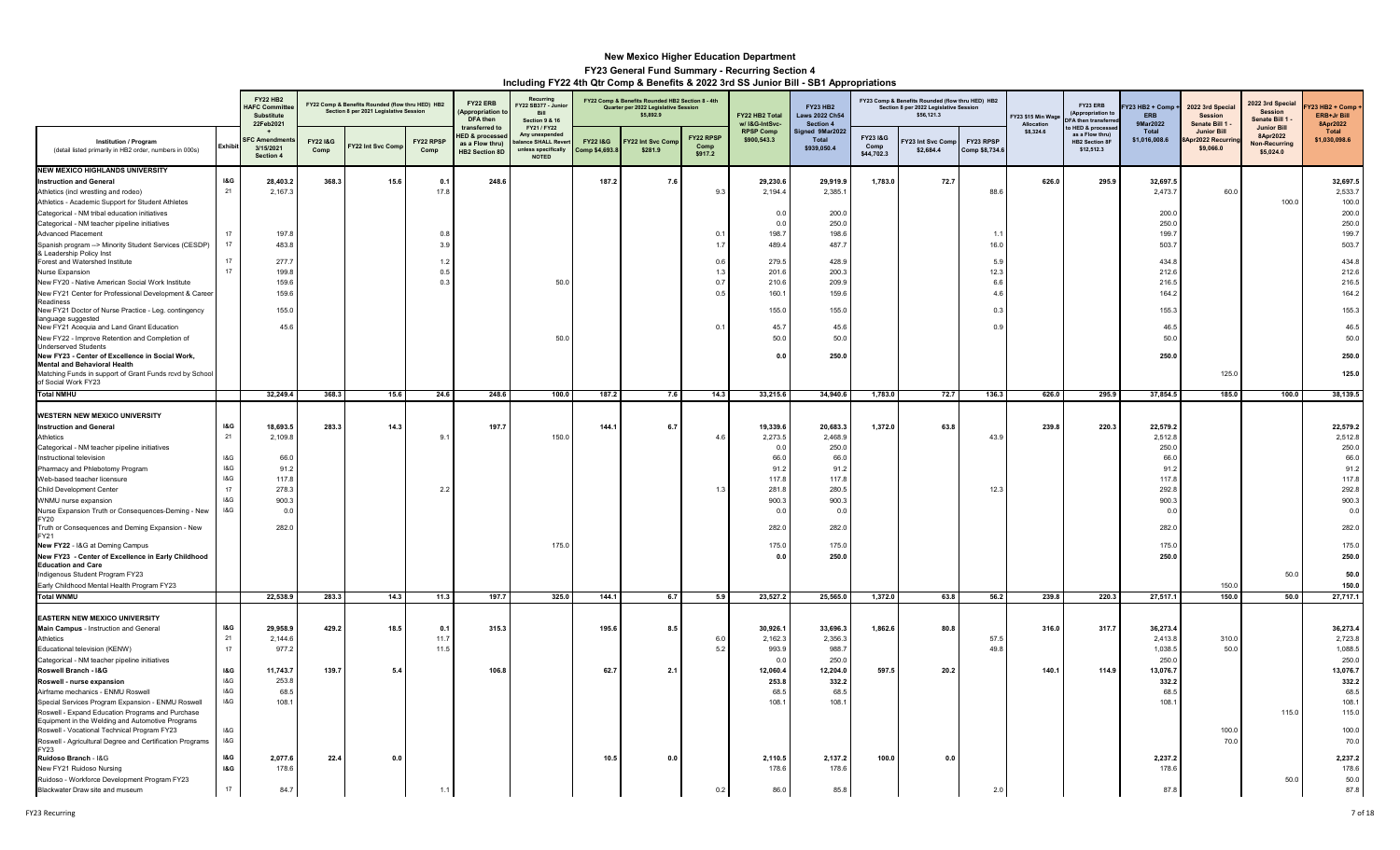|                                                                                                                      |                | <b>FY22 HB2</b><br><b>IAFC Commit</b><br><b>Substitute</b><br>22Feb2021 |                            | FY22 Comp & Benefits Rounded (flow thru HED) HB2<br>Section 8 per 2021 Legislative Session |                          | FY22 ERB<br><b>Appropriation</b><br>DFA then                                            | Recurring<br>Y22 SB377 - Junio<br>Bill<br><b>Section 9 &amp; 16</b>                       |                            | FY22 Comp & Benefits Rounded HB2 Section 8 - 4th<br>Quarter per 2022 Legislative Session<br>\$5,892.9 |                              | FY22 HB2 Total<br>w/ I&G-IntSvc- | <b>FY23 HB2</b><br>Laws 2022 Ch54<br>Section 4 |                               | FY23 Comp & Benefits Rounded (flow thru HED) HB2<br>Section 8 per 2022 Legislative Session<br>\$56,121.3 |                             | FY23 \$15 Min Wage<br>Allocation | FY23 ERB<br>(Appropriation t<br><b>FA then transferre</b>                | Y23 HB2 + Comp +<br><b>ERB</b><br>9Mar2022 | 2022 3rd Special<br><b>Session</b><br>Senate Bill 1  | 2022 3rd Special<br><b>Session</b><br>Senate Bill 1          | Y23 HB2 + Comp +<br><b>ERB+Jr Bill</b><br>8Apr2022 |
|----------------------------------------------------------------------------------------------------------------------|----------------|-------------------------------------------------------------------------|----------------------------|--------------------------------------------------------------------------------------------|--------------------------|-----------------------------------------------------------------------------------------|-------------------------------------------------------------------------------------------|----------------------------|-------------------------------------------------------------------------------------------------------|------------------------------|----------------------------------|------------------------------------------------|-------------------------------|----------------------------------------------------------------------------------------------------------|-----------------------------|----------------------------------|--------------------------------------------------------------------------|--------------------------------------------|------------------------------------------------------|--------------------------------------------------------------|----------------------------------------------------|
| <b>Institution / Program</b><br>(detail listed primarily in HB2 order, numbers in 000s)                              | <b>Exhibit</b> | <b>SFC Amendme</b><br>3/15/2021<br>Section 4                            | <b>FY221&amp;G</b><br>Comp | Y22 Int Svc Com                                                                            | <b>FY22 RPSF</b><br>Comp | transferred to<br><b>IED &amp; processe</b><br>as a Flow thru)<br><b>HB2 Section 8D</b> | FY21 / FY22<br>Any unexpended<br>alance SHALL Reve<br>unless specifically<br><b>NOTED</b> | FY22 1&G<br>Comp \$4,693.8 | Y22 Int Svc Com<br>\$281.9                                                                            | FY22 RPSP<br>Comp<br>\$917.2 | <b>RPSP Comp</b><br>\$900,543.3  | Signed 9Mar2022<br>Total<br>\$939,050.4        | FY231&G<br>Comp<br>\$44,702.3 | 23 Int Svc Comp<br>\$2,684.4                                                                             | FY23 RPSP<br>Comp \$8,734.6 | \$8,324.6                        | HED & processe<br>as a Flow thru)<br><b>HB2 Section 8F</b><br>\$12,512.3 | Total<br>\$1,016,008.6                     | <b>Junior Bill</b><br>Apr2022 Recurring<br>\$9,066.0 | <b>Junior Bill</b><br>8Apr2022<br>Non-Recurring<br>\$5,024.0 | Total<br>\$1,030,098.6                             |
| Student success programs                                                                                             | 18G            | 380.2                                                                   |                            |                                                                                            |                          |                                                                                         |                                                                                           |                            |                                                                                                       |                              | 380.2                            | 380.2                                          |                               |                                                                                                          |                             |                                  |                                                                          | 380.2                                      |                                                      |                                                              | 380.2                                              |
| Masters of Science Nursing                                                                                           | 18G            | 308.3                                                                   |                            |                                                                                            |                          |                                                                                         |                                                                                           |                            |                                                                                                       |                              | 308.3                            | 308.3                                          |                               |                                                                                                          |                             |                                  |                                                                          | 308.3                                      |                                                      |                                                              | 308.3                                              |
| At-risk student tutoring                                                                                             | 18G            | 204.8                                                                   |                            |                                                                                            |                          |                                                                                         |                                                                                           |                            |                                                                                                       |                              | 204.8                            | 204.8                                          |                               |                                                                                                          |                             |                                  |                                                                          | 204.8                                      |                                                      |                                                              | 204.8                                              |
| Allied Health Speech and Hearing Rehabilitation Outreach                                                             | 18G            | 129.8                                                                   |                            |                                                                                            |                          |                                                                                         |                                                                                           |                            |                                                                                                       |                              | 129.8                            | 129.8                                          |                               |                                                                                                          |                             |                                  |                                                                          | 129.8                                      |                                                      |                                                              | 129.8                                              |
| Youth Robotic Competition FY15 & FY19 Leg Add                                                                        |                |                                                                         |                            |                                                                                            |                          |                                                                                         |                                                                                           |                            |                                                                                                       |                              | 0.0                              | 0.0                                            |                               |                                                                                                          |                             |                                  |                                                                          | 0.0                                        |                                                      |                                                              | 0.0                                                |
| Dental Hygiene Program (ENMU Roswell)                                                                                |                |                                                                         |                            |                                                                                            |                          |                                                                                         |                                                                                           |                            |                                                                                                       |                              | 0.0                              | 0.0                                            |                               |                                                                                                          |                             |                                  |                                                                          | 0.0                                        |                                                      |                                                              | 0.0                                                |
| New FY20 - Fund Tuition & Fees for 50 Teacher Ed                                                                     |                | 182.                                                                    |                            |                                                                                            |                          |                                                                                         |                                                                                           |                            |                                                                                                       |                              | 182.4                            | 182.4                                          |                               |                                                                                                          |                             |                                  |                                                                          | 182.4                                      |                                                      |                                                              | 182.4                                              |
| <b>Students</b><br>New FY20 - Funds for AE and Youth Challenge Students<br>to Gain Workforce Training @ ENMU Roswell |                | 91.2                                                                    |                            |                                                                                            |                          |                                                                                         |                                                                                           |                            |                                                                                                       |                              | 91.2                             | 91.2                                           |                               |                                                                                                          |                             |                                  |                                                                          | 91.2                                       |                                                      |                                                              | 91.2                                               |
| New FY20 - Greyhound Promise Program for Potential<br>Teachers                                                       |                | 91.2                                                                    |                            |                                                                                            |                          |                                                                                         |                                                                                           |                            |                                                                                                       |                              | 91.2                             | 91.2                                           |                               |                                                                                                          |                             |                                  |                                                                          | 91.2                                       |                                                      |                                                              | 91.2                                               |
| <b>Total ENMU</b>                                                                                                    |                | 48,983.6                                                                | 591.3                      | 23.9                                                                                       | 24.4                     | 422.1                                                                                   | 0.0                                                                                       | 268.8                      | 10.6                                                                                                  | 11.4                         | 50,336.1                         | 53,793.6                                       | 2,560.1                       | 101.0                                                                                                    | 109.3                       | 456.1                            | 432.6                                                                    | 57,452.7                                   | 530.0                                                | 165.0                                                        | 58,147.7                                           |
| NEW MEXICO INSTITUTE OF MINING & TECHNOLOGY                                                                          |                |                                                                         |                            |                                                                                            |                          |                                                                                         |                                                                                           |                            |                                                                                                       |                              |                                  |                                                |                               |                                                                                                          |                             |                                  |                                                                          |                                            |                                                      |                                                              |                                                    |
| <b>Instruction and General</b>                                                                                       | <b>1&amp;G</b> | 28,027.1                                                                | 366.9                      | 15.9                                                                                       | 0.2                      | 485.8                                                                                   |                                                                                           | 177.2                      | 9.3                                                                                                   |                              | 29,082.4                         | 29,973.6                                       | 1,687.1                       | 88.4                                                                                                     |                             | 644.3                            | 511.5                                                                    | 32,904.9                                   |                                                      |                                                              | 32,904.9                                           |
| Athletics (Intramural -discontinued FY20)                                                                            | 21             |                                                                         |                            |                                                                                            |                          |                                                                                         |                                                                                           |                            |                                                                                                       |                              | 0.0                              | 0.0                                            |                               |                                                                                                          |                             |                                  |                                                                          | 0.0                                        |                                                      |                                                              | 0.0                                                |
| Categorical - NM teacher pipeline initiatives                                                                        |                |                                                                         |                            |                                                                                            |                          |                                                                                         |                                                                                           |                            |                                                                                                       |                              | 0.0                              | 50.0                                           |                               |                                                                                                          |                             |                                  |                                                                          | 50.0                                       |                                                      |                                                              | 50.0                                               |
| Special projects expansion and flexibility                                                                           |                |                                                                         |                            |                                                                                            |                          |                                                                                         |                                                                                           |                            |                                                                                                       |                              | 0.0                              | 0.0                                            |                               |                                                                                                          |                             |                                  |                                                                          | 0.0                                        |                                                      |                                                              | 0.0                                                |
| Aerospace Engineering -- Moved to I&G in FY20                                                                        |                |                                                                         |                            |                                                                                            |                          |                                                                                         |                                                                                           |                            |                                                                                                       |                              | 0.0                              | 0.0                                            |                               |                                                                                                          |                             |                                  |                                                                          | 0.0                                        |                                                      |                                                              | 0.0                                                |
| Bureau of Mines inspection / safety                                                                                  | 22             | 301.8                                                                   |                            |                                                                                            | 2.1                      |                                                                                         |                                                                                           |                            |                                                                                                       | 1.2                          | 305.1                            | 303.9                                          |                               |                                                                                                          | 11.7                        |                                  |                                                                          | 315.6                                      | 50.0                                                 |                                                              | 365.6                                              |
| Bureau of Mines (aka Geology & Mineral Resources)                                                                    | 22             | 4,140.2                                                                 |                            |                                                                                            | 39.9                     |                                                                                         |                                                                                           |                            |                                                                                                       | 18.2                         | 4,198.3                          | 4,280.1                                        |                               |                                                                                                          | 173.7                       |                                  |                                                                          | 4,453.8                                    |                                                      |                                                              | 4,453.8                                            |
| Bureau of Mines (aka Geology & Mineral Resources) -<br>Implement Water Data Act FY23                                 |                |                                                                         |                            |                                                                                            |                          |                                                                                         |                                                                                           |                            |                                                                                                       |                              |                                  |                                                |                               |                                                                                                          |                             |                                  |                                                                          |                                            | 150.0                                                |                                                              |                                                    |
| Petroleum Recovery Research Center                                                                                   | 16             | 1,743.4                                                                 |                            |                                                                                            | 15.6                     |                                                                                         |                                                                                           |                            |                                                                                                       | 6.1                          | 1,765.1                          | 1,759.0                                        |                               |                                                                                                          | 58.                         |                                  |                                                                          | 1.817.5                                    |                                                      |                                                              | 1,817.5                                            |
| Geophysical Research Center                                                                                          | 16             | 1,025.8                                                                 |                            |                                                                                            | 9.5                      |                                                                                         |                                                                                           |                            |                                                                                                       | 7.0                          | 1,042.3                          | 1.035.3                                        |                               |                                                                                                          | 66.                         |                                  |                                                                          | 1,102.0                                    | 150.0                                                |                                                              | 1,252.0                                            |
| Energetic Materials Research Center (EMRTC)                                                                          | 16             | 739.9                                                                   |                            |                                                                                            | 7.3                      |                                                                                         |                                                                                           |                            |                                                                                                       | 3.2                          | 750.4                            | 826.7                                          |                               |                                                                                                          | 31.1                        |                                  |                                                                          | 857.8                                      |                                                      |                                                              | 857.8                                              |
| Science & Engineering Fair (incl Olympiad)                                                                           | 17             | 189.2                                                                   |                            |                                                                                            | 1.6                      |                                                                                         |                                                                                           |                            |                                                                                                       | 0.8                          | 191.6                            | 190.8                                          |                               |                                                                                                          | 7.4                         |                                  |                                                                          | 198.2                                      |                                                      |                                                              | 198.2                                              |
| Institute for Complex Additive Systems Analysis                                                                      | 16             | 911.8                                                                   |                            |                                                                                            | 9.9                      |                                                                                         |                                                                                           |                            |                                                                                                       | 5.5                          | 927.2                            | 1,121.7                                        |                               |                                                                                                          | 52.0                        |                                  |                                                                          | 1,173.7                                    |                                                      |                                                              | 1,173.7                                            |
| Cave and karst research (nat'l institute)                                                                            | 16             | 333.4                                                                   |                            |                                                                                            | 2.8                      |                                                                                         |                                                                                           |                            |                                                                                                       | 1.3                          | 337.5                            | 336.2                                          |                               |                                                                                                          | 12.2                        |                                  |                                                                          | 348.4                                      | 50.0                                                 |                                                              | 398.4                                              |
| <b>Homeland Security Center</b>                                                                                      | 16             | 484.5                                                                   |                            |                                                                                            | $\overline{4}$ :         |                                                                                         |                                                                                           |                            |                                                                                                       | 2.3                          | 491.0                            | 488.7                                          |                               |                                                                                                          | 22.2                        |                                  |                                                                          | 510.9                                      |                                                      |                                                              | 510.9                                              |
| Supercomputing Challenge Leg. Add                                                                                    |                | 0.0                                                                     |                            |                                                                                            |                          |                                                                                         |                                                                                           |                            |                                                                                                       |                              | 0.0                              | 0.0                                            |                               |                                                                                                          |                             |                                  |                                                                          | 0.0                                        |                                                      |                                                              | 0.0                                                |
| Wastewater Filter System Pilot                                                                                       |                | 0.0                                                                     |                            |                                                                                            |                          |                                                                                         |                                                                                           |                            |                                                                                                       |                              | 0.0                              | 0.0                                            |                               |                                                                                                          |                             |                                  |                                                                          | 0.0                                        |                                                      |                                                              | 0.0                                                |
| FY20 - Cybersecurity Education and Research Center                                                                   |                | 136.8                                                                   |                            |                                                                                            | 2.8                      |                                                                                         |                                                                                           |                            |                                                                                                       | 0.8                          | 140.4                            | 0.0                                            |                               |                                                                                                          | 8.                          |                                  |                                                                          | 8.1                                        |                                                      |                                                              | 8.1                                                |
| FY21 Cybersecurity Center of Excellence                                                                              |                | 228.0                                                                   |                            |                                                                                            | $-11$                    |                                                                                         |                                                                                           |                            |                                                                                                       | 0.9                          | 230.5                            | 366.4                                          |                               |                                                                                                          | 8.                          |                                  |                                                                          | 375.3                                      | 50.0                                                 |                                                              | 425.3                                              |
| New FY20 - Rural Economic Development Support                                                                        |                | 22.8                                                                    |                            |                                                                                            |                          |                                                                                         |                                                                                           |                            |                                                                                                       |                              | 22.8                             | 32.8                                           |                               |                                                                                                          |                             |                                  |                                                                          | 32.8                                       |                                                      |                                                              | 32.8                                               |
| New FY20 - Student Research Assistanceships in<br>Chemical Engineering Dept.                                         |                | 79.3                                                                    |                            |                                                                                            |                          |                                                                                         |                                                                                           |                            |                                                                                                       |                              | 79.3                             | 79.3                                           |                               |                                                                                                          |                             |                                  |                                                                          | 79.3                                       | 120.0                                                |                                                              | 199.3                                              |
| New Mexico MESA - moved from HED to direct NMIMT<br>New FY22 - Chemical Engineering Dept -Graduate                   |                | 1,052.2                                                                 |                            |                                                                                            |                          |                                                                                         |                                                                                           |                            |                                                                                                       | 3.8                          | 1,056.0<br>0.0                   | 1,052.2<br>0.0                                 |                               |                                                                                                          | 36.5                        |                                  |                                                                          | 1,088.7<br>0.0                             |                                                      |                                                              | 1,088.7<br>0.0                                     |
| Programs in Jones Hall<br>Playas Training and Research Center in Hidalgo County                                      |                |                                                                         |                            |                                                                                            |                          |                                                                                         |                                                                                           |                            |                                                                                                       |                              |                                  |                                                |                               |                                                                                                          |                             |                                  |                                                                          |                                            |                                                      | 100.0                                                        | 100.0                                              |
| FY23<br>Homeland Security Training at the Playas Training Center                                                     |                |                                                                         |                            |                                                                                            |                          |                                                                                         |                                                                                           |                            |                                                                                                       |                              |                                  |                                                |                               |                                                                                                          |                             |                                  |                                                                          |                                            |                                                      | 50.0                                                         |                                                    |
| FY23                                                                                                                 |                |                                                                         |                            |                                                                                            |                          |                                                                                         |                                                                                           |                            |                                                                                                       |                              |                                  |                                                |                               |                                                                                                          |                             |                                  |                                                                          |                                            |                                                      |                                                              |                                                    |
| <b>Total NMIMT</b>                                                                                                   |                | 39,416.2                                                                | 366.9                      | 15.9                                                                                       | 97.5                     | 485.8                                                                                   | 0.0                                                                                       | 177.2                      | 9.3                                                                                                   | 51.1                         | 40,619.9                         | 41,896.7                                       | 1,687.1                       | 88.4                                                                                                     | 489.0                       | 644.3                            | 511.5                                                                    | 45,317.0                                   | 570.0                                                | 150.0                                                        | 46,037.0                                           |
|                                                                                                                      |                |                                                                         |                            |                                                                                            |                          |                                                                                         |                                                                                           |                            |                                                                                                       |                              |                                  |                                                |                               |                                                                                                          |                             |                                  |                                                                          |                                            |                                                      |                                                              |                                                    |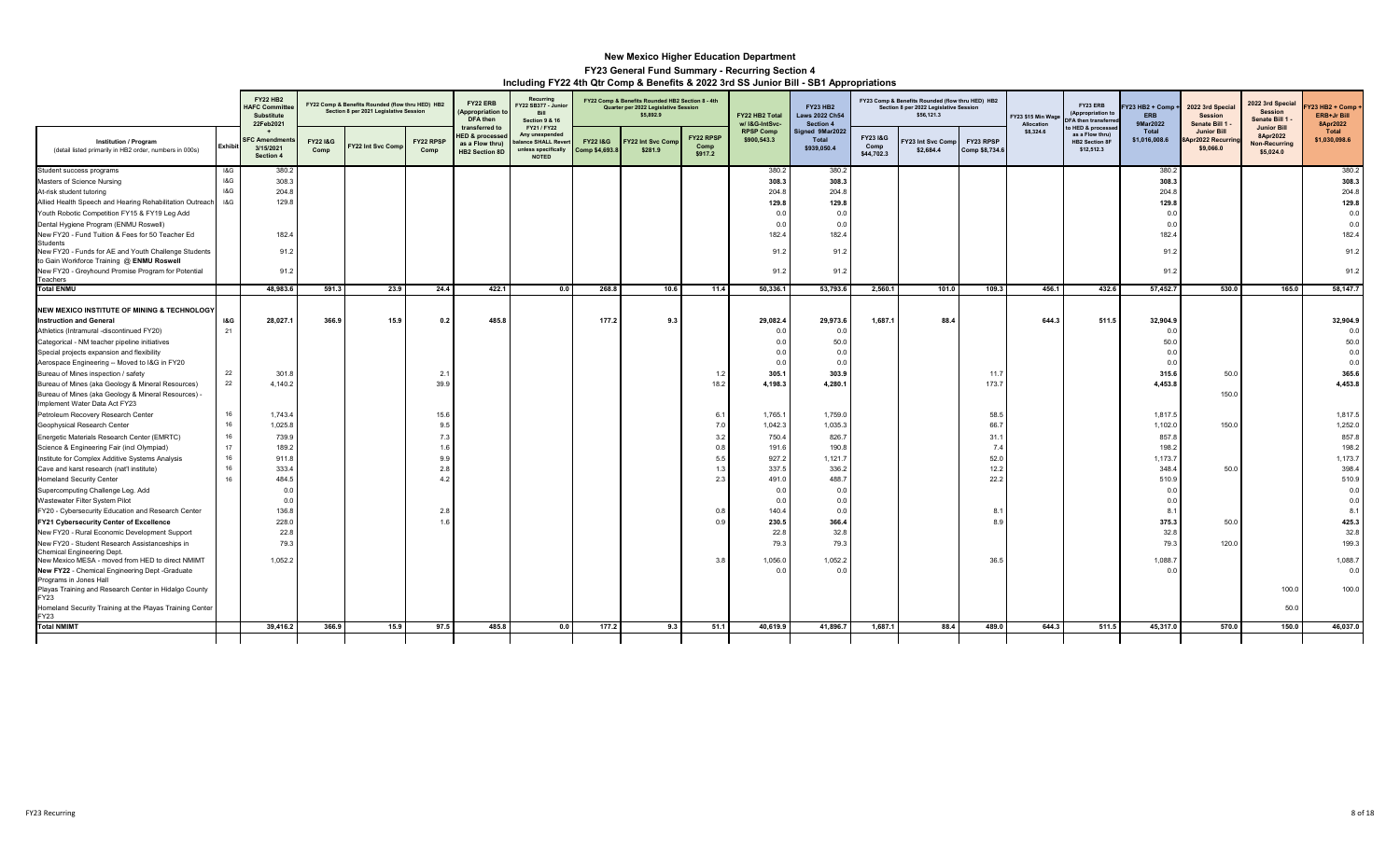|                                                                                                                                                                                                                                                                                                                                                                                                                  |                                    | <b>FY22 HB2</b><br><b>IAFC Commi</b><br>Substitute<br>22Feb2021 |                 | FY22 Comp & Benefits Rounded (flow thru HED) HB2<br>Section 8 per 2021 Legislative Session |                          | FY22 ERB<br>Appropriation<br>DFA then<br>transferred to               | Recurring<br>Y22 SB377 - Junio<br>Bill<br>Section 9 & 16<br>FY21 / FY22 |                                       | FY22 Comp & Benefits Rounded HB2 Section 8 - 4th<br>Quarter per 2022 Legislative Session<br>\$5,892.9 |                              | FY22 HB2 Total<br>w/ I&G-IntSvc-                       | <b>FY23 HB2</b><br><b>Laws 2022 Ch54</b><br>Section 4  |                               | FY23 Comp & Benefits Rounded (flow thru HED) HB2<br>Section 8 per 2022 Legislative Session<br>\$56,121.3 |                             | FY23 \$15 Min Wage<br>Allocation | FY23 ERB<br>(Appropriation to<br><b>DFA then transfer</b><br>HED & processe | Y23 HB2 + Comp +<br><b>ERB</b><br>9Mar2022             | 2022 3rd Special<br><b>Session</b><br>Senate Bill 1 | 2022 3rd Specia<br><b>Session</b><br>Senate Bill 1<br><b>Junior Bill</b> | (23 HB2 + Comp<br>ERB+Jr Bill<br>8Apr2022                      |
|------------------------------------------------------------------------------------------------------------------------------------------------------------------------------------------------------------------------------------------------------------------------------------------------------------------------------------------------------------------------------------------------------------------|------------------------------------|-----------------------------------------------------------------|-----------------|--------------------------------------------------------------------------------------------|--------------------------|-----------------------------------------------------------------------|-------------------------------------------------------------------------|---------------------------------------|-------------------------------------------------------------------------------------------------------|------------------------------|--------------------------------------------------------|--------------------------------------------------------|-------------------------------|----------------------------------------------------------------------------------------------------------|-----------------------------|----------------------------------|-----------------------------------------------------------------------------|--------------------------------------------------------|-----------------------------------------------------|--------------------------------------------------------------------------|----------------------------------------------------------------|
| <b>Institution / Program</b><br>(detail listed primarily in HB2 order, numbers in 000s)                                                                                                                                                                                                                                                                                                                          | Exhibit                            | <sup>∶</sup> C Amendı<br>3/15/2021<br>Section 4                 | FY221&G<br>Comp | Y22 Int Svc Com                                                                            | <b>FY22 RPSF</b><br>Comp | <b>IED &amp; processe</b><br>as a Flow thrul<br><b>HB2 Section 8D</b> | Any unexpende<br>lance SHALL Rev<br>unless specifically<br><b>NOTED</b> | <b>FY22 1&amp;G</b><br>Comp \$4,693.8 | Y22 Int Svc Com<br>\$281.9                                                                            | FY22 RPSF<br>Comp<br>\$917.2 | <b>RPSP Comp</b><br>\$900,543.3                        | Signed 9Mar2022<br>Total<br>\$939,050.4                | FY231&G<br>Comp<br>\$44,702.3 | 23 Int Svc Comp<br>\$2,684.4                                                                             | FY23 RPSP<br>Comp \$8,734.6 | \$8,324.6                        | as a Flow thru)<br><b>HB2 Section 8F</b><br>\$12,512.3                      | Total<br>\$1,016,008.6                                 | <b>Junior Bill</b><br>or2022 Recurri<br>\$9,066.0   | 8Apr2022<br>Non-Recurring<br>\$5,024.0                                   | Total<br>\$1,030,098.6                                         |
| <b>NORTHERN NEW MEXICO COLLEGE</b><br><b>Instruction and General</b><br><b>CARES Act Institutional Funding Adjustment</b><br>Athletics                                                                                                                                                                                                                                                                           | <b>1&amp;G</b><br>21               | 10,156.9<br>520.4                                               | 105.2           | $5.6\,$                                                                                    | 3.1                      | 96.1                                                                  |                                                                         | 52.7                                  | 3.1                                                                                                   | 2.1                          | 10,419.6<br>0.0<br>526.3                               | 10,612.5<br>0.1<br>524.2                               | 504.5                         | 29.3                                                                                                     | 19.7                        | 73.8                             | 113.6                                                                       | 11,333.7<br>0.0<br>543.9                               |                                                     |                                                                          | 11,333.7<br>0.0<br>543.9                                       |
| Categorical - NM teacher pipeline initiatives<br>Health science & nursing program (Nurse Expansion)<br>Science, Technology, Engineering and Math Initiative<br>pass through<br>Veterans Cente<br>New FY20 - Technical and Vocational Courses<br>New FY23 - Native American Student Center<br>Create an Arts, Culture and Healing Project for Youths in<br>the arts, cultural engagements and sustainable ag FY23 | $18\,\mathrm{G}$<br>17<br>17       | 376.0<br>125.2<br>116.<br>45.6                                  |                 |                                                                                            | 0.5                      |                                                                       |                                                                         |                                       |                                                                                                       | 0.4                          | 0.0<br>376.0<br>125.2<br>117.2<br>45.6<br>0.0          | 250.0<br>376.0<br>125.2<br>116.8<br>45.6<br>150.0      |                               |                                                                                                          | 3.                          |                                  |                                                                             | 250.0<br>376.0<br>125.2<br>120.2<br>45.6<br>150.0      |                                                     | 110.0                                                                    | 250.0<br>376.0<br>125.2<br>120.2<br>45.6<br>150.0<br>110.0     |
| Continue Operations of Small Demonstration Farm - FY23<br>Contract Svcs to Engage local youth in arts, cultural<br>engagement, & sustainable agriculture - FY23                                                                                                                                                                                                                                                  |                                    |                                                                 |                 |                                                                                            |                          |                                                                       |                                                                         |                                       |                                                                                                       |                              |                                                        |                                                        |                               |                                                                                                          |                             |                                  |                                                                             |                                                        | 50.0<br>50.0                                        | 50.0                                                                     | 100.0<br>50.0                                                  |
| <b>Total NNMC</b>                                                                                                                                                                                                                                                                                                                                                                                                |                                    | 11,340.4                                                        | 105.2           | 5.6                                                                                        | 4.3                      | 96.1                                                                  | 0.0                                                                     | 52.7                                  | 3.1                                                                                                   | 2.5                          | 11,609.9                                               | 12,200.3                                               | 504.5                         | 29.3                                                                                                     | 23.1                        | 73.8                             | 113.6                                                                       | 12,944.6                                               | 100.0                                               | 160.0                                                                    | 13,204.6                                                       |
| SANTA FE COMMUNITY COLLEGE<br><b>Instruction and General</b><br>SFCC nurse expansion<br>Small Business Development Centers<br>New FY20 First Born Home Visiting Training & Tech Asst<br>New FY21 Teacher Ed Expansion<br>New FY21 EMS Mental Health Pilot<br>Contract Svcs to provide STEM programs for students 12-<br>18 yrs old w/focus on females/minorities in northern NM                                  | <b>I&amp;G</b><br>18G<br>17        | 10,360.2<br>332.7<br>3,794.3<br>136.<br>136.8<br>91.2           | 151.3           | 24.1                                                                                       | 8.1                      | 250.0                                                                 |                                                                         | 58.4                                  | 11.4                                                                                                  | 18.0                         | 10,855.4<br>332.7<br>3,821.1<br>136.8<br>136.8<br>91.2 | 11,068.6<br>439.4<br>3,953.1<br>235.0<br>136.8<br>91.2 | 556.6                         | 108.3                                                                                                    | 171.6                       | 83.7                             | 258.2                                                                       | 12,075.4<br>439.4<br>4,124.7<br>235.0<br>136.8<br>91.2 |                                                     | 455.0<br>50.0                                                            | 12,075.4<br>439.4<br>4,124.7<br>690.0<br>136.8<br>91.2<br>50.0 |
| <b>FY23</b><br>Upgrades in SFCC Trades & Technology programs FY23<br>Develop Employment Needs Boot Camps - FY23                                                                                                                                                                                                                                                                                                  |                                    |                                                                 |                 |                                                                                            |                          |                                                                       |                                                                         |                                       |                                                                                                       |                              |                                                        |                                                        |                               |                                                                                                          |                             |                                  |                                                                             |                                                        | 60.0                                                | 60.0                                                                     | 60.0<br>60.0                                                   |
| <b>Total SFCC</b>                                                                                                                                                                                                                                                                                                                                                                                                |                                    | 14,852.0                                                        | 151.3           | 24.1                                                                                       | 8.8                      | 250.0                                                                 | 0.0                                                                     | 58.4                                  | 11.4                                                                                                  | 18.0                         | 15,374.0                                               | 15,924.1                                               | 556.6                         | 108.3                                                                                                    | 171.6                       | 83.7                             | 258.2                                                                       | 17,102.5                                               | 60.0                                                | 565.0                                                                    | 17,727.5                                                       |
| CENTRAL NM COMMUNITY COLLEGE<br><b>Instruction and General</b><br>Nurse Expansion<br>Landscape Assessment FY23<br>Deep Dive Program - FY23<br>Women in the Trades Program - FY23<br>STEAM Ed Outreach Programs at a science center and<br>hildren's museum in ABQ - FY23                                                                                                                                         | <b>I&amp;G</b><br>18G              | 60,070.4<br>168.8                                               | 792.2           | 91.3                                                                                       |                          | 854.7                                                                 |                                                                         | 348.5                                 | 44.5                                                                                                  |                              | 62,201.6<br>168.8                                      | 64,090.3<br>268.8                                      | 3,318.6                       | 423.9                                                                                                    |                             | 378.5                            | 1,004.4                                                                     | 69,215.7<br>268.8                                      | 70.0                                                | 100.0<br>50.0<br>385.0                                                   | 69,215.7<br>268.8<br>100.0<br>50.0<br>70.0<br>385.0            |
| <b>Total CNM</b>                                                                                                                                                                                                                                                                                                                                                                                                 |                                    | 60,239.2                                                        | 792.2           | 91.3                                                                                       | 0.0                      | 854.7                                                                 | 0.0                                                                     | 348.5                                 | 44.5                                                                                                  | 0.0                          | 62,370.4                                               | 64,359.1                                               | 3,318.6                       | 423.9                                                                                                    | 0.0                         | 378.5                            | 1,004.4                                                                     | 69,484.5                                               | 70.0                                                | 535.0                                                                    | 70,089.5                                                       |
| <b>LUNA COMMUNITY COLLEGE</b><br><b>Instruction and General</b><br>Athletics<br>LCC nurse expansion<br>Student service + economic development prgm<br>New FY23 - Student Recruitment, Mentorship and<br><b>Summer Bridge</b><br>Purchase an Activity Bus FY23<br>Year-Round Mentorship Initiative to recruit rural students<br>into higher education - FY23                                                      | <b>I&amp;G</b><br>21<br>18G<br>18G | 6,801.3<br>453.2<br>251.0<br>483.8<br>0.0                       | 74.4            | 6.0                                                                                        | $\overline{4}$           | 60.6                                                                  |                                                                         | 34.1                                  | 2.3                                                                                                   | 2.3                          | 6,978.7<br>460.3<br>251.0<br>483.8<br>0.0              | 7,002.1<br>458.0<br>251.0<br>483.8<br>150.0            | 324.5                         | 22.3                                                                                                     | 21.7                        | 17.8                             | 70.6                                                                        | 7,437.3<br>479.7<br>251.0<br>483.8<br>150.0            | 100.0                                               | 120.0                                                                    | 7,437.3<br>479.7<br>251.0<br>483.8<br>150.0<br>120.0<br>100.0  |
| <b>Total LCC</b>                                                                                                                                                                                                                                                                                                                                                                                                 |                                    | 7,989.3                                                         | 74.4            | 6.0                                                                                        | 4.8                      | 60.6                                                                  | 0.0                                                                     | 34.1                                  | 2.3                                                                                                   | 2.3                          | 8,173.8                                                | 8.344.9                                                | 324.5                         | 22.3                                                                                                     | 21.7                        | 17.8                             | 70.6                                                                        | 8,801.8                                                | 100.0                                               | 120.0                                                                    | 9,021.8                                                        |
| <b>MESALANDS COMMUNITY COLLEGE</b><br><b>Instruction and General</b><br>Athletics<br>North American Wind Training Center                                                                                                                                                                                                                                                                                         | <b>I&amp;G</b><br>21<br>17         | 4,100.3<br>209.<br>103.4                                        | 49.1            | 2.2                                                                                        | 0.4<br>0.4               | 31.6                                                                  |                                                                         | 19.0                                  | 1.1                                                                                                   | 0.3<br>0.1                   | 4,203.3<br>210.2<br>103.9                              | 4,298.1<br>209.9<br>103.8                              | 181.2                         | 10.5                                                                                                     | 2.9<br>1.2                  | 46.1                             | 34.2                                                                        | 4,570.1<br>212.8<br>105.0                              |                                                     |                                                                          | 4,570.1<br>212.8<br>105.0                                      |
| <b>Total MCC</b>                                                                                                                                                                                                                                                                                                                                                                                                 |                                    | 4,413.2                                                         | 49.1            | 2.2                                                                                        | 0.8                      | 31.6                                                                  | 0.0                                                                     | 19.0                                  | 1.1                                                                                                   | 0.4                          | 4,517.4                                                | 4,611.8                                                | 181.2                         | 10.5                                                                                                     | 4.1                         | 46.1                             | 34.2                                                                        | 4,887.9                                                | 0.0                                                 | 0.0                                                                      | 4,887.9                                                        |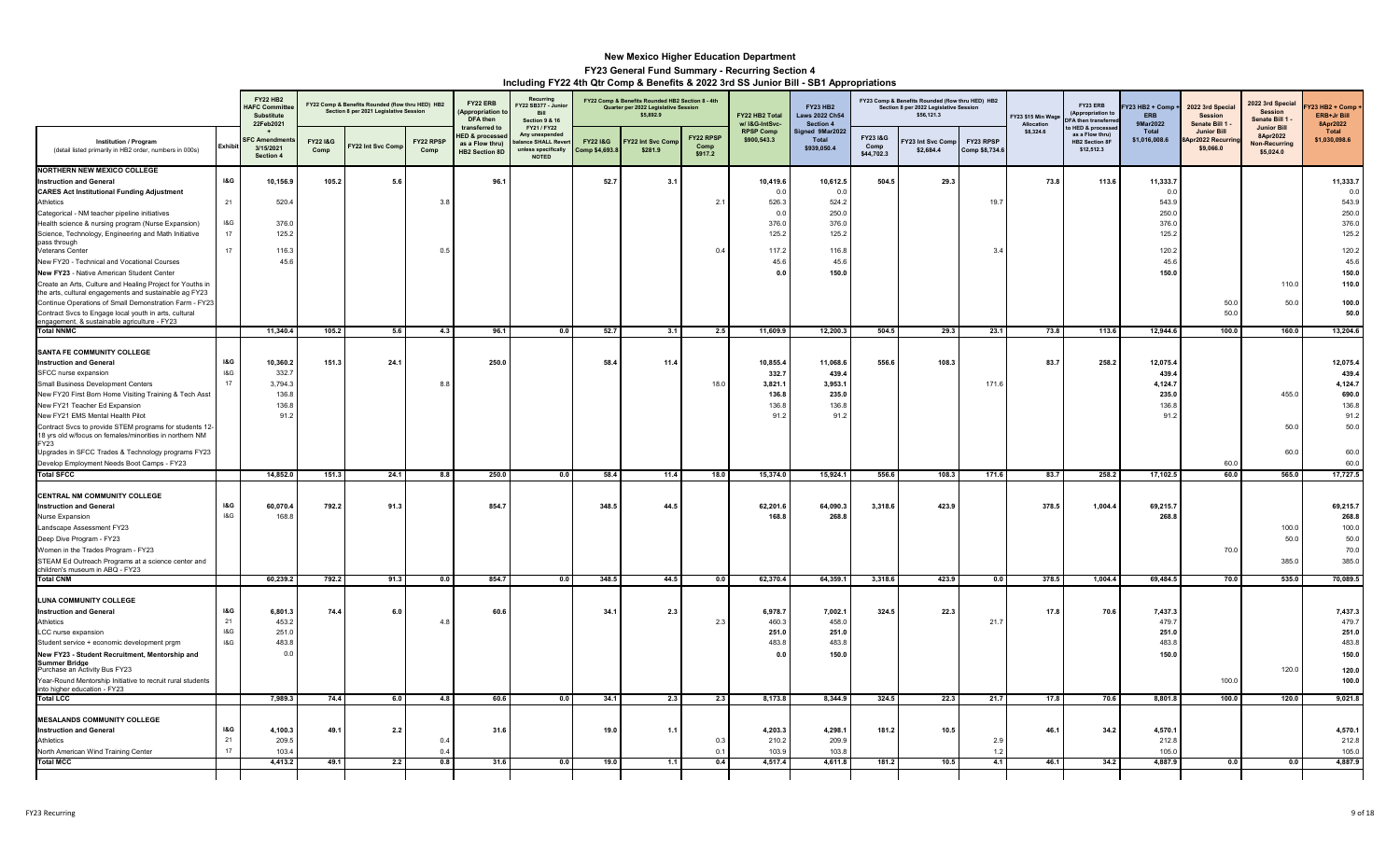|                                                                                                                                                                                                                                                                                                            |                                               | <b>FY22 HB2</b><br><b>HAFC Committe</b><br><b>Substitute</b><br>22Feb2021 |                            | FY22 Comp & Benefits Rounded (flow thru HED) HB2<br>Section 8 per 2021 Legislative Session |                   | FY22 ERB<br>(Appropriation<br>DFA then<br>transferred to              | Recurring<br>FY22 SB377 - Junio<br><b>Rill</b><br><b>Section 9 &amp; 16</b><br>FY21 / FY22 |                                       | FY22 Comp & Benefits Rounded HB2 Section 8 - 4th<br>Quarter per 2022 Legislative Session<br>\$5,892.9 |                              | FY22 HB2 Total<br>w/ I&G-IntSvc-                  | <b>FY23 HB2</b><br><b>Laws 2022 Ch54</b><br>Section 4 |                               | FY23 Comp & Benefits Rounded (flow thru HED) HB2<br>Section 8 per 2022 Legislative Session<br>\$56,121.3 |                             | Y23 \$15 Min Wage<br>Allocation | FY23 ERB<br>(Appropriation to<br><b>FA then transferre</b><br>o HED & processe | Y23 HB2 + Comp ·<br><b>FRR</b><br>9Mar2022          | 2022 3rd Special<br><b>Session</b><br>Senate Bill 1 | 2022 3rd Special<br><b>Session</b><br>Senate Bill 1<br><b>Junior Bill</b> | <b>723 HB2 + Comp</b><br>ERB+Jr Bill<br>8Apr2022                     |
|------------------------------------------------------------------------------------------------------------------------------------------------------------------------------------------------------------------------------------------------------------------------------------------------------------|-----------------------------------------------|---------------------------------------------------------------------------|----------------------------|--------------------------------------------------------------------------------------------|-------------------|-----------------------------------------------------------------------|--------------------------------------------------------------------------------------------|---------------------------------------|-------------------------------------------------------------------------------------------------------|------------------------------|---------------------------------------------------|-------------------------------------------------------|-------------------------------|----------------------------------------------------------------------------------------------------------|-----------------------------|---------------------------------|--------------------------------------------------------------------------------|-----------------------------------------------------|-----------------------------------------------------|---------------------------------------------------------------------------|----------------------------------------------------------------------|
| Institution / Program<br>(detail listed primarily in HB2 order, numbers in 000s)                                                                                                                                                                                                                           | Exhibit                                       | <b>SFC Amendme</b><br>3/15/2021<br>Section 4                              | <b>FY221&amp;G</b><br>Comp | Y22 Int Svc Com                                                                            | FY22 RPSP<br>Comp | <b>IED &amp; processe</b><br>as a Flow thru)<br><b>HB2 Section 8D</b> | Any unexpender<br>ance SHALL Reve<br>unless specifically<br><b>NOTED</b>                   | <b>FY22 I&amp;G</b><br>Comp \$4,693.8 | Y22 Int Svc Con<br>\$281.9                                                                            | FY22 RPSP<br>Comp<br>\$917.2 | <b>RPSP Comp</b><br>\$900,543.3                   | Signed 9Mar2022<br>Total<br>\$939,050.4               | FY231&G<br>Comp<br>\$44,702.3 | Y23 Int Svc Comp<br>\$2,684.4                                                                            | FY23 RPSP<br>Comp \$8,734.6 | \$8,324.6                       | as a Flow thru)<br><b>HB2 Section 8F</b><br>\$12,512.3                         | Total<br>\$1,016,008.6                              | <b>Junior Bill</b><br>Apr2022 Recurri<br>\$9,066.0  | 8Apr2022<br><b>Non-Recurring</b><br>\$5,024.0                             | <b>Total</b><br>\$1,030,098.6                                        |
| <b>NEW MEXICO JUNIOR COLLEGE</b><br><b>Instruction and General</b><br>Athletics<br>Oil & gas training center<br>NMJC nurse expansion<br>Lea County distance education consortium<br>Purchase/Install Portable teaching labs for welding FY23<br>Wrap Around Student Support Services FY23                  | <b>I&amp;G</b><br>21<br>$18G$<br>$18G$<br>18G | 5,663.9<br>519.5<br>156.2<br>281.9<br>26.6                                | 46.3                       | 11.4                                                                                       | 11.               | 132.1                                                                 |                                                                                            | 15.9                                  | 5.4                                                                                                   | 2.9                          | 5,875.0<br>533.<br>156.2<br>281.<br>26.6          | 6,106.3<br>530.8<br>156.2<br>281.9<br>26.6            | 150.8                         | 51.8                                                                                                     | 27.8                        | 185.5                           | 137.7                                                                          | 6,632.1<br>558.6<br>156.2<br>281.9<br>26.6          | 150.0                                               | 100.0                                                                     | 6,632.1<br>558.6<br>156.2<br>281.9<br>26.6<br>100.0<br>150.0         |
| <b>Total NMJC</b>                                                                                                                                                                                                                                                                                          |                                               | 6,648.1                                                                   | 46.3                       | 11.4                                                                                       | 11.3              | 132.1                                                                 | 0.0                                                                                        | 15.9                                  | 5.4                                                                                                   | 2.9                          | 6,873.4                                           | 7,101.8                                               | 150.8                         | 51.8                                                                                                     | 27.8                        | 185.5                           | 137.7                                                                          | 7,655.4                                             | 150.0                                               | 100.0                                                                     | 7,905.4                                                              |
| <b>SAN JUAN COLLEGE</b><br><b>Instruction and General</b><br>Categorical - NM tribal education initiatives<br>Dental hygiene program<br>SJC nurse expansion<br>Campus Security<br>Center of Excellence in Sustainable Energy<br>Economic Development Harvest Food Hub FY23<br>Health Center Personnel FY23 | <b>I&amp;G</b><br>18G<br>18G                  | 24,129.<br>159.6<br>235.0<br>0.0<br>228.0                                 | 329.9                      | 27.5                                                                                       |                   | 310.5                                                                 |                                                                                            | 139.5                                 | 13.9                                                                                                  |                              | 24,950.9<br>0.0<br>159.6<br>235.0<br>0.0<br>228.0 | 25,415.9<br>100.0<br>159.6<br>235.0<br>0.0<br>328.0   | 1,328.8                       | 132.0                                                                                                    |                             | 161.9                           | 356.8                                                                          | 27,395.4<br>100.0<br>159.6<br>235.0<br>0.0<br>328.0 | 150.0<br>60.0                                       |                                                                           | 27,395.4<br>100.0<br>159.6<br>235.0<br>0.0<br>328.0<br>150.0<br>60.0 |
| <b>Total SJC</b>                                                                                                                                                                                                                                                                                           |                                               | 24,752.2                                                                  | 329.9                      | 27.5                                                                                       | 0.0               | 310.5                                                                 | 0.0                                                                                        | 139.5                                 | 13.9                                                                                                  | 0.0                          | 25,573.5                                          | 26,238.5                                              | 1,328.8                       | 132.0                                                                                                    | 0.0                         | 161.9                           | 356.8                                                                          | 28,218.0                                            | 210.0                                               | 0.0                                                                       | 28,428.0                                                             |
| SOUTHEAST NEW MEXICO COLLEGE<br><b>Instruction and General</b><br>SENMC manufacturing sector dev program<br>SENMC - nurse expansion                                                                                                                                                                        | 18G<br>17<br>$18G$                            | 1,061.9                                                                   | 6.3                        | 0.9                                                                                        |                   | 14.6                                                                  |                                                                                            |                                       |                                                                                                       | 1.0                          | 1,083.6<br>1.0<br>0.0                             | 4,370.5<br>214.6<br>102.4                             | 101.8                         | 16.6                                                                                                     | 9.2                         | 114.4                           | 63.2                                                                           | 4,666.5<br>223.8<br>102.4                           |                                                     |                                                                           | 4,666.5<br>223.8<br>102.4                                            |
| <b>Total SENMC</b>                                                                                                                                                                                                                                                                                         |                                               | 1,061.9                                                                   | 6.3                        | 0.9                                                                                        | 0.0               | 14.6                                                                  | 0.0                                                                                        | 0.0                                   | 0.0                                                                                                   | 1.0                          | 1,084.6                                           | 4,687.5                                               | 101.8                         | 16.6                                                                                                     | 9.2                         | 114.4                           | 63.2                                                                           | 4,992.7                                             | 0.0                                                 | 0.0                                                                       | 4,992.7                                                              |
| <b>CLOVIS COMMUNITY COLLEGE</b><br><b>Instruction and General</b><br>CCC nurse expansion<br>HVAC program<br>Additional Welding Booths FY23<br>Repair/Replace Cardio & Exercise Equipment FY23<br>Additional Welding Faculty FY23                                                                           | <b>I&amp;G</b><br>$18G$                       | 9,714.9<br>256.5                                                          | 115.2                      | 10.4                                                                                       |                   | 86.8                                                                  |                                                                                            | 50.1                                  | 5.3                                                                                                   |                              | 9,982.7<br>256.5<br>0.0                           | 10,324.4<br>356.5<br>100.0                            | 477.0                         | 50.4                                                                                                     |                             | 127.8                           | 92.8                                                                           | 11,072.4<br>356.5<br>100.0                          | 180.0                                               | 94.0<br>125.0                                                             | 11,072.4<br>356.5<br>100.0<br>94.0<br>125.0<br>180.0                 |
| <b>Total CCC</b>                                                                                                                                                                                                                                                                                           |                                               | 9,971.4                                                                   | 115.2                      | 10.4                                                                                       | 0.0               | 86.8                                                                  | 0.0                                                                                        | 50.1                                  | 5.3                                                                                                   | 0.0                          | 10,239.2                                          | 10,780.9                                              | 477.0                         | 50.4                                                                                                     | 0.0                         | 127.8                           | 92.8                                                                           | 11,528.9                                            | 180.0                                               | 219.0                                                                     | 11,927.9                                                             |
| NEW MEXICO MILITARY INSTITUTE<br><b>Instruction and General</b><br>Athletics<br>General R.T. Knowles legislative scholarship<br><b>Total NMMI</b>                                                                                                                                                          | <b>1&amp;G</b><br>21<br>19                    | 1,318.7<br>322.0<br>1.353.7<br>2,994.4                                    | 31.6<br>31.6               | 7.7<br>7.7                                                                                 | 1.2<br>1.2        | 144.1<br>144.1                                                        | 0.0                                                                                        | 14.0<br>14.0                          | 4.<br>4.1                                                                                             | 0.5<br>0.5                   | 1,520.2<br>323.7<br>1.353.7<br>3,197.6            | 1,592.2<br>323.2<br>1.353.7<br>3,269.1                | 133.7<br>133.7                | 39.0<br>39.0                                                                                             | 4.5<br>4.5                  | 521.3<br>521.3                  | 142.2<br>142.2                                                                 | 2,428.4<br>327.7<br>1.353.7<br>4,109.8              | 0.0                                                 | 0.0                                                                       | 2,428.4<br>327.7<br>1,353.7<br>4,109.8                               |
| NM SCHOOL FOR BLIND & VISUALLY IMPAIRED<br><b>Instruction and General</b><br>Early childhood center<br>Low vision clinic programs                                                                                                                                                                          | <b>I&amp;G</b><br>18G<br>18G                  | 1,029.<br>340.2<br>104.4                                                  | 14.1                       | 0.0                                                                                        |                   | 78.0                                                                  |                                                                                            | 6.3                                   | 0.0                                                                                                   |                              | 1,127.9<br>340.2<br>104.4                         | 1,345.9<br>340.2<br>104.4                             | 60.4                          | 0.0                                                                                                      |                             | 29.9                            | 73.3                                                                           | 1,509.<br>340.2<br>104.4                            |                                                     |                                                                           | 1,509.5<br>340.2<br>104.4                                            |
| <b>Total NMSBVI</b>                                                                                                                                                                                                                                                                                        |                                               | 1.474.1                                                                   | 14.1                       | 0.0                                                                                        | 0.0               | 78.0                                                                  | 0.0                                                                                        | 6.3                                   | 0.0                                                                                                   | 0.0                          | 1,572.5                                           | 1,790.5                                               | 60.4                          | 0.0                                                                                                      | 0.0                         | 29.9                            | 73.3                                                                           | 1,954.1                                             | 0.0                                                 | 0.0                                                                       | 1,954.1                                                              |
| NM SCHOOL FOR THE DEAF<br><b>Instruction and General</b><br>Statewide outreach services<br>Equipment for Hearing Loss Program in McKinley County<br>FY23<br>Total NMSD                                                                                                                                     | <b>I&amp;G</b><br>18G                         | 3,985.7<br>215.7                                                          | 40.1                       | 0.0                                                                                        |                   | 49.5                                                                  |                                                                                            | 19.7                                  | 0.0                                                                                                   |                              | 4,095.0<br>215.7                                  | 4,319.8<br>215.7                                      | 187.5                         | 0.0                                                                                                      |                             | 22.0                            | 50.9                                                                           | 4,580.2<br>215.7                                    |                                                     | 10.0                                                                      | 4,580.2<br>215.7<br>10.0                                             |
| <b>TOTAL GENERAL FUND</b>                                                                                                                                                                                                                                                                                  |                                               | 4,201.4<br>866,798.6                                                      | 40.1<br>10,077.9           | 0.0<br>581.9                                                                               | 0.0<br>1,761.4    | 49.5<br>12,139.6                                                      | 0.0<br>3,291.0                                                                             | 19.7<br>4,683.1                       | 0.0<br>280.2                                                                                          | 0.0<br>917.2                 | 4,310.7<br>900,530.9                              | 4,535.5<br>939,050.4                                  | 187.5<br>44,702.4             | 0.0<br>2,684.3                                                                                           | 0.0<br>8,734.6              | 22.0<br>8,324.6                 | 50.9<br>12,512.3                                                               | 4,795.9<br>1,016,008.6                              | 0.0<br>9,066.0                                      | 10.0<br>5,024.0                                                           | 4,805.9<br>1,030,098.6                                               |
|                                                                                                                                                                                                                                                                                                            |                                               |                                                                           |                            |                                                                                            |                   |                                                                       |                                                                                            |                                       |                                                                                                       |                              |                                                   |                                                       |                               |                                                                                                          |                             |                                 |                                                                                |                                                     |                                                     |                                                                           |                                                                      |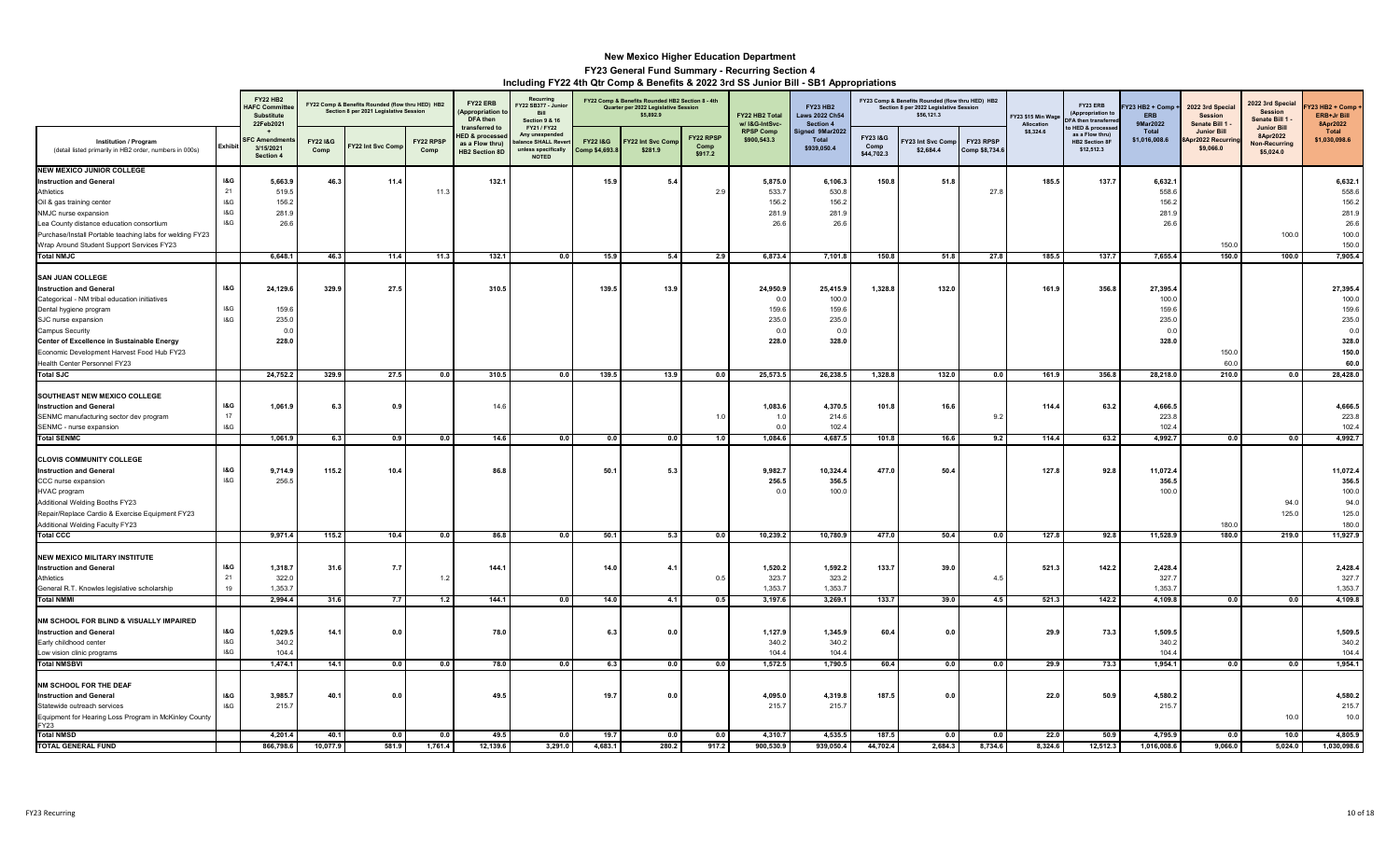# **New Mexico Higher Education Department FY23 General Fund Summary**

| <b>Institution / Program</b><br>(detail listed primarily in HB2 order, numbers in 000s)                                                                                                                                | <b>Exhibit</b> | <b>FY23 HB2</b><br><b>HAFC Committee Sub</b><br>9Mar2022<br><b>Section 5</b><br><b>GENERAL FUND</b><br>\$26,050.0 | <b>FY23 HB2</b><br><b>HAFC Committee Sub</b><br>9Mar2022<br><b>Section 5</b><br><b>OTHER STATE FUNDS</b><br>\$93,500.0 | <b>FY23 HB2</b><br><b>HAFC Committee Sub</b><br>9Mar2022<br><b>Section 10 GENERAL</b><br><b>FUND</b><br>\$191,500 |
|------------------------------------------------------------------------------------------------------------------------------------------------------------------------------------------------------------------------|----------------|-------------------------------------------------------------------------------------------------------------------|------------------------------------------------------------------------------------------------------------------------|-------------------------------------------------------------------------------------------------------------------|
| <b>SUMMARY BY INSTITUTION (DFA Code)</b>                                                                                                                                                                               |                |                                                                                                                   |                                                                                                                        |                                                                                                                   |
| University of New Mexico (952)                                                                                                                                                                                         |                | 0.0                                                                                                               | 0.0                                                                                                                    | 5,000.0                                                                                                           |
| UNM Health Sciences Center (952)                                                                                                                                                                                       |                | 3,500.0                                                                                                           | 0.0                                                                                                                    | 10,000.0                                                                                                          |
| New Mexico State University (954)                                                                                                                                                                                      |                | 3,200.0                                                                                                           | 0.0                                                                                                                    | 10,000.0                                                                                                          |
| New Mexico Highlands University (956)                                                                                                                                                                                  |                | 1,000.0                                                                                                           | 1,000.0                                                                                                                | 0.0                                                                                                               |
| Western New Mexico University (958)                                                                                                                                                                                    |                | 1,000.0                                                                                                           | 1,000.0                                                                                                                | 0.0                                                                                                               |
| Eastern New Mexico University (960)                                                                                                                                                                                    |                | 1,400.0                                                                                                           | 1,000.0                                                                                                                | 0.0                                                                                                               |
| San Juan College (976)                                                                                                                                                                                                 |                | 1,000.0                                                                                                           | 1,000.0                                                                                                                | 0.0                                                                                                               |
| <b>Subtotal - Universities and Community Colleges</b>                                                                                                                                                                  |                | 11,100.0                                                                                                          | 4,000.0                                                                                                                | 25,000.0                                                                                                          |
| New Mexico Higher Education Department (950)                                                                                                                                                                           |                | 14,950.0                                                                                                          | 89,500.0                                                                                                               | 166,500.0                                                                                                         |
| <b>TOTAL Non-Recurring</b>                                                                                                                                                                                             |                | 26,050.0                                                                                                          | 93,500.0                                                                                                               | 191,500.0                                                                                                         |
| <b>HIGHER EDUCATION DEPARTMENT:</b>                                                                                                                                                                                    |                |                                                                                                                   |                                                                                                                        |                                                                                                                   |
| (1) Policy Dev & Instit Financial Oversight (P505)                                                                                                                                                                     |                |                                                                                                                   |                                                                                                                        |                                                                                                                   |
| <b>FY23 - BR&amp;R</b>                                                                                                                                                                                                 |                | 8,000.0                                                                                                           |                                                                                                                        |                                                                                                                   |
| FY23 - Endowed Faculty Positions at Educator Preparation                                                                                                                                                               |                |                                                                                                                   | 50,000.0                                                                                                               |                                                                                                                   |
| Programs<br>FY23 - Pay Colleges for Completed Dual-Credit Courses                                                                                                                                                      |                |                                                                                                                   | 4,000.0                                                                                                                |                                                                                                                   |
| FY23 - Risk-based vulnerability management and penetration<br>testing to identify, deter, protect against, detect, remediate<br>and respond to cyber threats and ransomware.<br>FY23 - Higher Education Endowment Fund |                | 1,700.0<br>5,000.0                                                                                                |                                                                                                                        |                                                                                                                   |
| FY23 - Expanding enrollment in and graduation from Nursing<br>Programs                                                                                                                                                 |                |                                                                                                                   | 15,000.0                                                                                                               |                                                                                                                   |
| FY23 - Teacher Education Consortium Activities<br>FY23 - Provide Matching Funds to state research universities<br>to support Innovative Applied Research                                                               |                | 250.0                                                                                                             | 20,000.0                                                                                                               |                                                                                                                   |
| FY23 - Demolition of Buildings<br>FY23 - Endowed Faculty Teaching Positions in Nursing                                                                                                                                 |                |                                                                                                                   |                                                                                                                        | 3,500.0<br>30,000.0                                                                                               |
| Programs<br>FY23 - Endowed Faculty Teaching Positions in Social Work<br>Programs                                                                                                                                       |                |                                                                                                                   |                                                                                                                        | 50,000.0                                                                                                          |
| FY23 - Work Study for students in high-demand degree fields                                                                                                                                                            |                |                                                                                                                   |                                                                                                                        | 20,000.0                                                                                                          |
| Subtotal Policy Dev & Instit Financial Oversight                                                                                                                                                                       |                | 14,950.0                                                                                                          | 89,000.0                                                                                                               | 103,500.0                                                                                                         |
| (2) Student Financial Aid (P506, P510)                                                                                                                                                                                 |                |                                                                                                                   |                                                                                                                        |                                                                                                                   |
| Grow Your Own Teachers (Other State Funds)                                                                                                                                                                             |                |                                                                                                                   | 500.0                                                                                                                  |                                                                                                                   |
| FY23 - NM Opportunity Scholarship                                                                                                                                                                                      |                |                                                                                                                   |                                                                                                                        | 63,000.0                                                                                                          |
| <b>Subtotal Student Financial Aid</b>                                                                                                                                                                                  |                | 0.0                                                                                                               | 500.0                                                                                                                  | 63,000.0                                                                                                          |
| <b>Total NMHED</b>                                                                                                                                                                                                     |                | 14,950.0                                                                                                          | 89,500.0                                                                                                               | 166,500.0                                                                                                         |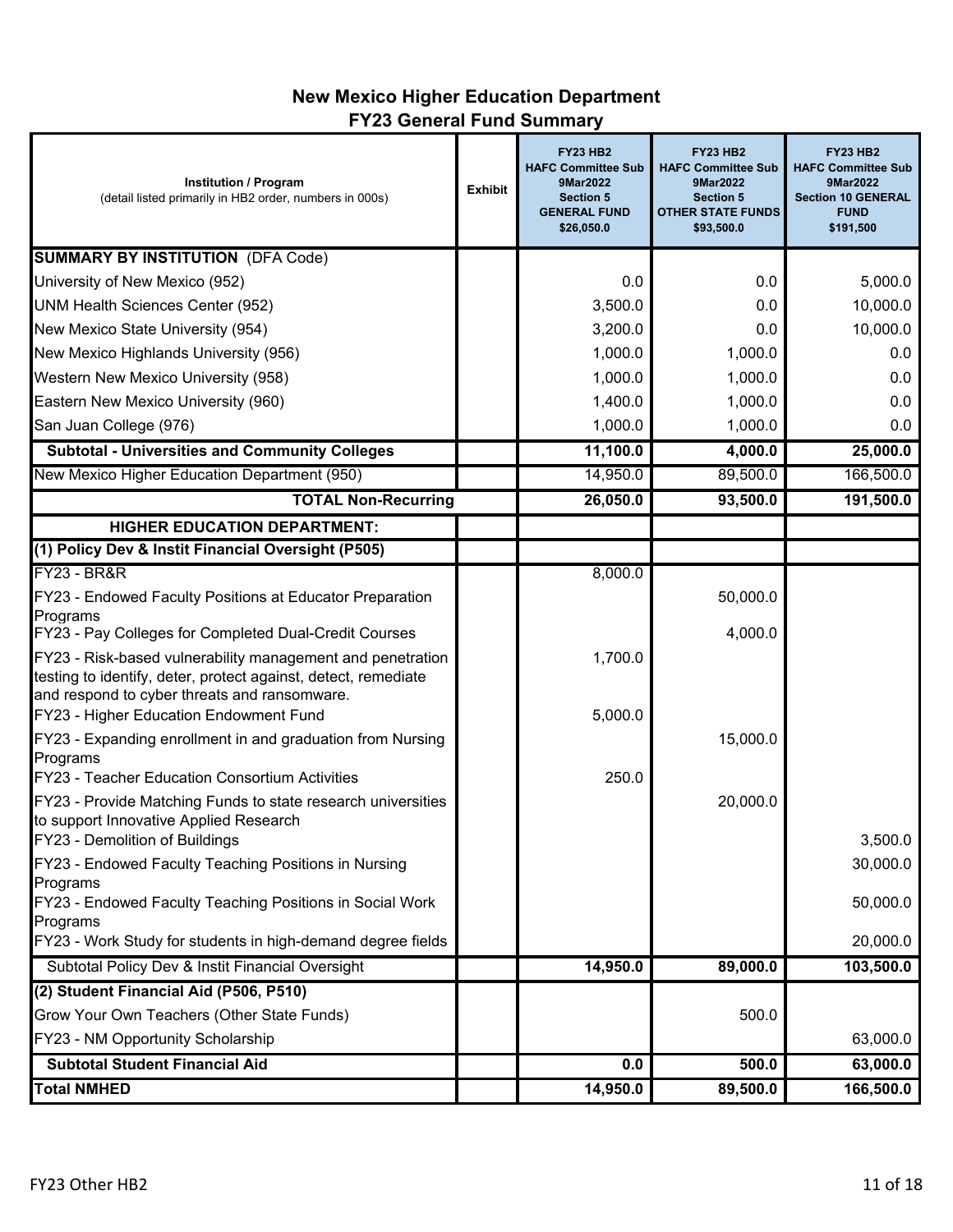# **New Mexico Higher Education Department FY23 General Fund Summary**

| <b>Institution / Program</b><br>(detail listed primarily in HB2 order, numbers in 000s) | <b>Exhibit</b> | <b>FY23 HB2</b><br><b>HAFC Committee Sub</b><br>9Mar2022<br><b>Section 5</b><br><b>GENERAL FUND</b><br>\$26,050.0 | <b>FY23 HB2</b><br><b>HAFC Committee Sub</b><br>9Mar2022<br><b>Section 5</b><br><b>OTHER STATE FUNDS</b><br>\$93,500.0 | <b>FY23 HB2</b><br><b>HAFC Committee Sub</b><br>9Mar2022<br><b>Section 10 GENERAL</b><br><b>FUND</b><br>\$191,500 |
|-----------------------------------------------------------------------------------------|----------------|-------------------------------------------------------------------------------------------------------------------|------------------------------------------------------------------------------------------------------------------------|-------------------------------------------------------------------------------------------------------------------|
|                                                                                         |                |                                                                                                                   |                                                                                                                        |                                                                                                                   |
| <b>I&amp;G DETAIL</b>                                                                   |                |                                                                                                                   |                                                                                                                        |                                                                                                                   |
| UNIVERSITY OF NEW MEXICO                                                                |                |                                                                                                                   |                                                                                                                        |                                                                                                                   |
| <b>FY21 - Native American Studies</b>                                                   |                |                                                                                                                   |                                                                                                                        | 5,000.0                                                                                                           |
| <b>Total UNM</b>                                                                        |                | 0.0                                                                                                               | 0.0                                                                                                                    | 5,000.0                                                                                                           |
|                                                                                         |                |                                                                                                                   |                                                                                                                        |                                                                                                                   |
| <b>UNM HEALTH SCIENCES CENTER</b>                                                       |                |                                                                                                                   |                                                                                                                        |                                                                                                                   |
| FY23 - Infrastructure for the Statewide Human Papillomavirus                            |                | 500.0                                                                                                             |                                                                                                                        |                                                                                                                   |
| Pap Registry                                                                            |                |                                                                                                                   |                                                                                                                        |                                                                                                                   |
| FY23 - Finish, Equip and Furnish the College of Nursing and                             |                | 2,500.0                                                                                                           |                                                                                                                        |                                                                                                                   |
| <b>College of Population Health Buildings</b>                                           |                |                                                                                                                   |                                                                                                                        |                                                                                                                   |
| Office of Medical Investigator                                                          | 22             | 500.0                                                                                                             |                                                                                                                        |                                                                                                                   |
| FY23 - School of Public Health (salaries, ops and program                               |                |                                                                                                                   |                                                                                                                        | 10,000.0                                                                                                          |
| dev thru FY24)                                                                          |                |                                                                                                                   |                                                                                                                        |                                                                                                                   |
| <b>Total UNM/HSC</b>                                                                    |                | 3,500.0                                                                                                           | 0.0                                                                                                                    | 10,000.0                                                                                                          |
| <b>Total UNM and UNM/HSC</b>                                                            |                | 3,500.0                                                                                                           | 0.0                                                                                                                    | 15,000.0                                                                                                          |
|                                                                                         |                |                                                                                                                   |                                                                                                                        |                                                                                                                   |
| <b>NEW MEXICO STATE UNIVERSITY</b>                                                      |                |                                                                                                                   |                                                                                                                        |                                                                                                                   |
| <b>Department of Agriculture -Soil and Water Conservation</b>                           | 22             |                                                                                                                   |                                                                                                                        | 3,000.0                                                                                                           |
| <b>Districts FY23</b>                                                                   |                |                                                                                                                   |                                                                                                                        |                                                                                                                   |
| Department of Agriculture - Continue the Chile Labor<br>Incentive Program FY23          |                |                                                                                                                   |                                                                                                                        | 1,000.0                                                                                                           |
| Department of Agriculture - Fund vineyard restoration and                               |                |                                                                                                                   |                                                                                                                        | 1,000.0                                                                                                           |
| provide rootstock for the production of wine by New Mexico<br>wineries FY23             |                |                                                                                                                   |                                                                                                                        |                                                                                                                   |
| <b>Agricultural Experiment Station (AES) - Repairs and</b>                              |                | 2,000.0                                                                                                           |                                                                                                                        |                                                                                                                   |
| renovations at agricultural science                                                     |                |                                                                                                                   |                                                                                                                        |                                                                                                                   |
| <b>Agricultural Experiment Station (AES) - Weather Stations</b>                         |                | 1,000.0                                                                                                           |                                                                                                                        |                                                                                                                   |
| Agricultural Experiment Station (AES) - Support the Rodeo<br>team FY23                  |                | 200.0                                                                                                             |                                                                                                                        |                                                                                                                   |
| FY23 - School of Public Health (salaries, ops and program                               |                |                                                                                                                   |                                                                                                                        | 5,000.0                                                                                                           |
| dev thru FY24)                                                                          |                |                                                                                                                   |                                                                                                                        |                                                                                                                   |
| <b>Total NMSU</b>                                                                       |                | 3,200.0                                                                                                           | 0.0                                                                                                                    | 10,000.0                                                                                                          |
|                                                                                         |                |                                                                                                                   |                                                                                                                        | 0.0                                                                                                               |
| <b>INEW MEXICO HIGHLANDS UNIVERSITY</b>                                                 |                |                                                                                                                   |                                                                                                                        | 0.0                                                                                                               |
| FY23 - Comprehensive Financial Aid inlcuding stipendsfor<br>students in Nursing         |                | 1,000.0                                                                                                           |                                                                                                                        |                                                                                                                   |
| FY23 - Training and Professional Development,                                           |                |                                                                                                                   | 1,000.0                                                                                                                |                                                                                                                   |
| Comprehensive Financial Aid and Licensing Opportunities for                             |                |                                                                                                                   |                                                                                                                        |                                                                                                                   |
| <b>Current Teachers</b>                                                                 |                |                                                                                                                   |                                                                                                                        |                                                                                                                   |
| <b>Total NMHU</b>                                                                       |                | 1,000.0                                                                                                           | 1,000.0                                                                                                                | 0.0                                                                                                               |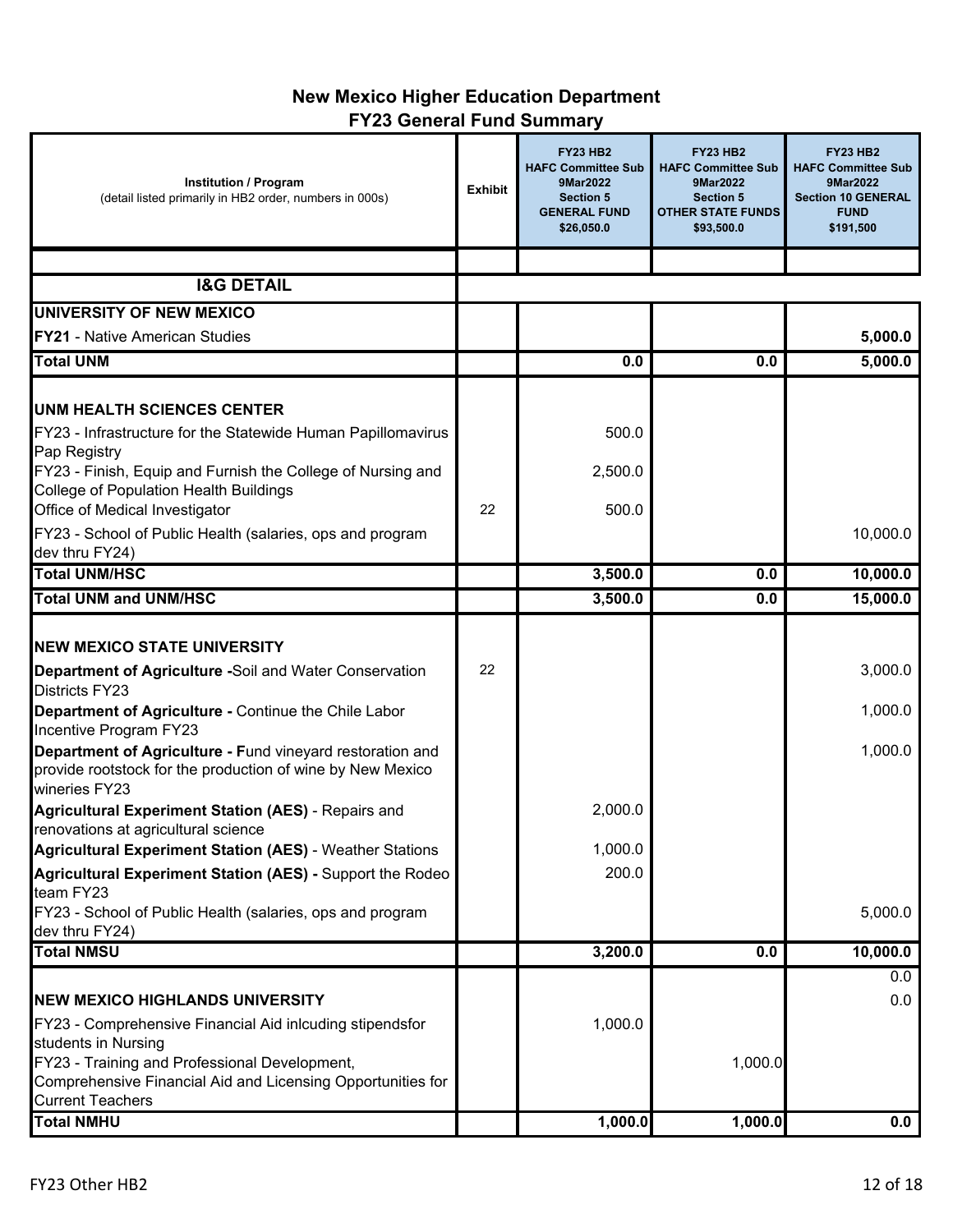# **New Mexico Higher Education Department FY23 General Fund Summary**

| <b>Institution / Program</b><br>(detail listed primarily in HB2 order, numbers in 000s)                                                                                                                                                                            | <b>Exhibit</b> | <b>FY23 HB2</b><br><b>HAFC Committee Sub</b><br>9Mar2022<br><b>Section 5</b><br><b>GENERAL FUND</b><br>\$26,050.0 | <b>FY23 HB2</b><br><b>HAFC Committee Sub</b><br>9Mar2022<br><b>Section 5</b><br><b>OTHER STATE FUNDS</b><br>\$93,500.0 | <b>FY23 HB2</b><br><b>HAFC Committee Sub</b><br>9Mar2022<br><b>Section 10 GENERAL</b><br><b>FUND</b><br>\$191,500 |
|--------------------------------------------------------------------------------------------------------------------------------------------------------------------------------------------------------------------------------------------------------------------|----------------|-------------------------------------------------------------------------------------------------------------------|------------------------------------------------------------------------------------------------------------------------|-------------------------------------------------------------------------------------------------------------------|
| <b>IWESTERN NEW MEXICO UNIVERSITY</b>                                                                                                                                                                                                                              |                |                                                                                                                   |                                                                                                                        |                                                                                                                   |
| FY23 - Comprehensive Financial Aid inlcuding stipendsfor<br>students in Nursing                                                                                                                                                                                    |                | 1,000.0                                                                                                           |                                                                                                                        |                                                                                                                   |
| FY23 - Training and Professional Development,<br>Comprehensive Financial Aid and Licensing Opportunities for<br><b>Current Teachers</b>                                                                                                                            |                |                                                                                                                   | 1,000.0                                                                                                                |                                                                                                                   |
| <b>Total WNMU</b>                                                                                                                                                                                                                                                  |                | 1,000.0                                                                                                           | 1,000.0                                                                                                                | 0.0                                                                                                               |
| <b>EASTERN NEW MEXICO UNIVERSITY</b><br>FY23 - Comprehensive Financial Aid inlcuding stipendsfor<br>students in Nursing<br>FY23 - Training and Professional Development,<br>Comprehensive Financial Aid and Licensing Opportunities for<br><b>Current Teachers</b> |                | 1,000.0                                                                                                           | 1,000.0                                                                                                                |                                                                                                                   |
| New FY23 - Soccer Program<br><b>Total ENMU</b>                                                                                                                                                                                                                     |                | 400.0<br>1,400.0                                                                                                  | 1,000.0                                                                                                                | 0.0                                                                                                               |
| <b>SAN JUAN COLLEGE</b><br>FY23 - Comprehensive Financial Aid inlcuding stipendsfor<br>students in Nursing<br>FY23 - Training and Professional Development,<br>Comprehensive Financial Aid and Licensing Opportunities for<br><b>Current Teachers</b>              |                | 1,000.0                                                                                                           | 1,000.0                                                                                                                |                                                                                                                   |
| <b>Total SJC</b>                                                                                                                                                                                                                                                   |                | 1,000.0                                                                                                           | 1,000.0                                                                                                                | 0.0                                                                                                               |
| <b>TOTAL GENERAL FUND</b>                                                                                                                                                                                                                                          |                | 26,050.0                                                                                                          | 93,500.0                                                                                                               | 191,500.0                                                                                                         |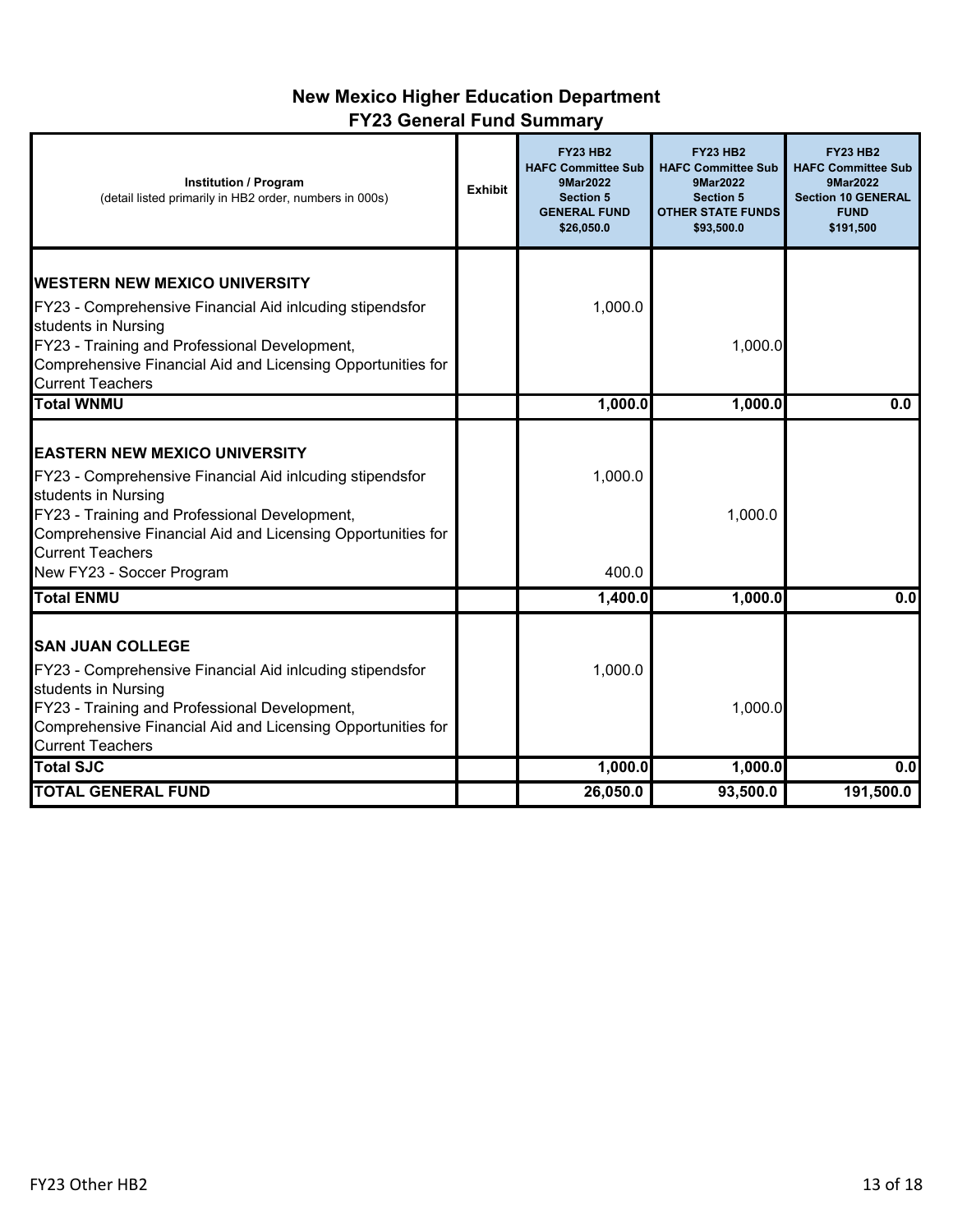| <b>Comp Amount to be Funded</b>    | 0.66197% |
|------------------------------------|----------|
| <b>FY22 Quarter 4</b>              |          |
| <b>Benefit Percentage</b>          | 30.00%   |
| <b>Comp included in current FY</b> | 1.3646%  |

|                                                                          |                                                               | <b>Instruction &amp; General</b>                     |                                                                                            |                                                                                                               |                                                               |                                                      | <b>Research &amp; Public Service Projects</b>                                      |                                                                                                        |                                                        |                                                      |                                                                                     |                                                                                                              |                                                                    |                                                                                       |
|--------------------------------------------------------------------------|---------------------------------------------------------------|------------------------------------------------------|--------------------------------------------------------------------------------------------|---------------------------------------------------------------------------------------------------------------|---------------------------------------------------------------|------------------------------------------------------|------------------------------------------------------------------------------------|--------------------------------------------------------------------------------------------------------|--------------------------------------------------------|------------------------------------------------------|-------------------------------------------------------------------------------------|--------------------------------------------------------------------------------------------------------------|--------------------------------------------------------------------|---------------------------------------------------------------------------------------|
|                                                                          |                                                               |                                                      |                                                                                            |                                                                                                               |                                                               |                                                      |                                                                                    |                                                                                                        |                                                        |                                                      |                                                                                     |                                                                                                              |                                                                    |                                                                                       |
|                                                                          |                                                               |                                                      |                                                                                            |                                                                                                               |                                                               |                                                      |                                                                                    |                                                                                                        |                                                        |                                                      |                                                                                     |                                                                                                              |                                                                    | <b>Total Cost of</b>                                                                  |
|                                                                          | Total<br><b>Faculty + Staff Salary</b><br><b>Expenditures</b> | <b>Comp Amount to</b><br>be Funded<br>Quarter 4 FY22 | <b>Cost of Proposed</b><br><b>Benefit % Increase</b><br>on I&G Eligible<br><b>Salaries</b> | <b>Total Cost of</b><br><b>Proposed Comp?</b><br>and Benefit %<br>Increase on I&G<br><b>Eligible Salaries</b> | Total<br><b>Faculty + Staff Salary</b><br><b>Expenditures</b> | <b>Comp Amount to</b><br>be Funded<br>Quarter 4 FY22 | <b>Cost of Proposed</b><br>Benefit % Increas<br>on I&G Eligible<br><b>Salaries</b> | <b>Total Cost of</b><br>Proposed Comp?<br>and Benefit %<br>Increase on I&G<br><b>Eligible Salaries</b> | Total<br>Faculty + Staff<br><b>Salary Expenditures</b> | <b>Comp Amount to</b><br>be Funded<br>Quarter 4 FY22 | <b>Cost of Proposed</b><br>Benefit % Increase<br>on I&G Eligible<br><b>Salaries</b> | <b>Total Cost of</b><br><b>Proposed Comp</b><br>and Benefit %<br>Increase on I&G<br><b>Eligible Salaries</b> | <b>Comp Amount to be</b><br><b>Funded Quarter 4</b><br><b>FY22</b> | <b>Proposed %</b><br><b>Increase for</b><br><b>Salary &amp; Benefits</b><br>(Rounded) |
| <b>New Mexico Institute of</b><br>Mining & Technology                    | 24,224,037                                                    | 136,276.95                                           | 40,883                                                                                     | 177,160                                                                                                       | 1,582,953                                                     | 7,138                                                | 2,141                                                                              | 9,279                                                                                                  | 5,932,145                                              | 39,498                                               | 11,849                                                                              | 51,347                                                                                                       | 237,787                                                            | 237.8                                                                                 |
| <b>New Mexico State University</b>                                       | 114,371,411                                                   | 693,915.52                                           | 208,175                                                                                    | 902,090                                                                                                       | 11,565,080                                                    | 51,605                                               | 15,482                                                                             | 67,087                                                                                                 | 50,044,461                                             | 254,778                                              | 76,433                                                                              | 331,212                                                                                                      | 1,300,389                                                          | 1,300.4                                                                               |
| <b>University of New Mexico</b>                                          | 186,000,971                                                   | 1,105,168.24                                         | 331,550                                                                                    | 1,436,719                                                                                                     | 26,210,564                                                    | 60,905                                               | 18,272                                                                             | 79,177                                                                                                 | 15,302,623                                             | 29,424                                               | 8,827                                                                               | 38,251                                                                                                       | 1,554,147                                                          | 1,554.1                                                                               |
| <b>University of New Mexico</b><br><b>Health Sciences Center</b>         | 74,413,387                                                    | 365,898.94                                           | 109,770                                                                                    | 475,669                                                                                                       | 5,626,715                                                     | 3,062                                                | 919                                                                                | 3,981                                                                                                  | 50,256,643                                             | 336,284                                              | 100,885                                                                             | 437,169                                                                                                      | 916,819                                                            | 916.8                                                                                 |
| <b>Eastern New Mexico</b><br>University                                  | 23,079,478                                                    | 150,450.42                                           | 45,135                                                                                     | 195,586                                                                                                       | 1,245,804                                                     | 6,528                                                | 1,958                                                                              | 8,486                                                                                                  | 2,331,228                                              | 8,828                                                | 2,648                                                                               | 11,476                                                                                                       | 215,548                                                            | 215.5                                                                                 |
| <b>New Mexico Highlands</b><br>Universitv                                | 22,011,800                                                    | 144,022.16                                           | 43,207                                                                                     | 187,229                                                                                                       | 1,011,579                                                     | 5,874                                                | 1,762                                                                              | 7,636                                                                                                  | 2,059,818                                              | 11,010                                               | 3,303                                                                               | 14,312                                                                                                       | 209,178                                                            | 209.2                                                                                 |
| <b>Northern New Mexico College</b>                                       | 7,361,032                                                     | 40,571.22                                            | 12,171                                                                                     | 52,743                                                                                                        | 387,928                                                       | 2,369                                                | 711                                                                                | 3,079                                                                                                  | 330,825                                                | 1,865                                                | 559                                                                                 | 2,424                                                                                                        | 58,246                                                             | 58.2                                                                                  |
| <b>Western New Mexico</b><br>University                                  | 16,916,632                                                    | 110,820.94                                           | 33,246                                                                                     | 144,067                                                                                                       | 874,772                                                       | 5,154                                                | 1,546                                                                              | 6,700                                                                                                  | 1,326,237                                              | 4,540                                                | 1,362                                                                               | 5,903                                                                                                        | 156,67                                                             | 156.7                                                                                 |
| <b>ENMU Roswell</b>                                                      | 8,004,133                                                     | 48,262.00                                            | 14,479                                                                                     | 62,741                                                                                                        | 243,021                                                       | 1,631                                                | 489                                                                                | 2,120                                                                                                  | $\sim$                                                 | $\overline{\phantom{a}}$                             |                                                                                     | $\sim$                                                                                                       | 64,860                                                             | 64.9                                                                                  |
| <b>ENMU Ruidoso</b>                                                      | 1,925,258                                                     | 8,074.09                                             | 2,422                                                                                      | 10,496                                                                                                        | $\sim$                                                        | $\sim$                                               | $\sim$                                                                             |                                                                                                        | $\sim$                                                 | $\sim$                                               | $\sim$                                                                              | $\sim$                                                                                                       | 10,496                                                             | 10.5                                                                                  |
| <b>NMSU Alamogordo</b>                                                   | 5,133,902                                                     | 31,255.26                                            | 9,377                                                                                      | 40,632                                                                                                        | $\sim$                                                        | $\sim$                                               | $\sim$                                                                             | A.                                                                                                     | $\sim$                                                 | $\sim$                                               | $\sim$                                                                              | $\sim$                                                                                                       | 40,632                                                             | 40.6                                                                                  |
| <b>NMSU Dona Ana</b>                                                     | 21,581,129                                                    | 119,439.35                                           | 35,832                                                                                     | 155,271                                                                                                       | 530,125                                                       | 3,516                                                | 1,055                                                                              | 4,571                                                                                                  | $\sim$                                                 | $\sim$                                               | $\sim$                                                                              | $\sim$                                                                                                       | 159,842                                                            | 159.8                                                                                 |
| <b>NMSU Grants</b>                                                       | 1,968,207                                                     | 11,983.79                                            | 3,595                                                                                      | 15,579                                                                                                        | $\sim$                                                        | $\sim$                                               | $\sim$                                                                             | . н.                                                                                                   | $\sim$                                                 | $\sim$                                               | $\sim$                                                                              | $\sim$                                                                                                       | 15,579                                                             | 15.6                                                                                  |
| <b>UNM Gallup</b>                                                        | 8,056,757                                                     | 42,281.19                                            | 12,684                                                                                     | 54,966                                                                                                        | $\sim$                                                        | $\sim$                                               | $\sim$                                                                             |                                                                                                        | $\sim$                                                 | $\sim$                                               | $\sim$                                                                              | $\sim$                                                                                                       | 54,966                                                             | 55.0                                                                                  |
| <b>UNM Los Alamos</b>                                                    | 2,332,474                                                     | 9,648.83                                             | 2,895                                                                                      | 12,543                                                                                                        | $\sim$                                                        | $\sim$                                               | $\sim$                                                                             |                                                                                                        | $\sim$                                                 | $\sim$                                               |                                                                                     | ×                                                                                                            | 12,543                                                             | 12.5                                                                                  |
| <b>UNM Taos</b>                                                          | 3,873,150                                                     | 15,965.02                                            | 4,790                                                                                      | 20,755                                                                                                        | $\sim$                                                        | $\sim$                                               | $\sim$                                                                             | $\sim$                                                                                                 | $\sim$                                                 | $\sim$                                               | $\sim$                                                                              | $\sim$                                                                                                       | 20,755                                                             | 20.8                                                                                  |
| <b>UNM Valencia</b>                                                      | 5,768,278                                                     | 25,634.54                                            | 7,690                                                                                      | 33,325                                                                                                        |                                                               | $\sim$                                               | $\sim$                                                                             | $\sim$                                                                                                 | $\sim$                                                 | $\sim$                                               | $\sim$                                                                              | $\sim$                                                                                                       | 33,325                                                             | 33.3                                                                                  |
| <b>Central New Mexico</b><br><b>Community College</b>                    | 71,926,915                                                    | 268,053.78                                           | 80,416                                                                                     | 348,470                                                                                                       | 5,102,915                                                     | 34,237                                               | 10,271                                                                             | 44,508                                                                                                 | $\sim$                                                 | $\overline{\phantom{a}}$                             |                                                                                     | $\sim$                                                                                                       | 392,978                                                            | 393.0                                                                                 |
| <b>Clovis Community College</b>                                          | 7,028,905                                                     | 38,533.14                                            | 11,560                                                                                     | 50,093                                                                                                        | 606,838                                                       | 4,072                                                | 1,222                                                                              | 5,293                                                                                                  | $\sim$                                                 | $\sim$                                               |                                                                                     |                                                                                                              | 55,387                                                             | 55.4                                                                                  |
| <b>Luna Community College</b>                                            | 4,932,876                                                     | 26,208.39                                            | 7,863                                                                                      | 34,071                                                                                                        | 268,900                                                       | 1,804                                                | 541                                                                                | 2,346                                                                                                  | 261,392                                                | 1,754                                                | 526                                                                                 | 2,280                                                                                                        | 38,697                                                             | 38.7                                                                                  |
| <b>Mesalands Community College</b>                                       | 2,622,878                                                     | 14,634.06                                            | 4,390                                                                                      | 19,024                                                                                                        | 126,049                                                       | 846                                                  | 254                                                                                | 1,100                                                                                                  | 49,881                                                 | 335                                                  | 100                                                                                 | 435                                                                                                          | 20,559                                                             | 20.6                                                                                  |
| <b>New Mexico Junior College</b>                                         | 11,544,646                                                    | 12,177.49                                            | 3,653                                                                                      | 15,831                                                                                                        | 623,542                                                       | 4,184                                                | 1,255                                                                              | 5,439                                                                                                  | 334,677                                                | 2,246                                                | 674                                                                                 | 2,919                                                                                                        | 24,189                                                             | 24.2                                                                                  |
| San Juan College                                                         | 25,771,014                                                    | 107,334.14                                           | 32,200                                                                                     | 139,534                                                                                                       | 1,589,021                                                     | 10,662                                               | 3,199                                                                              | 13,861                                                                                                 | $\sim$                                                 |                                                      |                                                                                     | $\sim$                                                                                                       | 153,395                                                            | 153.4                                                                                 |
| <b>Santa Fe Community College</b>                                        | 16,405,817                                                    | 44,958.13                                            | 13,487                                                                                     | 58,446                                                                                                        | 1,304,291                                                     | 8,752                                                | 2,626                                                                              | 11,377                                                                                                 | 2,066,246                                              | 13,865                                               | 4,159                                                                               | 18,024                                                                                                       | 87,847                                                             | 87.8                                                                                  |
| <b>Southeast New Mexico College</b>                                      | 4,917,673                                                     | 8,223.04                                             | 2,467                                                                                      | 10,690                                                                                                        | 202,323                                                       | 1,344                                                | 403                                                                                | 1,747                                                                                                  | 110,565                                                | 742                                                  | 223                                                                                 | 964                                                                                                          | 13,402                                                             | 13.4                                                                                  |
| <b>New Mexico Military Institute</b>                                     | 12,256,952                                                    | 10,798.71                                            | 3,240                                                                                      | 14,038                                                                                                        | 601,165                                                       | 3,146                                                | 944                                                                                | 4,090                                                                                                  | 128,133                                                | 364                                                  | 109                                                                                 | 473                                                                                                          | 18,602                                                             | 18.6                                                                                  |
| <b>New Mexico School for the</b><br><b>Blind &amp; Visually Impaired</b> | 8,681,653                                                     | 4,881.70                                             | 1,465                                                                                      | 6,346                                                                                                         | $\overline{\phantom{a}}$                                      | $\sim$                                               | $\sim$                                                                             |                                                                                                        | $\sim$                                                 |                                                      |                                                                                     | ×,                                                                                                           | 6,346                                                              | 6.3                                                                                   |
| New Mexico School for the<br>Deaf                                        | 9,999,535                                                     | 15,143.84                                            | 4,543                                                                                      | 19,687                                                                                                        | $\overline{\phantom{a}}$                                      | $\sim$                                               | ÷                                                                                  |                                                                                                        | $\sim$                                                 | $\overline{\phantom{a}}$                             |                                                                                     | $\sim$                                                                                                       | 19,687                                                             | 19.7                                                                                  |
| <b>Total</b>                                                             | 703,110,900                                                   | 3,610,615                                            | 1,083,184                                                                                  | 4,693,799                                                                                                     | 59,703,585                                                    | 216,829                                              | 65,049                                                                             | 281,878                                                                                                | 130,534,874                                            | 705,532                                              | 211,659                                                                             | 917,191                                                                                                      | 5,892,869                                                          | 5,892.9                                                                               |

\* Each RPSP project has a different proportion of GF revenue; these are rolled up to a composite percentage by institution.

This is why the RPSP percentages charged to GF differ from the I&G percentages in this calculation.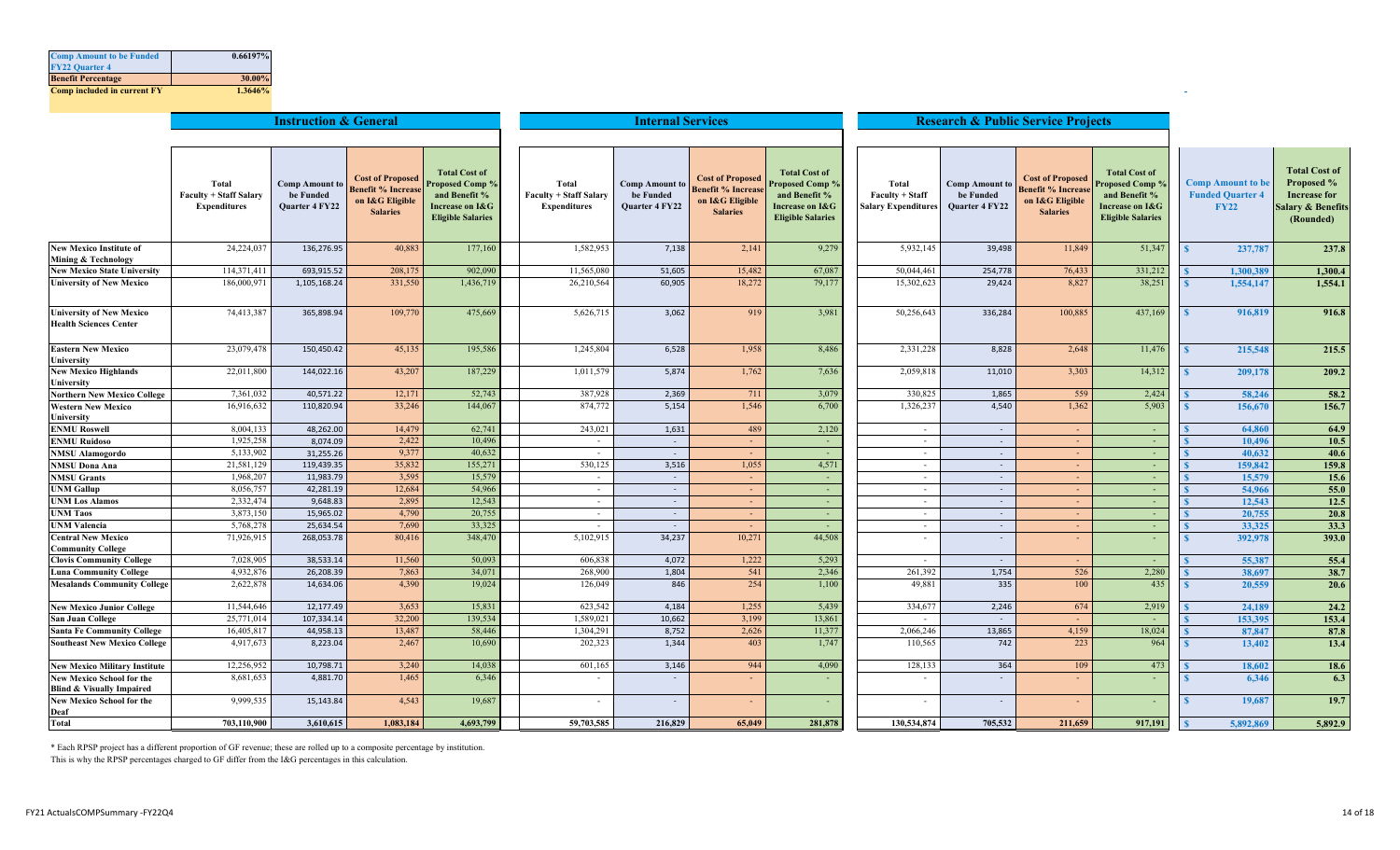| <b>COMP</b> Percentage for next<br>fiscal year<br><b>Benefit Percentage</b> | 6.30409%<br>30.00%                                     |                                  |                                                                                            |                                                                                                               |                                                               |                                    |                                                                                           |                                                                                                        |                                                        |                                               |                                                                                            |                                                                                                         |                                                                             |                                    |                                                                                                        |
|-----------------------------------------------------------------------------|--------------------------------------------------------|----------------------------------|--------------------------------------------------------------------------------------------|---------------------------------------------------------------------------------------------------------------|---------------------------------------------------------------|------------------------------------|-------------------------------------------------------------------------------------------|--------------------------------------------------------------------------------------------------------|--------------------------------------------------------|-----------------------------------------------|--------------------------------------------------------------------------------------------|---------------------------------------------------------------------------------------------------------|-----------------------------------------------------------------------------|------------------------------------|--------------------------------------------------------------------------------------------------------|
| Comp included in current<br>FY.                                             | 1.3646%                                                |                                  |                                                                                            |                                                                                                               |                                                               |                                    |                                                                                           |                                                                                                        |                                                        |                                               |                                                                                            |                                                                                                         |                                                                             |                                    |                                                                                                        |
|                                                                             |                                                        | <b>Instruction &amp; General</b> |                                                                                            |                                                                                                               |                                                               | <b>Internal Services</b>           |                                                                                           |                                                                                                        |                                                        | <b>Research &amp; Public Service Projects</b> |                                                                                            |                                                                                                         |                                                                             |                                    |                                                                                                        |
|                                                                             | Total<br><b>Faculty + Staff Salary</b><br>Expenditures | Comp Amount to<br>be Funded      | <b>Cost of Proposed</b><br><b>Benefit % Increase</b><br>on I&G Eligible<br><b>Salaries</b> | <b>Total Cost of</b><br><b>Proposed Comp?</b><br>and Benefit %<br>Increase on I&G<br><b>Eligible Salaries</b> | Total<br><b>Faculty + Staff Salary</b><br><b>Expenditures</b> | <b>Comp Amount to</b><br>be Funded | <b>Cost of Proposed</b><br><b>Benefit % Increas</b><br>on I&G Eligible<br><b>Salaries</b> | <b>Total Cost of</b><br>roposed Comp %<br>and Benefit %<br>Increase on I&G<br><b>Eligible Salaries</b> | Total<br>Faculty + Staff<br><b>Salary Expenditures</b> | <b>Comp Amount to</b><br>be Funded            | <b>Cost of Proposed</b><br><b>Benefit % Increase</b><br>on I&G Eligible<br><b>Salaries</b> | <b>Total Cost of</b><br>Proposed Comp %<br>and Benefit %<br>Increase on I&G<br><b>Eligible Salaries</b> | <b>Total Cost of</b><br><b>Proposed % Increase</b><br>for Salary & Benefits | \$15 Min Wage<br><b>Allocation</b> | <b>Total Cost of</b><br>Proposed %<br><b>Increase for</b><br><b>Salary &amp; Benefits</b><br>(Rounded) |
| <b>New Mexico Institute of</b>                                              | 24,224,037                                             | 1,297,796.22                     | 389,339                                                                                    | 1,687,135                                                                                                     | 1,582,953                                                     | 67,974                             | 20,392                                                                                    | 88,367                                                                                                 | 5,932,145                                              | 376,148                                       | 112,844                                                                                    | 488,993                                                                                                 | $\mathbf{s}$                                                                | 644.284                            | 2,908.8                                                                                                |
| Mining & Technology<br><b>New Mexico State</b><br>Universitv                | 114,371,411                                            | 6,608,314.41                     | 1,982,494                                                                                  | 8,590,809                                                                                                     | 11,565,080                                                    | 491,450                            | 147,435                                                                                   | 638,885                                                                                                | 50,044,461                                             | 2,426,310                                     | 727,893                                                                                    | 3,154,203                                                                                               | 12,383,896<br>$\mathbf{\hat{S}}$                                            | 2,253,568                          | 14,637.5                                                                                               |
| <b>University of New Mexico</b>                                             | 186,000,971                                            | 10,524,767.06                    | 3,157,430                                                                                  | 13,682,197                                                                                                    | 26,210,564                                                    | 580,013                            | 174,004                                                                                   | 754,017                                                                                                | 15,302,623                                             | 280,212                                       | 84,064                                                                                     | 364,275                                                                                                 | 14,800,489                                                                  | 1,428,203                          | 16,228.7                                                                                               |
| <b>University of New Mexico</b><br><b>Health Sciences Center</b>            | 74,413,387                                             | 3,484,538.35                     | 1,045,362                                                                                  | 4,529,900                                                                                                     | 5,626,715                                                     | 29,160                             | 8,748                                                                                     | 37,908                                                                                                 | 50,256,643                                             | 3,202,510                                     | 960,753                                                                                    | 4,163,263                                                                                               | 8,731,070                                                                   | 339,331                            | 9,070.4                                                                                                |
| <b>Eastern New Mexico</b>                                                   | 23,079,478                                             | 1,432,773.38                     | 429,832                                                                                    | 1,862,605                                                                                                     | 1,245,804                                                     | 62,166                             | 18,650                                                                                    | 80,816                                                                                                 | 2,331,228                                              | 84,068                                        | 25,220                                                                                     | 109,288                                                                                                 | 2,052,709<br>$\mathbf{s}$                                                   | 315,934                            | 2,368.6                                                                                                |
| <b>University</b><br><b>New Mexico Highlands</b><br>University              | 22,011,800                                             | 1,371,555.64                     | 411,467                                                                                    | 1,783,022                                                                                                     | 1,011,579                                                     | 55,940                             | 16,782                                                                                    | 72,722                                                                                                 | 2,059,818                                              | 104,847                                       | 31,454                                                                                     | 136,301                                                                                                 | 1,992,046<br>$\mathbf{s}$                                                   | 625,986                            | 2,618.0                                                                                                |
| <b>Northern New Mexico</b><br>College                                       | 7,361,032                                              | 388,062.23                       | 116,419                                                                                    | 504,481                                                                                                       | 387,928                                                       | 22,558                             | 6,767                                                                                     | 29,325                                                                                                 | 330,825                                                | 17,757                                        | 5,327                                                                                      | 23,085                                                                                                  | $\mathbf{s}$                                                                | 73,815                             | 630.7                                                                                                  |
| <b>Western New Mexico</b><br>University                                     | 16,916,632                                             | 1,055,372.82                     | 316,612                                                                                    | 1,371,985                                                                                                     | 874,772                                                       | 49,079                             | 14,724                                                                                    | 63,803                                                                                                 | 1,326,237                                              | 43,240                                        | 12,972                                                                                     | 56,211                                                                                                  | 1,491,999                                                                   | 239,812                            | 1,731.8                                                                                                |
| <b>ENMU Roswell</b>                                                         | 8,004,133                                              | 459,609.95                       | 137,883                                                                                    | 597,493                                                                                                       | 243,021                                                       | 15,529                             | 4,659                                                                                     | 20,188                                                                                                 | $\sim$                                                 | $\sim$                                        | <b>Contract</b>                                                                            | $\sim$                                                                                                  | 617,681                                                                     | 140,120                            | 757.8                                                                                                  |
| <b>ENMU Ruidoso</b>                                                         | 1,925,258                                              | 76,891.38                        | 23,067                                                                                     | 99,959                                                                                                        | $\sim$                                                        | $\sim$                             | $\sim$                                                                                    | $\sim$                                                                                                 | $\sim$                                                 | $\sim$                                        | $\sim$                                                                                     | $\sim$                                                                                                  | 99,959                                                                      | <b>College</b>                     | 100.0                                                                                                  |
| <b>NMSU Alamogordo</b>                                                      | 5,133,902                                              | 297,650.90                       | 89,295                                                                                     | 386,946                                                                                                       | $\sim$                                                        | $\sim$ $-$                         | - 1                                                                                       | <b>Card</b>                                                                                            | $\sim$                                                 | $\sim$                                        | <b>Card</b>                                                                                | $\sim$                                                                                                  | 386,946                                                                     | 98,007                             | 485.0                                                                                                  |
| <b>NMSU Dona Ana</b>                                                        | 21,581,129                                             | 1,137,447.94                     | 341,234                                                                                    | 1,478,682                                                                                                     | 530,125                                                       | 33,486                             | 10,046                                                                                    | 43,532                                                                                                 | $\sim$                                                 | $\sim$                                        | $\sim$                                                                                     | $\sim$                                                                                                  | 1,522,214                                                                   | 209,850                            | 1,732.1                                                                                                |
| <b>NMSU Grants</b>                                                          | 1,968,207                                              | 114,124.34                       | 34,237                                                                                     | 148,362                                                                                                       | $\sim$                                                        | $\sim$                             | - 1                                                                                       | $\sim$                                                                                                 | $\sim$                                                 | $\sim$                                        | <b>SALE</b>                                                                                | $\sim$                                                                                                  | 148,362                                                                     | 52,983                             | 201.3                                                                                                  |
| <b>JNM Gallup</b>                                                           | 8,056,757                                              | 402,653.31                       | 120,796                                                                                    | 523,449                                                                                                       | $\sim$                                                        | $\sim$                             | $\sim$                                                                                    | $\sim$                                                                                                 | $\sim$                                                 | $\sim$                                        | $\sim$                                                                                     |                                                                                                         | 523,449                                                                     | 78,013                             | 601.5                                                                                                  |
| <b>JNM Los Alamos</b>                                                       | 2,332,474<br>3,873,150                                 | 91,887.96                        | 27,566                                                                                     | 119,454<br>197,650                                                                                            | $\sim$                                                        | $\mathcal{L}_{\mathcal{A}}$        | $\sim$                                                                                    | $\sim$                                                                                                 | $\sim$                                                 | $\sim$                                        | $\sim$                                                                                     | $\sim$                                                                                                  | 119,454                                                                     | 801                                | 120.3                                                                                                  |
| <b>NM Taos</b>                                                              | 5,768,278                                              | 152,038.49                       | 45,612<br>73,237                                                                           | 317,361                                                                                                       | $\sim$                                                        | $\sim$                             | $\sim$<br>$\sim$                                                                          | $\sim$<br>$\sim$                                                                                       | $\sim$                                                 | $\sim$                                        | $\sim$<br><b>SALE</b>                                                                      | $\sim$<br>$\sim$                                                                                        | 197,650                                                                     | 51,301<br>83,705                   | 249.0                                                                                                  |
| JNM Valencia<br><b>Central New Mexico</b><br><b>Community College</b>       | 71,926,915                                             | 244,123.54<br>2,552,736.71       | 765,821                                                                                    | 3,318,558                                                                                                     | $\sim$<br>5,102,915                                           | $\sim$<br>326,050                  | 97,815                                                                                    | 423,864                                                                                                | $\overline{\phantom{a}}$<br>$\overline{\phantom{a}}$   | $\sim$                                        |                                                                                            |                                                                                                         | 317,361<br>3,742,422<br>$\mathbf{s}$                                        | 378,451                            | 401.1<br>4,120.9                                                                                       |
| <b>Clovis Community College</b>                                             | 7,028,905                                              | 366,959.76                       | 110,088                                                                                    | 477,048                                                                                                       | 606,838                                                       | 38,778                             | 11,633                                                                                    | 50,411                                                                                                 |                                                        | $\sim$                                        |                                                                                            | $\sim$                                                                                                  | 527,459                                                                     | 127,842                            | 655.3                                                                                                  |
| <b>Luna Community College</b>                                               | 4,932,876                                              | 249,588.41                       | 74,877                                                                                     | 324,465                                                                                                       | 268,900                                                       | 17,183                             | 5,155                                                                                     | 22,338                                                                                                 | 261,392                                                | 16,703                                        | 5,011                                                                                      | 21,714                                                                                                  | 368,517                                                                     | 17,799                             | 386.3                                                                                                  |
| <b>Mesalands Community</b><br>College                                       | 2,622,878                                              | 139,363.50                       | 41,809                                                                                     | 181,173                                                                                                       | 126,078                                                       | 8,057                              | 2,417                                                                                     | 10,473                                                                                                 | 49,881                                                 | 3,187                                         | 956                                                                                        | 4,144                                                                                                   | $\mathbf S$<br>195,790                                                      | 46,118                             | 241.9                                                                                                  |
| <b>New Mexico Junior College</b>                                            | 11,544,646                                             | 115.968.99                       | 34,791                                                                                     | 150,760                                                                                                       | 623,542                                                       | 39.845                             | 11,954                                                                                    | 51,799                                                                                                 | 334,677                                                | 21,386                                        | 6,416                                                                                      | 27,802                                                                                                  | 230,360                                                                     | 185,475                            | 415.8                                                                                                  |
| San Juan College                                                            | 25,771,014                                             | 1,022,167.26                     | 306,650                                                                                    | 1,328,81                                                                                                      | 1,589,021                                                     | 101,540                            | 30,462                                                                                    | 132,002                                                                                                |                                                        | $\sim$                                        | <b>Card</b>                                                                                | $\sim$ $-$                                                                                              | 1,460,820                                                                   | 161,850                            | 1,622.7                                                                                                |
| <b>Santa Fe Community</b><br>College                                        | 16,405,817                                             | 428,146.42                       | 128,444                                                                                    | 556,590                                                                                                       | 1,304,291                                                     | 83,346                             | 25,004                                                                                    | 108,349                                                                                                | 2,066,246                                              | 132,036                                       | 39,611                                                                                     | 171,646                                                                                                 | 836,586<br>$\mathbf{s}$                                                     | 83,723                             | 920.3                                                                                                  |
| <b>Southeast New Mexico</b><br>College                                      | 4,917,673                                              | 78,309.85                        | 23,493                                                                                     | 101,803                                                                                                       | 202,323                                                       | 12,799                             | 3,840                                                                                     | 16,639                                                                                                 | 110,565                                                | 7,065                                         | 2,120                                                                                      | 9,185                                                                                                   | 127,627                                                                     | 114,352                            | 242.0                                                                                                  |
| <b>New Mexico Military</b><br>Institute<br>New Mexico School for the        | 12,256,952<br>8,681,653                                | 102,838.55<br>46,489.53          | 30,852<br>13,947                                                                           | 133,690<br>60,436                                                                                             | 601,165<br>$\overline{\phantom{a}}$                           | 29,964<br>$\overline{\phantom{a}}$ | 8,989                                                                                     | 38,953                                                                                                 | 128,133                                                | 3,468                                         | 1,040                                                                                      | 4,508                                                                                                   | 177,152<br>60,436<br>$\mathbf{\hat{S}}$                                     | 521,313<br>29,944                  | 698.5<br>90.4                                                                                          |
| <b>Blind &amp; Visually Impaired</b><br><b>New Mexico School for the</b>    | 9.999.535                                              | 144.218.20                       | 43,265                                                                                     | 187,484                                                                                                       | $\overline{\phantom{a}}$                                      |                                    |                                                                                           |                                                                                                        |                                                        |                                               |                                                                                            |                                                                                                         | $187.484$ S                                                                 | 21.972                             | 209.5                                                                                                  |

9,999,535 144,218.20 187,484 43,265 - ‐ - - - ‐ - - **\$ 187,484 \$ 21,972 209.5**

**Total 703,110,900 34,386,395 10,315,919 44,702,314 59,703,614 2,064,917 619,475 2,684,392 130,534,874 6,718,937 2,015,681 8,734,618 \$ 56,121,324 \$ 8,324,552 64,445.9**

**Deaf**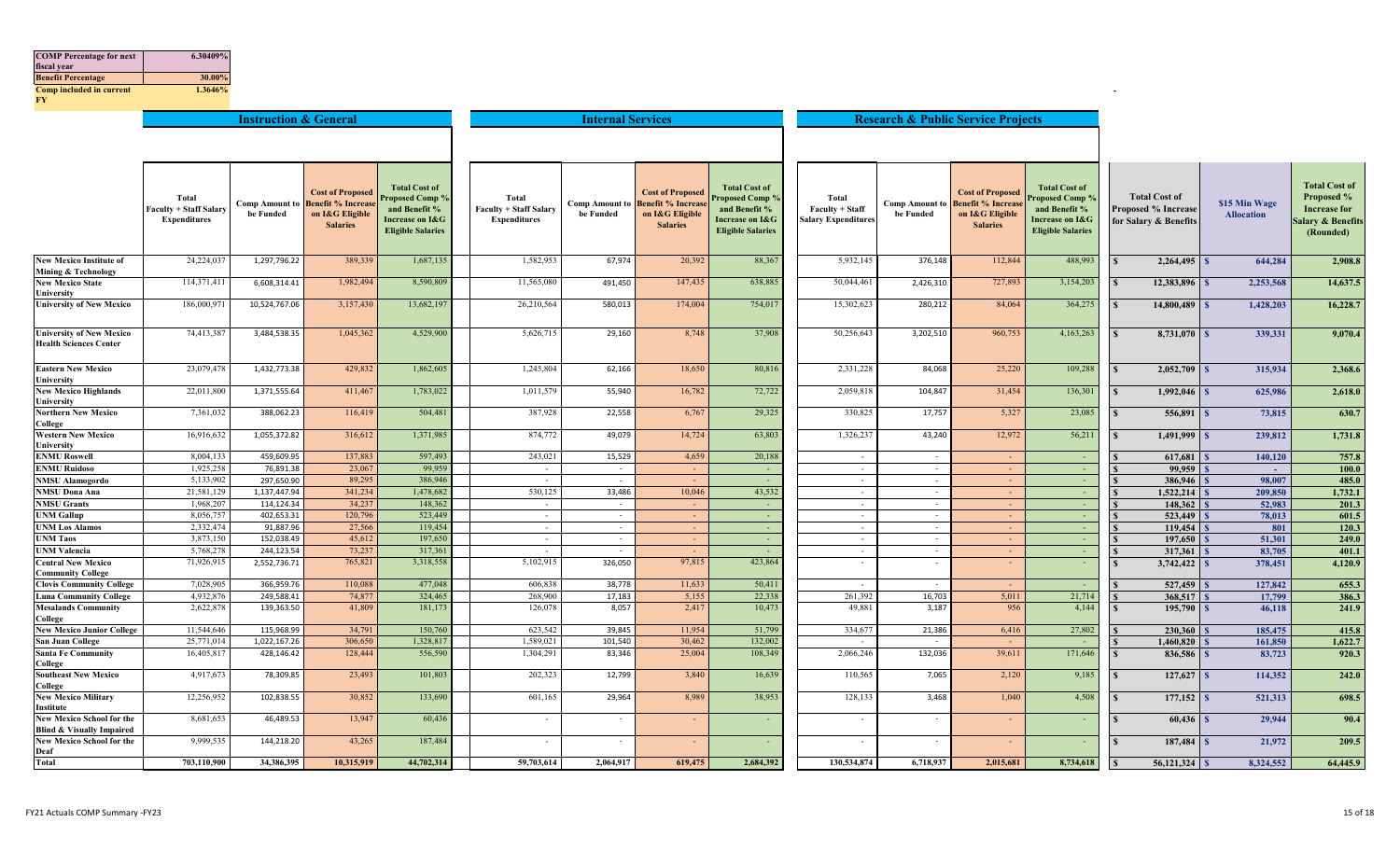|                                                                                                    |                                |                  |                                    |                |                                      | Higher Ed<br>Distribution |                                           | Spec. School +<br>Hospital | Rounding<br>Correction |
|----------------------------------------------------------------------------------------------------|--------------------------------|------------------|------------------------------------|----------------|--------------------------------------|---------------------------|-------------------------------------------|----------------------------|------------------------|
| ERB Employer Increase Distribution Per Chapter 44 Laws 2021<br>and Chapter 54 HB2 + SB36 Laws 2022 |                                |                  |                                    | \$             | 12,232,800                           |                           | \$279,500                                 | 1.00000                    |                        |
| Institution                                                                                        | <b>FY21 ERB Salary</b><br>Data |                  | <b>FY21 Member</b><br>Contribution |                | <b>FY21 Employer</b><br>Contribution |                           | <b>Rounded DFA</b><br><b>Distribution</b> |                            |                        |
| CENTRAL NEW MEXICO COMMUNITY COLLEGE                                                               | \$                             | 83,645,621       | \$                                 | 8,488,338      | \$                                   | 11,450,295                | \$                                        | 1,004,400                  |                        |
| <b>CLOVIS COMMUNITY COLLEGE</b>                                                                    | \$                             | $8,321,857$ \$   |                                    | 754,881 \$     |                                      | 1,057,910                 | \$.                                       | 92,800                     |                        |
| <b>EASTERN NEW MEXICO UNIVERSITY - PORTALES</b>                                                    | \$                             | 30,711,176       | Ŝ.                                 | 2,538,188 \$   |                                      | 3,622,090                 | \$                                        | 317,700                    |                        |
| <b>EASTERN NM UNIVERSITY - ROSWELL</b>                                                             | \$                             | $9,983,447$ \$   |                                    | $951,230$ \$   |                                      | 1,309,827                 | \$                                        | 114,900                    |                        |
| LUNA COMMUNITY COLLEGE                                                                             | \$                             | 5,693,408        | \$.                                | 585,310 \$     |                                      | 804,961                   | \$                                        | 70,600                     |                        |
| <b>MESALANDS COMMUNITY COLLEGE</b>                                                                 | \$                             | 2,939,746        | -\$                                | 283,527 \$     |                                      | 389,490                   | \$                                        | 34,200                     |                        |
| NEW MEXICO HIGHLANDS UNIVERSITY                                                                    | \$                             | 26,932,882 \$    |                                    | 2,386,967 \$   |                                      | 3,373,391                 | \$ ا                                      | 295,900                    |                        |
| NEW MEXICO INSTITUTE OF MINING AND TECHNOLOGY                                                      | \$                             | 48,403,811 \$    |                                    | $4,081,444$ \$ |                                      | 5,831,223                 | -\$                                       | 511,500                    |                        |
| <b>NEW MEXICO JUNIOR COLLEGE</b>                                                                   | \$                             | 12,500,186 \$    |                                    | $1,070,374$ \$ |                                      | 1,570,362                 | \$ ا                                      | 137,700                    |                        |
| NEW MEXICO STATE UNIVERSITY                                                                        | \$                             | 219,702,916      | Ŝ.                                 | 19,061,718     | Ŝ                                    | 26,994,353                | \$.                                       | 2,367,800                  |                        |
| <b>NORTHERN NEW MEXICO COLLEGE</b>                                                                 | \$                             | 9,623,508        | Ŝ.                                 | $913,867$ \$   |                                      | 1,295,515                 | \$.                                       | 113,600                    |                        |
| <b>SAN JUAN COLLEGE</b>                                                                            | \$                             | 30,041,865       | -S                                 | 2,989,840 \$   |                                      | 4,068,121                 | -\$                                       | 356,800                    |                        |
| SANTA FE COMMUNITY COLLEGE                                                                         | \$                             | 21,936,498       | Ŝ.                                 | 2,088,087 \$   |                                      | 2,943,036                 | \$.                                       | 258,200                    |                        |
| SOUTHEAST NEW MEXICO COLLEGE                                                                       | \$                             | 5,864,760 \$     |                                    | 508,834 \$     |                                      | 720,588                   | \$                                        | 63,200                     |                        |
| UNIVERSITY OF NEW MEXICO                                                                           | \$                             | 642,011,951      | S                                  | 49,543,235     | \$                                   | 71,517,853                | -\$                                       | 6,273,200                  |                        |
| WESTERN NEW MEXICO UNIVERSITY                                                                      | \$                             | 19,876,497       | Ŝ.                                 | 1,793,004      | -\$                                  | $2,511,303$ \$            |                                           | 220,300                    |                        |
| <b>Subtotal Higher Education</b>                                                                   | \$                             | 1,178,190,128    | Ŝ.                                 | 98,038,843     | \$                                   | 139,460,318               | -\$                                       | 12,232,800                 | <b>TRUE</b>            |
| NEW MEXICO MILITARY INSTITUTE                                                                      | Ś                              | 14,248,397 \$    |                                    | 1,469,764      | - Ś                                  | 2,003,959                 | \$                                        | 142,200                    |                        |
| NEW MEXICO SCHOOL FOR THE BLIND & VISUALLY IMPAIR                                                  | \$                             | 7,331,955        | \$                                 | 771,921 \$     |                                      | 1,033,486                 | \$                                        | 73,300                     |                        |
| NEW MEXICO SCHOOL FOR THE DEAF                                                                     | \$                             | 5,066,579        | \$                                 | 542,125        | \$.                                  | 716,921                   | \$                                        | 50,900                     |                        |
| UNIVERSITY HOSPITALS                                                                               | Ś                              | 1,304,622        | S                                  | 139,594        | Ŝ.                                   | $184,604$ \$              |                                           | 13,100                     |                        |
| Subtotal Special Schools + Univ. Hospital                                                          | Ś                              | $27,951,552$ \$  |                                    | 2,923,403      | - \$                                 | 3,938,970 \$              |                                           | 279,500                    | <b>TRUE</b>            |
| <b>Grand Total</b>                                                                                 | \$                             | 1,206,141,680 \$ |                                    | 100,962,246 \$ |                                      | 143,399,287 \$            |                                           | 12,512,300                 |                        |

F. Twelve million five hundred twelve thousand three hundred dollars (\$12,512,300) is appropriated from the general fund to the department of finance and administration in fiscal year 2023 to provide faculty and staff of two-year and four-year public postsecondary educational institutions, New .<br>Mexico military institute, New Mexico school for the blind and visually impaired and New Mexico school for the deaf covered by a pension plan created under the Educational Retirement Act the one percent employer-paid pension contribution increase authorized in Chapter 44 of Laws 2021 and an additional one percent increase, contingent on enactment of Senate Bill 36 or similar legislation of the second session of the fifty-fifth legislature increasing employer paid pension contributions. Any unexpended balances

HAFC/H 2 AND 3, aa - Page 222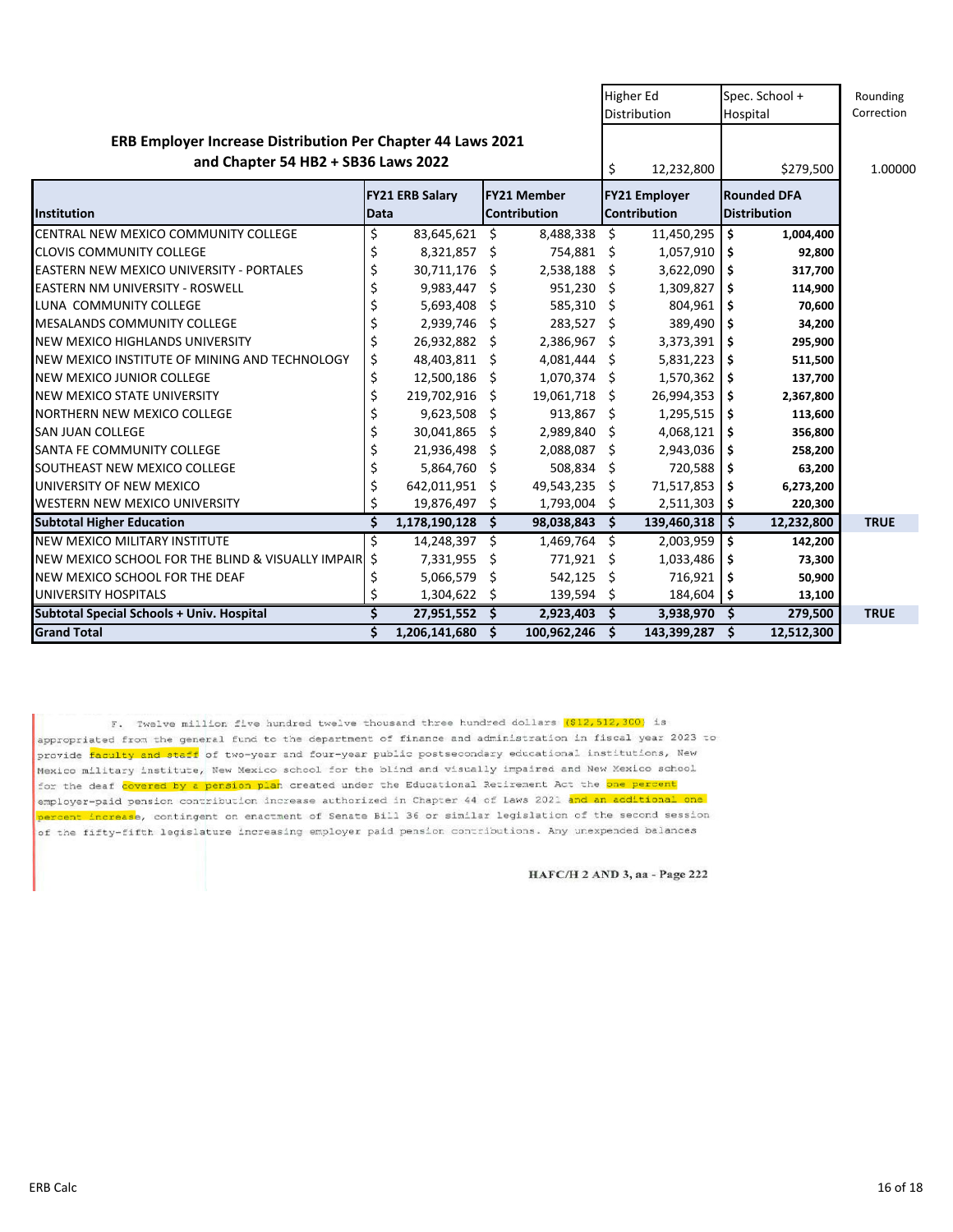| Institution            | <b>Employee Type</b> | <b>Minmum Wage</b> | <b>Current Rate/Hour</b> | <b>Total Cost/Year</b> |
|------------------------|----------------------|--------------------|--------------------------|------------------------|
| CCC                    | <b>Staff</b>         |                    |                          | \$127,842              |
| <b>CNM</b>             | <b>Staff</b>         | \$15.00            |                          | \$378,451              |
| <b>ENMU</b>            | <b>Staff</b>         | \$15.00            |                          | \$315,934              |
| <b>ENMU Roswell</b>    | <b>Staff</b>         | \$15.00            |                          | \$140,120              |
| <b>ENMU Ruidoso</b>    | <b>Staff</b>         | \$15.00            |                          | \$0                    |
| <b>LCC</b>             | <b>Staff</b>         | \$15.00            |                          | \$17,799               |
| <b>MCC</b>             | <b>Staff</b>         | \$15.00            |                          | \$46,118               |
| <b>NM Tech</b>         | <b>Staff</b>         | \$15.00            |                          | \$644,284              |
| <b>NMHU</b>            | <b>Staff</b>         | \$15.00            |                          | \$625,986              |
| <b>NMJC</b>            | <b>Staff</b>         | \$15.00            |                          | \$185,475              |
| <b>NMMI</b>            | <b>Staff</b>         | \$15.00            |                          | \$521,313              |
| <b>NMSBVI</b>          | <b>Staff</b>         | \$15.00            |                          | \$29,944               |
| <b>NMSD</b>            | <b>Staff</b>         | \$15.00            |                          | \$21,972               |
| <b>NMSU</b>            | <b>Staff</b>         | \$15.00            |                          | \$2,253,568            |
| <b>NMSU Alamogordo</b> | <b>Staff</b>         | \$15.00            |                          | \$98,007               |
| <b>NMSU Carlsbad</b>   | <b>Staff</b>         | \$15.00            |                          | \$114,352              |
| <b>NMSU Dona Ana</b>   | <b>Staff</b>         | \$15.00            |                          | \$209,850              |
| <b>NMSU Grants</b>     | <b>Staff</b>         | \$15.00            |                          | \$52,983               |
| <b>NNMC</b>            | <b>Staff</b>         | \$15.00            |                          | \$73,815               |
| <b>SFCC</b>            | <b>Staff</b>         | \$15.00            |                          | \$83,723               |
| <b>SJC</b>             | <b>Staff</b>         | \$15.00            |                          | \$161,850              |
| <b>UNM</b>             | <b>Staff</b>         | \$15.00            |                          | \$1,428,203            |
| <b>UNM Gallup</b>      | <b>Staff</b>         | \$15.00            |                          | \$78,013               |
| <b>UNM HSC</b>         | <b>Staff</b>         | \$15.00            |                          | \$339,331              |
| <b>UNM LA</b>          | <b>Staff</b>         | \$15.00            |                          | \$801                  |
| <b>UNM Taos</b>        | <b>Staff</b>         | \$15.00            |                          | \$51,301               |
| <b>UNM Valencia</b>    | Staff                | \$15.00            |                          | \$83,705               |
| <b>WNMU</b>            | <b>Staff</b>         | \$15.00            |                          | $\overline{$239,812}$  |

\$ 8,324,552 Total